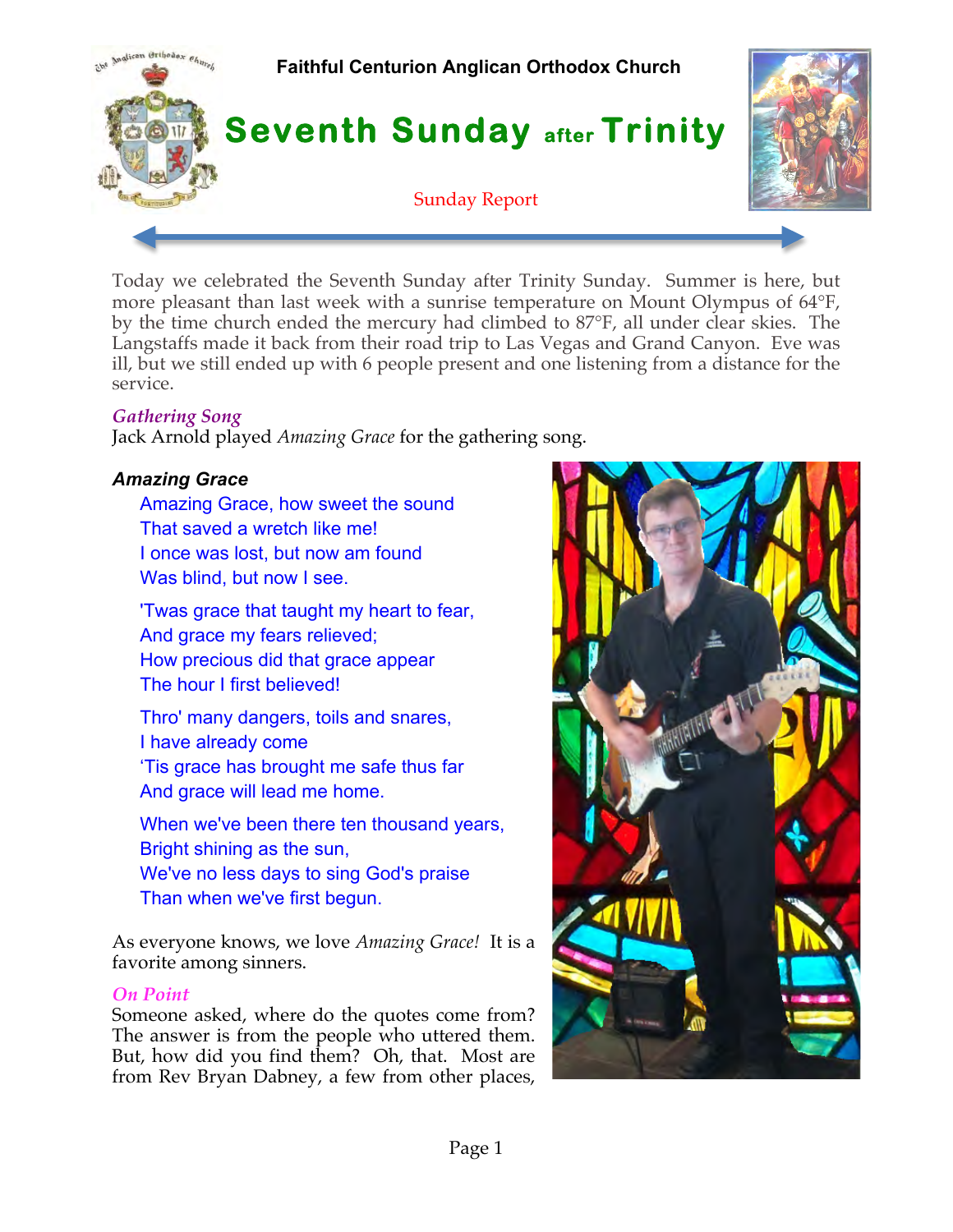but overall mostly from Bryan. He always has a few great ones to share. So, on to the On Point quotes –

It may be hard for an egg to turn into a bird: it would be a jolly sight harder for a bird to learn to fly while remaining an egg.

We are like eggs at present. And you cannot go on indefinitely being just an ordinary, decent egg. We must be hatched or go bad.

*CS Lewis* ~Mere Christianity

I tremble for my country when I hear of confidence expressed in me. I know too well my weakness, that our only hope is in God.

We have fought this fight as long, and as well as we know how. We have been defeated. For us as a Christian people, there is now but one course to pursue. We must return home and cultivate our virtues.

Do your duty in all things. You cannot do more, you should never wish to do less.

*Robert E. Lee*

In my many years I have come to a conclusion that one useless man is a shame, two is a law firm, and three or more is a congress.

 *John Adams*

If you don't read the newspaper you are uninformed, if you do read the newspaper you are misinformed.

*Mark Twain*

Suppose you were an idiot. And suppose you were a member of Congress. But then I repeat myself.

*Mark Twain*

I contend that for a nation to try to tax itself into prosperity is like a man standing in a bucket and trying to lift himself up by the handle.

*Winston Churchill*

A liberal is someone who feels a great debt to his fellow man, which debt he proposes to pay off with your money.

*G. Gordon Liddy*

Giving money and power to government is like giving whiskey and car keys to teenage boys.

*P. J. O'Rourke, Civil Libertarian*

Government is the great fiction, through which everybody endeavors to live at the expense of everybody else.

> *Frederic Bastiat French economist (1801-1850)*

I don't make jokes. I just watch the government and report the facts.

*Will Rogers*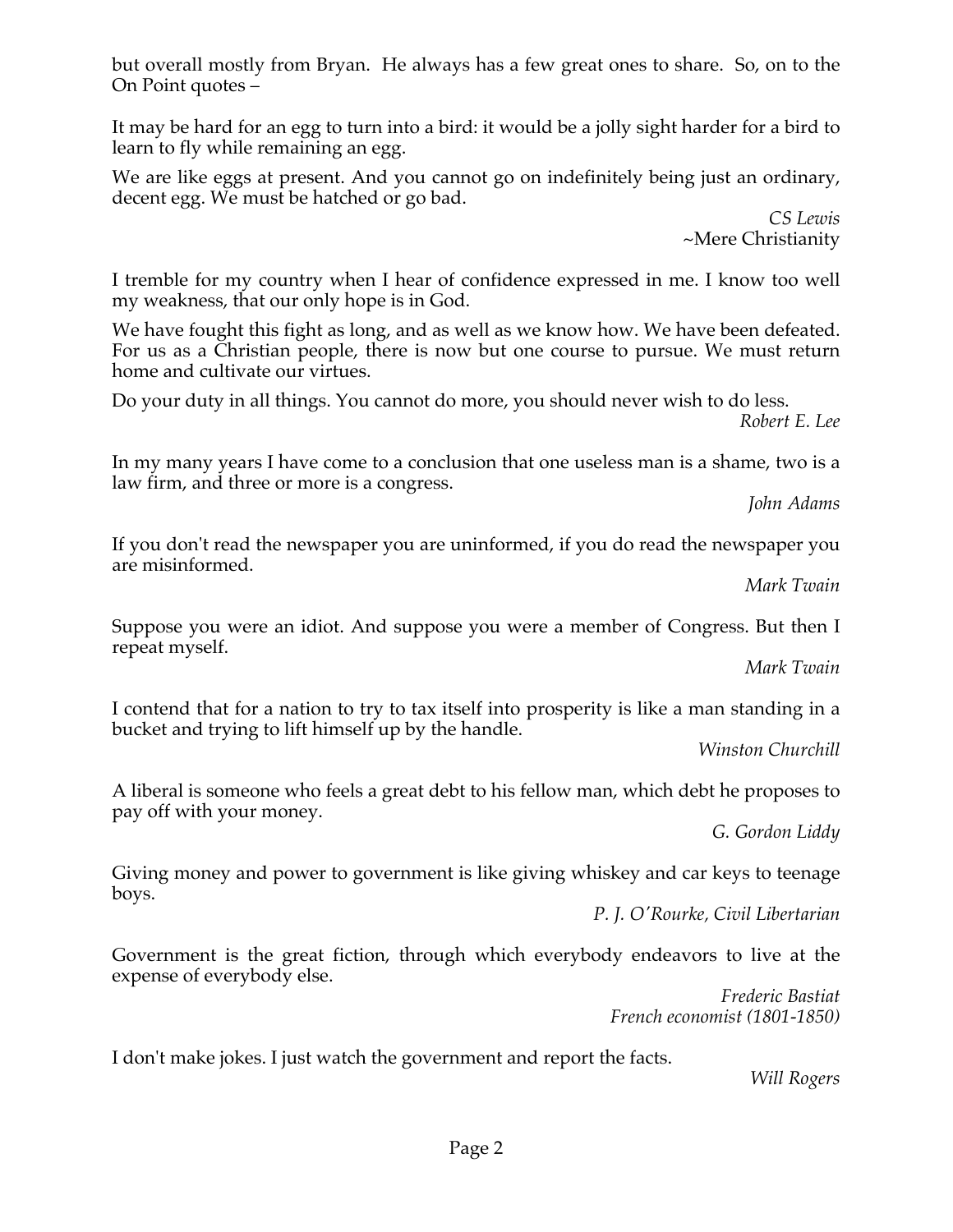In general, the art of government consists of taking as much money as possible from one party of the citizens to give to the other.

> *Voltaire*  1764

A government big enough to give you everything you want, is strong enough to take everything you have.

*Thomas Jefferson*

We hang the petty thieves and appoint the great ones to public office.

*Aesop*

The government cannot give to anybody anything that the government does not first take from somebody else.

When half of the people get the idea that they do not have to work, because the other half is going to take care of them, and when the other half gets the idea that it does no good to work because somebody else is going to get what they work for, that is the beginning of the end of any nation!

Beware of false prophets, which come to you in sheep's clothing, but inwardly they are ravening wolves. Ye shall know them by their fruits...

*St. Matthew 7:15-16* 

It is a contradiction to say that a man is like God, or is a partaker of his nature, who does not love what God loves, and avoid what he hates.

*Rev. Dr. Charles Hodge*  $19<sup>th</sup>$  century American theologian and author

Death is... a return from exile, a going home to the many mansions where the loved ones already dwell. The distance between glorified spirits in heaven and militant saints on earth seems great; but it is not so. We are not far from home— a moment will bring us there... When the eyes close on earth they open in heaven.

*Rev. Charles H. Spurgeon*  $19<sup>th</sup>$  century English pastor and author (Morning and Evening, p. 222)

The moment the idea is admitted into society that property is not as sacred as the law of God, and that there is not a force of law and public justice to protect it, anarchy and tyranny commence.

*John Adams* Founding Father and 2<sup>nd</sup> president of the United States

A nation can survive its fools, and even the ambitious. But it cannot survive treason from within. An enemy at the gates is less formidable, for he is known and he carries his banners openly. But the traitor moves among those within the gate freely, his sly whispers... heard in the very hall of government itself. For the traitor appears not a traitor— he speaks in the accents familiar to his victims, and wears their face and their garment, and he appeals to the baseness that lies deep in the hearts of all men. He rots the soul of a nation— he works secretly and unknown in the night to undermine the pillars of a city—he infects the body politic so that it can no longer resist. A murderer is less to be feared.

*Marcus Tullius Cicero* 1<sup>st</sup> century BC Roman statesman.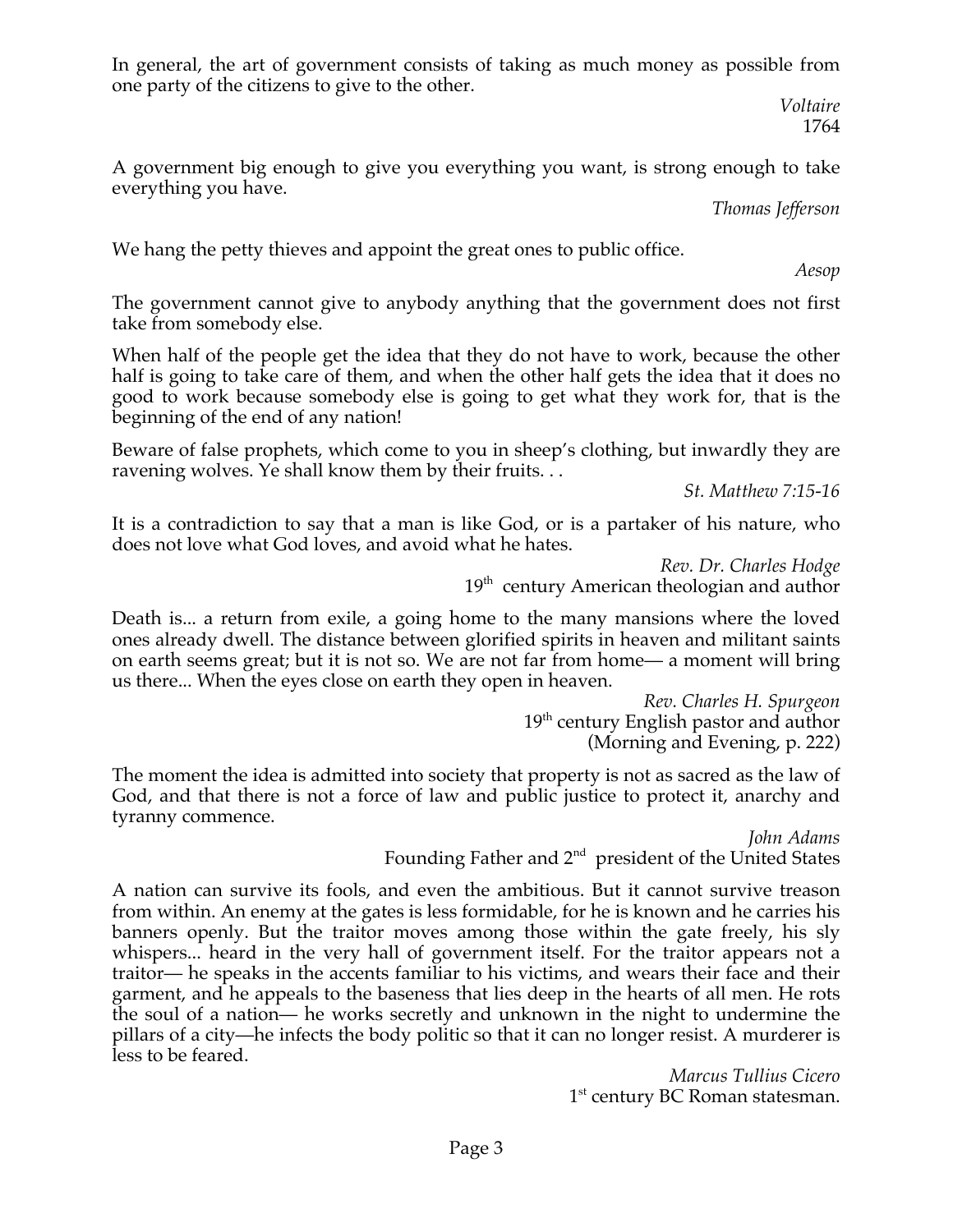The contest is not over, the strife is not ended. It has entered upon a new and enlarged arena; there the champions of constitutional liberty must fight until government of the United States is brought back to its constitutional limits.

*Jefferson Davis*

President of the Confederate States of America, statesman and war hero (The Rise and Fall of the Confederate Government, Vol. II, p. 294)

When the state has the capability to know everything except the difference between right and wrong, it won't end well.

*Mark Steyn*

 $20<sup>th</sup>$  and  $21<sup>st</sup>$  century Canadian author and commentator

A dying culture invariably exhibits personal rudeness. Bad manners. Lack of consideration for others in minor matters. A loss of politeness, of gentle manners, is more significant than is a riot.

> *Robert A. Heinlein* 20<sup>th</sup> century American science fiction author

#### *Propers*

Each Sunday there are Propers: special prayers and readings from the Bible. There is a Collect for the Day; that is a single thought prayer, most written either before the refounding of the Church of England in the 1540s or written by Bishop Thomas Cranmer, the first Archbishop of Canterbury after the re-founding.

The Collect for the Day is to be read on Sunday and during Morning and Evening Prayer until the next Sunday. The Epistle is normally a reading from one of the various Epistles, or letters, in the New Testament. The Gospel is a reading from one of the Holy Gospels, Matthew, Mark, Luke and John. The Collect is said by the minister as a prayer, the Epistle can be read by either a designated reader (as we do in our church) or by one of the ministers and the Holy Gospel, which during the church service is read by an ordained minister.

The propers are the same each year, except if a Red Letter Feast, that is one with propers in the prayerbook, falls on a Sunday, then those propers are to be read instead, except in a White Season, where it is put off. Red Letter Feasts, so called because in the Altar Prayerbooks the titles are in red, are special days. Most of the Red Letter Feasts are dedicated to early saints instrumental in the development of the church, others to special events. Some days are particularly special and the Collect for that day is to be used for an octave (eight days) or an entire season, like Advent or Lent.

The Propers for today are found on Page 198-199, with the Collect first:

## The Seventh Sunday after Trinity.

## *The Collect.*

**ORD** of all power and might, who art the author and giver of all good things; Graft **IORD** of all power and might, who art the author and giver of all good things; Graft in our hearts the love of thy Name, increase in us true religion, nourish us with all and a share and set of the vertex of the state of goodness, and of thy great mercy keep us in the same; through Jesus Christ our Lord. *Amen.*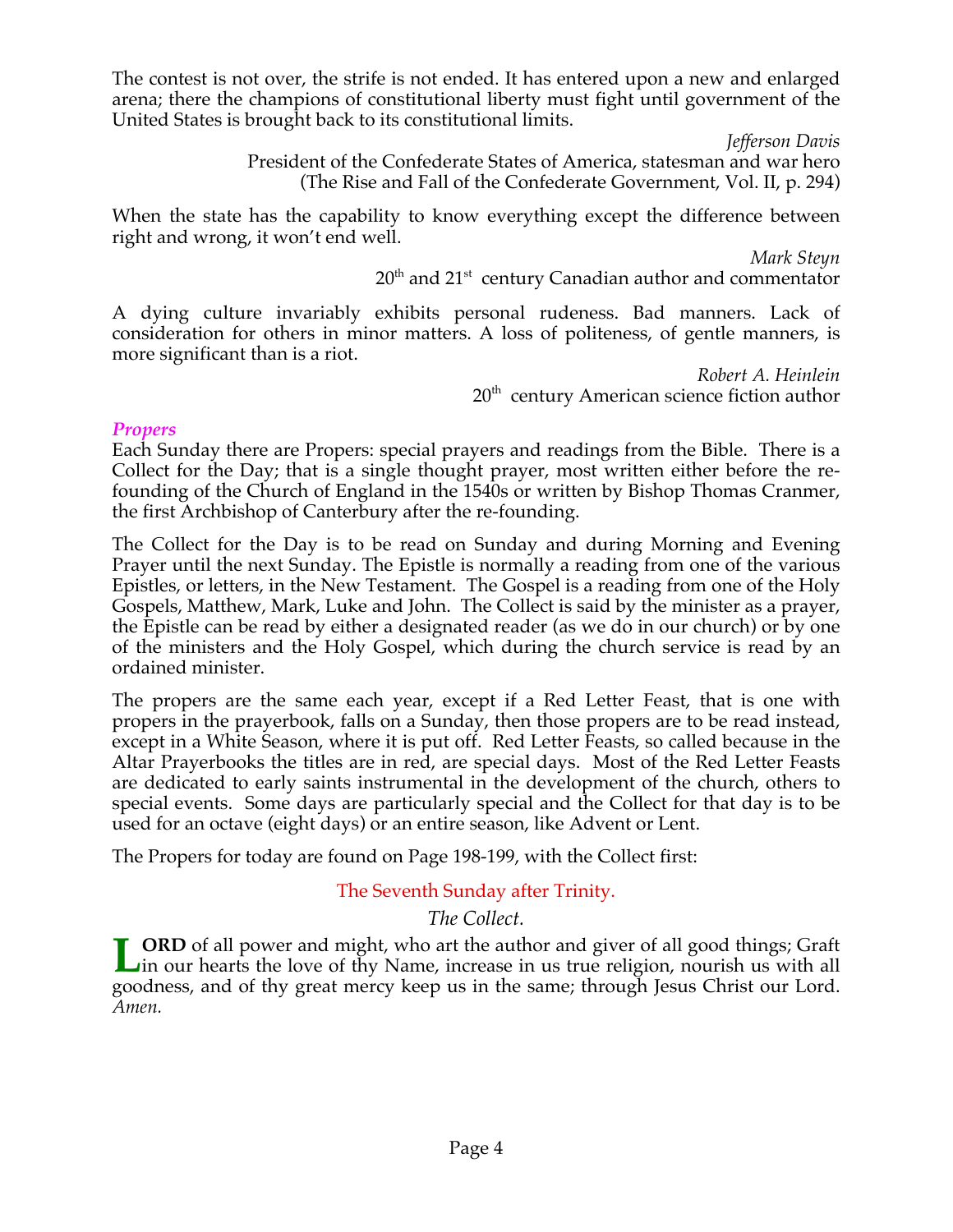Dru Arnold read the Epistle, which was came from the Sixth Chapter of Saint Paul's

letter to the Romans beginning at the Nineteenth Verse. Paul reminds us when we strive above all else for the things of this world, we gain nothing we can take with us to the next. "For, when ye were the servants of sin, ye were free from righteousness." Conversely, if we will be servants of God (righteousness) we can be free from the devil sin). "… the wages of sin is death; but the gift of God is eternal life through Jesus Christ our Lord. If we will follow God, we will live, not only forever in the next world, but better in this world. We must put aside what we did and do what He would have us do. Actions are the key to everything. Talk is nice. Action is what counts.

 SPEAK after the manner of men because of the infirmity of your flesh: **I** 



for as ye have yielded your members servants to uncleanness and to iniquity unto iniquity; even so now yield your members servants to righteousness unto holiness. For when ye were the servants of sin, ye were free from righteousness. What fruit had ye then in those things whereof ye are now ashamed? for the end of those things is death. But now being made free from sin, and become servants to God, ye have your fruit unto holiness, and the end everlasting life. For the wages of sin is death; but the gift of God is eternal life through Jesus Christ our Lord.

Rev Deacon Jack Arnold read today's Holy Gospel which was written in the Eighth

Chapter of the Gospel according to Saint Mark beginning at the First Verse. Jesus had been in the wilderness teaching a multitude, some four thousand in number. In those prerestaurant on every corner days, the people had been without food and were hungry. Jesus was concerned and inventoried their supplies, seven loaves and a few small fishes. He gave thanks to God, and commanded the food to be set out before the people. When they had eaten their fill, the scraps gathered up from the seven loaves filled seven baskets.

Many speculated over the years as to just how He did it. The answer is simple, He did it. He did not talk about feeding the multitude and sit down to His own meal. He acted and they were fed. Does this story recall the words



from the Last Supper used in Holy Communion at the Consecration? "he took Bread; and when he had given thanks, he brake it, and gave it to his disciples, saying, Take, eat, this is my Body, which is given for you; Do this in remembrance of me." Those few words produced The Word, which has satisfied so many over millenniums.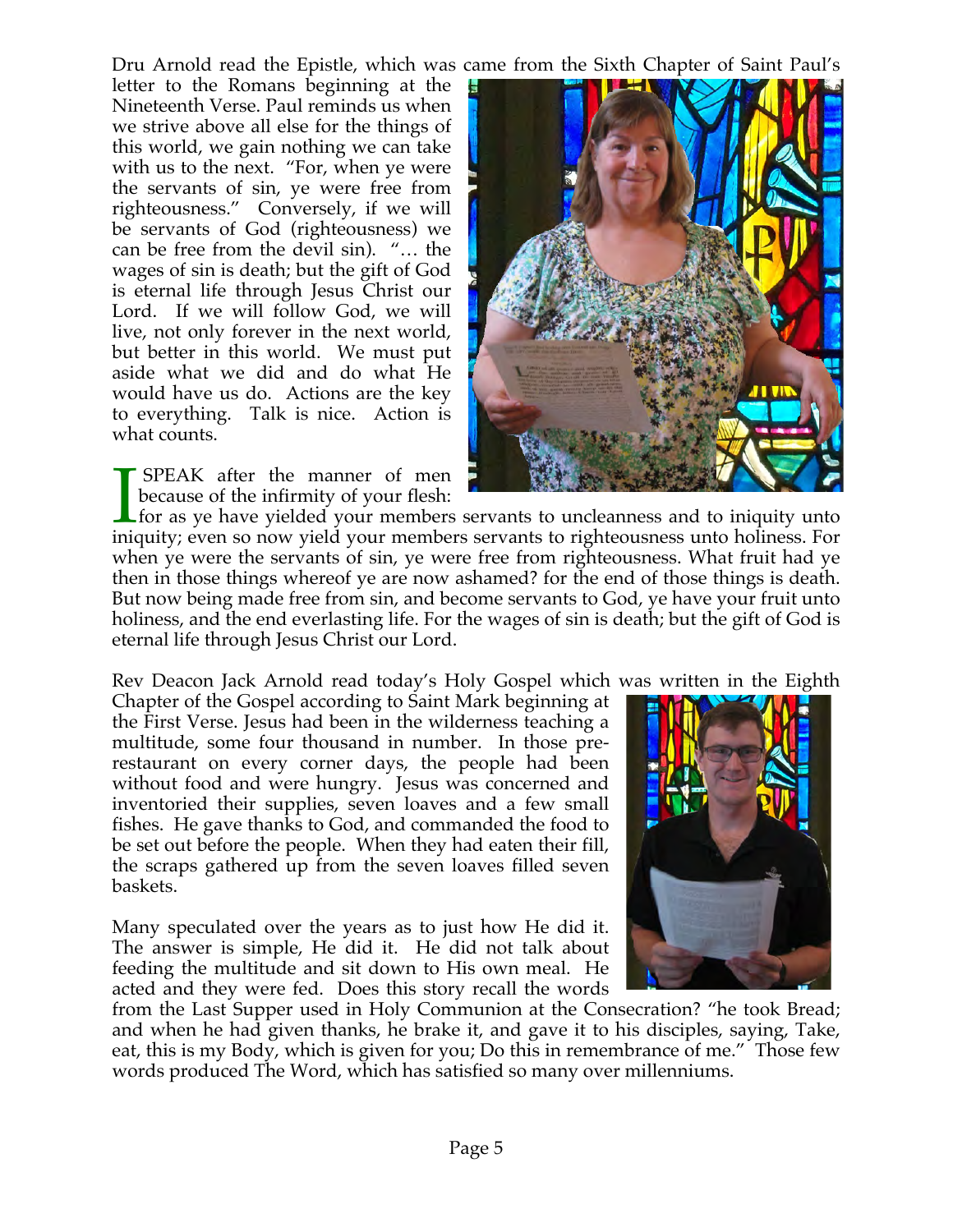N those days the multitude being very great, and having nothing to eat, Jesus called his disciples unto him, and saith unto them, I have compassion on the multitude, because they have now been with me three days, and have nothing to eat: and if I  $\prod_{\rm sen}$ 

send them away fasting to their own houses, they will faint by the way: for divers of them came from far. And his disciples answered him, From whence can a man satisfy these men with bread here in the wilderness? And he asked them, How many loaves have ye? And they said, Seven. And he commanded the people to sit down on the ground: and he took the seven loaves, and gave thanks, and brake, and gave to his disciples to set before them; and they did set them before the people. And they had a few small fishes: and he blessed, and commanded to set them also before them. So they did eat, and were filled: and they took up of the broken meat that was left seven baskets. And they that had eaten were about four thousand: and he sent them away.



### *Sermon – Reverend Deacon Jack Arnold - Time and Action*

Today's sermon tied the Epistle and Gospel together talked as is oft the case of the need



for action, not simply diction, the general content is in forewords above.

Consider the words from the Collect, author and giver of all good things; Graft in our hearts the love of thy Name, increase in us true religion, nourish us with all goodness, and of thy great mercy keep us in the same (that is to say keep us in goodness)…

To get anywhere, we must acknowledge in our hearts that all good is of and comes from God. Once we acknowledge that, we are in a position to ask God to put in to our hearts love of Him and all that is His. This will help us to appreciate and act in goodness. Without His love our efforts will ultimately be of no avail. We cannot do anything with out His help, and with it, it will be easier. There will be times where we fail, but if we turn back to Him, then we shall succeed. I find personally when I turn to Him nowadays for help with stuff, that I do far better than if I do not.

So, pretty clearly we need to be of God. Thus, when Paul wrote to the people of Rome, he was writing to all of us; for there truly is nothing new in the world. Before we are of God, we are of this world. Our life is here, our end is here. Once we are of God, then we are merely sojourners here; our life is not really here and certainly does not end here. The only way to be of God is through God, that is His Son, our Lord.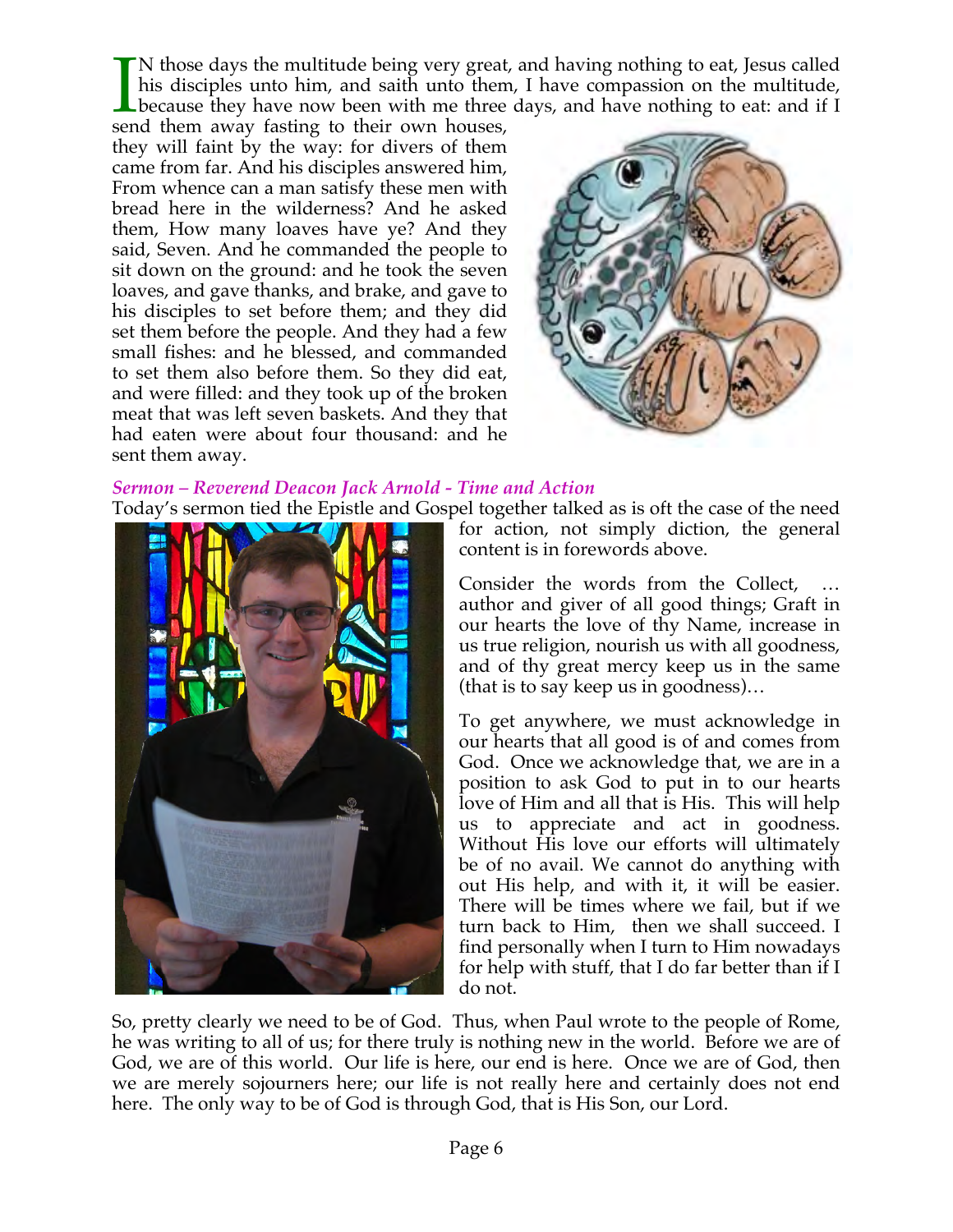If we will follow God, we will live, not only forever in the next world, but better in this world. We must put aside what we did and do what He would have us do. Actions are the key to everything. Talk is nice. Action is what counts. We have to act upon our beliefs, which can be very hard sometimes but must be done. I struggle with this myself, but I find that returning to God helps with this, and He cleans the slate, so I can try again a new.

Saint Mark tells us of action. Jesus had been in the wilderness teaching a multitude, some four thousand in number. In those pre-restaurant on every corner days, the people had been without food and were hungry. Jesus was concerned and inventoried their supplies, seven loaves and a few small fishes. He gave thanks to God, and commanded the food to be set out before the people. When they had eaten their fill, the scraps gathered up from the seven loaves filled seven baskets.

Many speculated over the years as to just how He did it. The answer is simple, He did it. He did not talk about feeding the multitude and then sit down to His own meal. He acted and they were fed. The clear moral of this story is that He acted, not just talked, but he actually acted and fed the people. Does this story recall the words from the Last Supper used in Holy Communion at the Consecration? "he took Bread; and when he had given thanks, he brake it, and gave it to his disciples, saying, Take, eat, this is my Body, which is given for you; Do this in remembrance of me." Those few words produced The Word, which has satisfied so many over millenniums.

Heaven is at the end of an uphill trail. The easy downhill trail does not lead to the summit.

The time is now, not tomorrow. The time has come, indeed. How will you ACT?

It is by our actions we are known.

# **Be of God - Live of God - Act of God**

## *Bishop Ogles' Sermon*

We are oft fortunate to get copies of Bishop Jerry's sermon notes. Today is one of those Sundays. Today's sermon starts off with

the collect, and like always, it will give you a lot to consider in your heart.

### **Sermon Notes**

Seventh Sunday after Trinity Saint Andrew's Anglican Orthodox Church 14 July 2013, Anno Domini

## The Seventh Sunday after Trinity.

# *The Collect.*

**ORD** of all power and might, who art the author and giver of all good things; Graft in our hearts the love of thy Name, increase in us true religion, nourish us with all goodness, and of thy great mercy **L**

keep us in the same; through Jesus Christ our Lord. *Amen.*

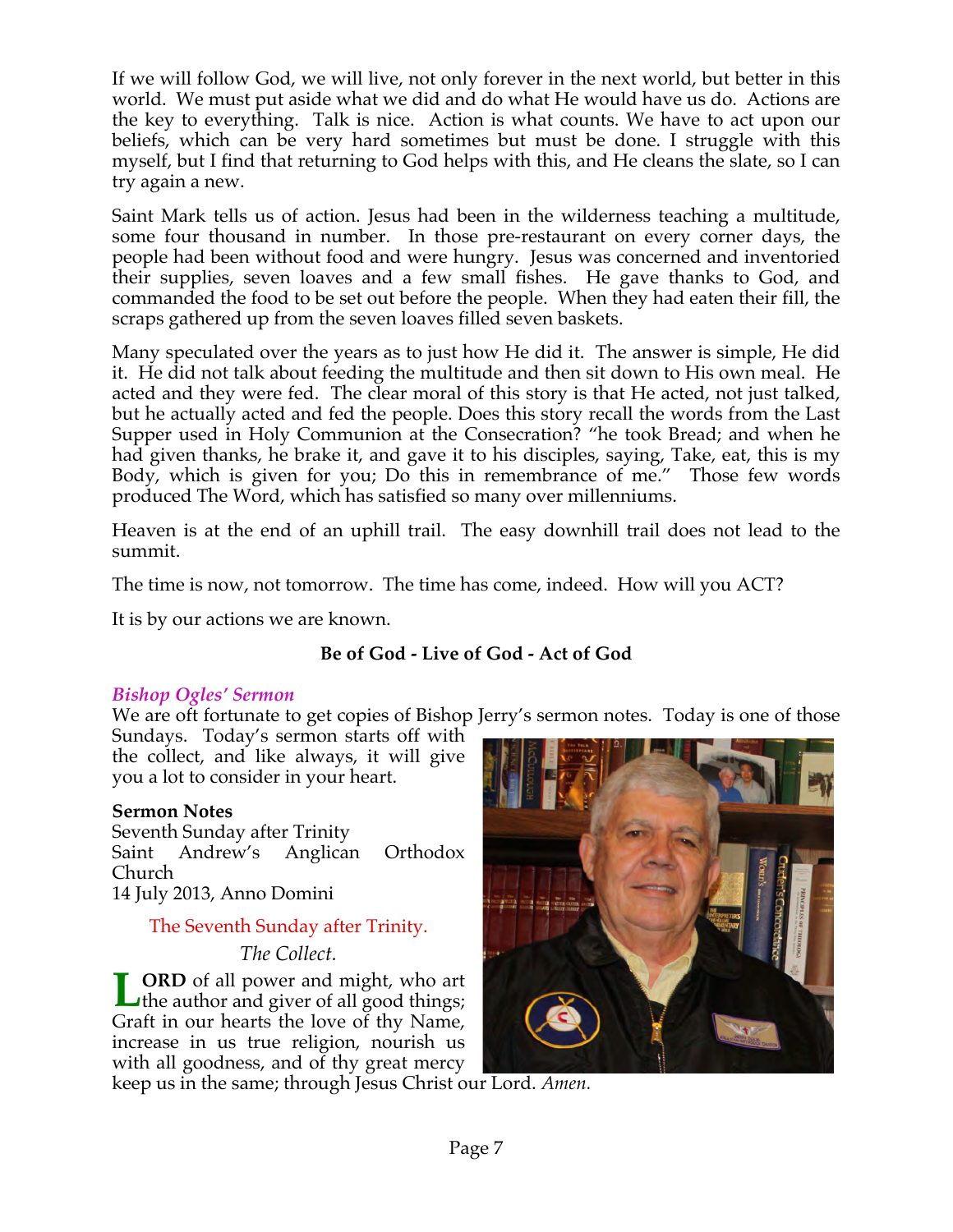*12 This is my commandment, That ye love one another, as I have loved you. 13 Greater love hath no man than this, that a man lay down his life for his friends. 14 Ye are my friends, if ye do whatsoever I command you. 15 Henceforth I call you not servants; for the servant knoweth not what his lord doeth: but I have called you friends; for all things that I have heard of my Father I have made known unto you. 16 Ye have not chosen me, but I have chosen you, and ordained you, that ye should go and bring forth fruit, and that your fruit should remain: that whatsoever ye shall ask of the Father in my name, he may give it you. 17 These things I command you, that ye love one another. 18 If the world hate you, ye know that it hated me before it hated you. 19 If ye were of the world, the world would love his own: but because ye are not of the world, but I have chosen you out of the world, therefore the world hateth you. 20 Remember the word that I said unto you, The servant is not greater than his lord. If they have persecuted me, they will also persecute you; if they have kept my saying, they will keep yours also. 21 But all these things will they do unto you for my name's sake, because they know not him that sent me. 22 If I had not come and spoken unto them, they had not had sin: but now they have no cloke for their sin. 23 He that hateth me hateth my Father also. 24 If I had not done among them the works which none other man did, they had not had sin: but now have they both seen and hated both me and my Father. 25 But this cometh to pass, that the word might be fulfilled that is written in their law, They hated me without a cause.*

*26 But when the Comforter is come, whom I will send unto you from the Father, even the Spirit of truth, which proceedeth from the Father, he shall testify of me: 27 And ye also shall bear witness, because ye have been with me from the beginning*. (John 15:12-27)

 We all have a relationship with the Lord Jesus Christ. Some of us are locked in a relationship of belligerence and war with Christ. Some are in a very casual and ineffectual relationship. But these kinds of relationships do not gain for us the favor and grace of God. Our relationship with Christ must be that of a friend, a brother of sister, a servant, and a soldier under His High Command.

 What relationship do you enjoy with Christ? Is it effectual and worthy of His favor and love? This is the most important questions of life. Do we not just know of Christ, but do we know Him as a friend, brother, Lord, and Savior?

In the 12<sup>th</sup> Chapter of the Gospel of St Matthew, we see Jesus preaching and teaching the multitudes when His mother, brothers and sisters came and stood without the gate to speak with Christ. *46 While he yet talked to the people, behold, his mother and his brethren stood without, desiring to speak with him. 47 Then one said unto him, Behold, thy mother and thy brethren stand without, desiring to speak with thee.*  (Matthew 12:46-47) There is some suggestion in this incident to shed light on the spiritual relationship that the immediately family, including His mother, had with Jesus. Yes, He was their brother and her Son in a corporeal sense, but not necessarily a spiritual affinity to all that Christ taught. We do not see His mother, Mary, following hard after the disciples to hear the preaching of her Son. She was more concerned, as a mother, for His physical welfare than the seemingly troublesome Gospel He was preaching.

The next actions of Christ reveal a great deal about the proper spiritual relationship we should have with Him: *48 But he answered and said unto him that told him, Who is my mother? and who are my brethren? 49 And he stretched forth his hand toward his disciples, and said, Behold my mother and my brethren! 50 For whosoever*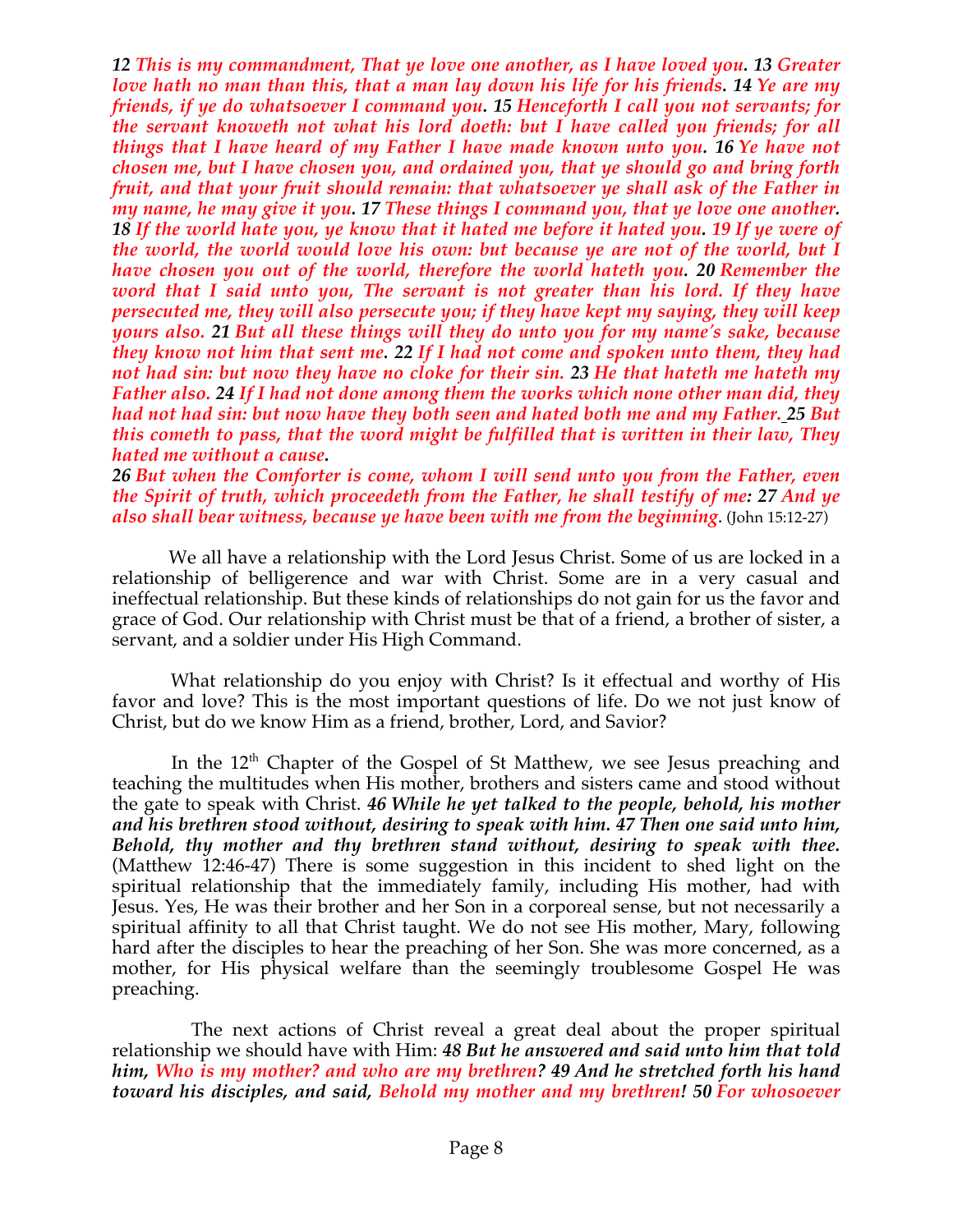*shall do the will of my Father which is in heaven, the same is my brother, and sister, and mother*. (Matt 12:48-50) The close relationships of Christ are those who hear and do the will of the Father – PERIOD. By implication, the immediate corporeal family of Jesus did not fit into this scenario. It may have been after the crucifixion and resurrection before His mother, Mary, came to know the full magnitude of who her Son truly was. The appearing of the Great Angel Gabriel seemed almost like a dream of ages past to poor Mary.

Now we come to the occasion of the text for today. We are given three factors of the work of God that are relevant to the text – The conditions of Relationship in Christ, The Comfort to be enjoyed even under the World's Persecution, and the Work of the Holy ghost and of the Apostles.

### **I. The Condition that must be met**:

Jesus lays out the one condition that establishes our Election in Christ and sustains that Election: it is the simple four-letter word – LOVE! It bears such a heavy weight as His royal Commandment that it is the one Commandment upon which all others have their foundation. It is, in brief, a **Circle of Love**: God loved us before we loved Him. "*We love him, because he first loved us*." (1 John 4:19) We owe God a DEBT of Love. Now, to qualify that love that we have reciprocated to the Father, we must love those others who likewise love the Lord. It is the very BANNER of Love under which the people of God march, and there must be a mutual love of all who march under that BANNER. *12 This is my commandment, That ye love one another, as I have loved you. 13 Greater love hath no man than this, that a man lay down his life for his friends.*

We use the term love a bit too casually in our day. We claim to love chocolate ice cream, dogs, horses, roses, etc.; but that is not love. Who would die for an ice cream (though I am tempted)? Or a dog? Or a rose? Love is an overruling sentiment that dictates all else of our being. We certainly WILL die for that which we love. Christ did, and so should we if the circumstances warrant. If we say we love our fellow Christians, do we? Do we love them as we are commanded to do by Jesus? And how does Jesus say we should love each other? Just as He has loved us and gave His life for us. That is not a casual love, is it? He tells us of that great love in verse 13 - *Greater love hath no man than this, that a man lay down his life for his friends.* This is the standard of love required. Do you have it?

**II. The Comfort to be had even in the Persecution of the World**: The athlete who survives a particularly bruising game of football, or the ballerina who suffers a ruined performance that deprived her of the crown, may take a particular pride in duty well performed as God has given them the Light to do so. Persecution of the world takes an even more somber aspect of injustice. Though we may have conducted our lives with greater righteousness than can be humanly expected, yet we suffer an injustice of being punished for doing good. Such an injustice can be overwhelming to those of little faith; but to those whose faith is grounded on the solid Rock, there is an immense consolation in being unjustly tortured and beaten. The satisfaction comes from the sure knowledge that we have, indeed, taken up our cross and followed Christ – **all of the way**! Christ's counsel rings loud and clear: *18 If the world hate you, ye know that it hated me before it hated you. 19 If ye were of the world, the world would love his own: but because ye are not of the world, but I have chosen you out of the world, therefore the world hateth you. 20 Remember the word that I said unto you, The servant is not greater than his lord. If they have persecuted me, they will also persecute*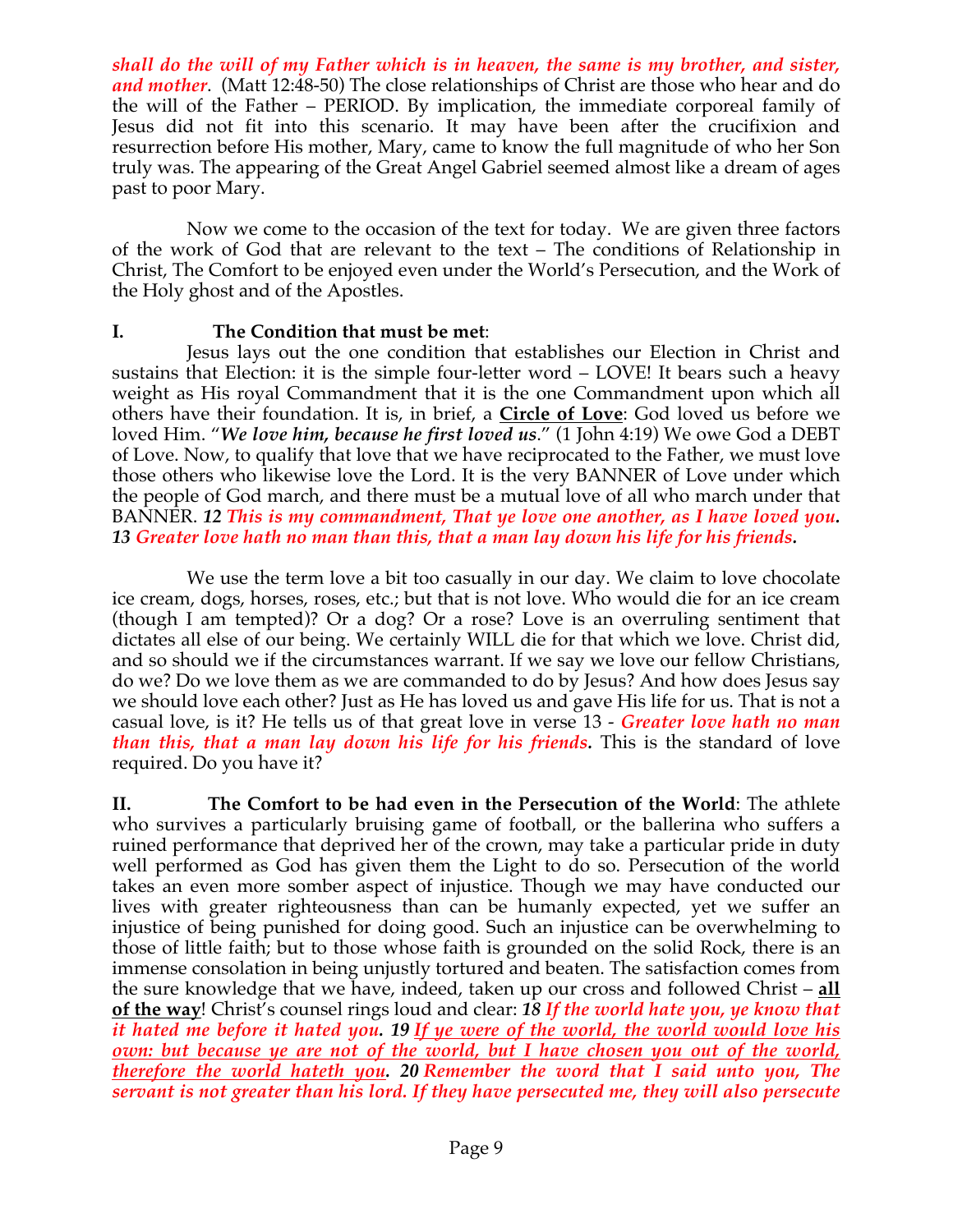*you; if they have kept my saying, they will keep yours also. 21 But all these things will they do unto you for my name's sake, because they know not him that sent me. 22 If I had not come and spoken unto them, they had not had sin: but now they have no cloke for their sin. 23 He that hateth me hateth my Father also. 24 If I had not done among them the works which none other man did, they had not had sin: but now have they both seen and hated both me and my Father. 25 But this cometh to pass, that the word might be fulfilled that is written in their law, They hated me without a cause.*

 It is interesting to note the reciprocity of sentiment expressed by Christ in His discourse. God loved us first; therefore, we are able to love Him. On the other hand, the world hated Christ first; therefore the world hates us as well. There is unity of both camps. The hate of the world is united against Christ and His people while the Kingdom of God is united under that banner of love discussed earlier. All of the work of a servant is truly the work of his master. It is the will of the master that is operative in the labors of the many servants of the household. If the master is well loved among the community, the servants will be identified with that love as well. If the master is treacherous, his servants will be treated as treacherous. Whatever praise or ridicule belongs to the master will be visited on the servant. But one wayward servant does not cast dispersions on the master. Christ is our Master. It is His Person represented by every member of His household. But the estate is called by His name and not ours.

 The enemy on the battlefield neither knows, nor desires to know, the name of the common soldier of the line; but you can be assured that they desire to know, and DO know, the name of their Field Commander against whose mind they plan their assaults. Christ is the Captain of our Soul. Wherever He is hated, you will be hated too. If they show no mercy to our Leader, do you suppose they will be more respectful of his followers? To be hated by the world without a cause may bring no comfort at all; however, when we are persecuted for Christ's sake, we can know that He is aware and loves us the more.

**III. The work of the Holy Spirit, and of the Apostles**: The **Comforter**, which is the Holy Ghost, is sent to open our eyes to the Beauty of the Lord. He reveals truth to us that we may know in our heads, but NOT in our hearts. You will note that the purpose of the Holy Spirit is to "*testify*" of Christ. *But the Comforter, which is the Holy Ghost, whom the Father will send in my name, he shall teach you all things, and bring all things to your remembrance, whatsoever I have said unto you*. (John 14:26) The Lord has given us a reading assignment that will be our food for learning by way of the Holy Ghost. We note that the Holy Ghost is sent by the Father in the name of Christ. We further note that the Holy Ghost will teach us all things of which we may have read in Scripture, but not understood. We also note that the Holy Ghost will "*bring all things to our REMEMBRANCE*." How can we be reminded of something in Holy Scripture if we have not even taken the trouble to have read or studied it in the first place? We have a somber duty here to perform. As good soldiers, we must take our training, bear our weapons, and don our armor. Dare any of us to go into the heat of battle bearing no arms or wearing no armor of defense?

 We must reconsider our relationship to Christ. Are we His friend as He is our friend? Do we love Him as He first loved us? Are we the ones who hear and obey the Commandments of the Christ? "*Ye are my friends, if ye do whatsoever I command you*." Have we done? Without grace, we could not have chosen Christ, for it was He who chose us long before we even knew Him. If we are the children of God, and God is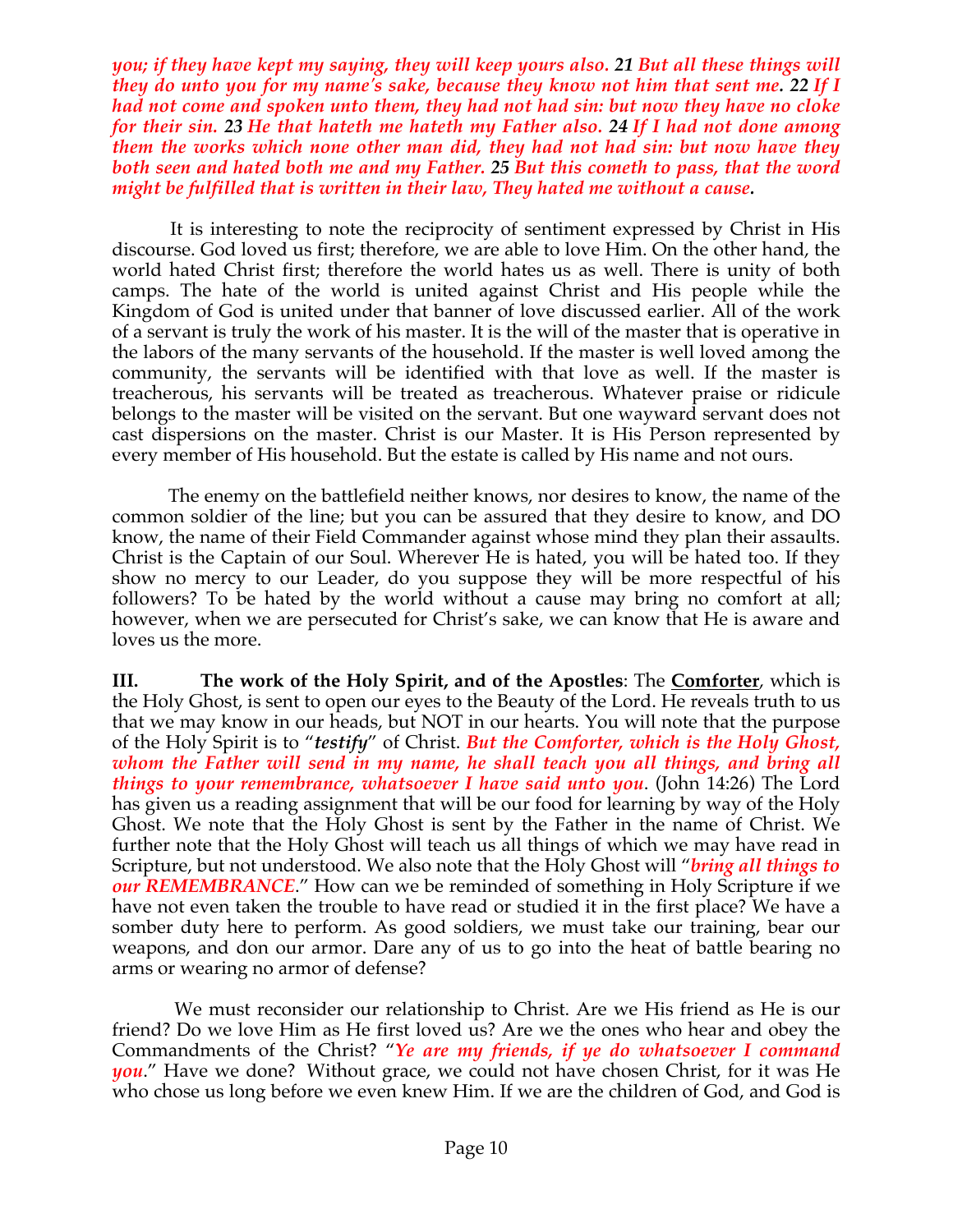the Father of our Lord Jesus Christ, are we not likewise brothers and sisters of Jesus? "*For whosoever shall do the will of my Father which is in heaven, the same is my brother, and sister, and mother.*" Now, once more, please ask yourself the question: What is MY relationship to Jesus Christ?

*Note from Hap* – I am reminded of a quote from then General Eisenhower the night before the invasion at Normandy when asked by a reporter if God was on our side. The answer, "It is not that God is on our side, but rather that we are on God's side."

### *Bishop Dennis Campbell's Sermon*

Bishop Dennis is a brilliant speaker. He is able to take biblical precepts and make them



perfectly understandable, even to me. Oft he provides the text of his sermons and I take the utmost pleasure in passing them on:

### **Christians Answer**

Continuing to talk about what Christians do, today's sermon title is, "Christians Answer." Of course that makes us ask, "answer what?" Christians answer the call of God. Or, to put it another way, Christians devote themselves to the call of God. For today let us divide

the call of God into three parts. First there is the call to faith, to believe and trust in Jesus Christ as Lord and Saviour. Writing of this, the Apostle Paul wrote in 2 Thessalonians 2:14, God "called you by the Gospel." Next is the call to holy living and growing in the faith. Paul wrote about this in many places, but one of the Church's favourites has always been Philippians 3:13 and 14; "forgetting those things which are behind, and reaching forth unto those things which are before, I press toward the mark for the prize of the high calling of God in Jesus Christ." Next, there are ministries and vocations to which we are called, and God has given us gifts to equip us for these tasks. The Bible sometimes talks about being equipped by the gifts of the Spirit. This is the area I want to talk about today.

How can I discover and use my spiritual gifts? Believe it or not, that is a burning question in the minds of many today. Bible studies, sermons, churches, even whole denominations have developed around this question. Of course this question does not stand alone. It is naturally joined with other questions, such as, what does it mean to have the Holy Spirit? How can I know I have the Spirit? And, what are the gifts of the Holy Spirit? I want to offer a few brief remarks about these issues, then I hope to address to subject of discovering and using your spiritual gifts.

First, what does it mean to have the Holy Spirit? It means you have come to Christ in Biblical faith. It means He has cleansed you of your sins and restored you to fellowship with God. Now, rather than living apart from God, you live in and with God, and He lives in and with you. The Bible uses many phrases and images to express this. St. Paul, for example, refers to the Church, meaning the people, not the buildings, as the Temple of the Holy Spirit. He means the Church is the home of the Holy Spirit. Yes, the Holy Spirit indwells individual believers, but He indwells us as we are a part of the Church. Christ dwells in us and we dwell in Christ, and the Holy Spirit is the means by which God accomplishes this.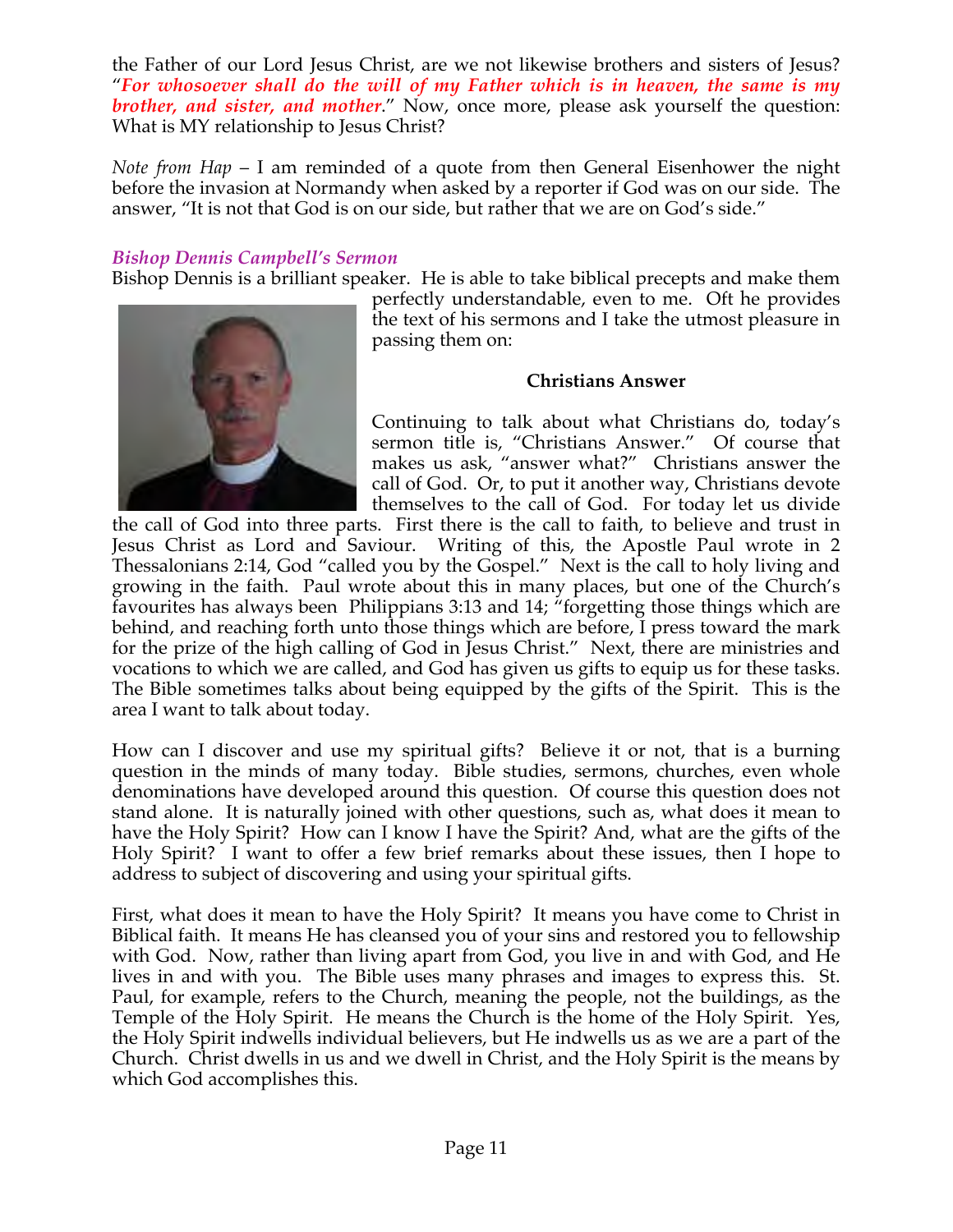Who has the Holy Spirit? All real Christians have the Holy Spirit. We have been brought into the Church through the work of the Spirit. It is He who called us to believe in Christ, enabled us to understand the Bible message of grace through Jesus Christ, and even enabled us to believe in Christ in Biblical faith. It is the Holy Spirit in us who enables us to keep believing and following Christ. If you are a Christian, you have the Spirit. Remember 2 Thessalonians 2:14, which I quoted just a few moments ago? It tells us God called us by His Gospel. The Holy Spirit is the One who does the calling. It is He who accomplishes our calling through the Gospel.

How do you know you have the Spirit? Two ways; first, the Bible says you do. Second, your life shows the fruit of the Spirit; love, joy, peace. Note that I did not say you know you have the Spirit because of ecstatic experiences, speaking in tongues, or supernatural abilities, such as healing the sick or telling the future. You know you have the Holy Spirit when you have Biblical faith in Christ, and when your faith leads you to act and love like Jesus.

Now I want to talk about the gifts of the Holy Spirit. Most "Christians" today are on a quest to find their spiritual gifts and use them to the glory of God. Such quests are misguided. I say this for several reasons. First, they are based on an erroneous understanding of the ministry and gifts of the Holy Spirit. Second, they are essentially self-centered, rather than God centered. Third, they are asking the wrong questions. Instead of asking, what are my gifts and how can I use them? Christians should be asking, "what are my God-given callings in life, and how can I devote myself to them with God's help? Christians answer their calling.

We don't have to go on some great quest to find our callings in life. We don't have to go on some great spiritual retreat. We don't have to go to conferences held by famous TV and radio preachers or para-church organizations. We don't have to read the books about finding our spiritual gifts written by the celebrity preachers and entertainers of pop-christianity. All we have to do is look into the Bible to see how God wants us to live and what He wants us to do. Then, trust Him to enable us to do it. And most of that is right in front of us.

For example, are you a father? If yes, then being a father is one of your most important callings in life. Are you a mother? Are you a wife, husband, daughter, son, in-law, Church member? If yes, these are your callings in life. Accept these callings, and seek to fulfill them as God teaches in the Bible.

Now, here is the point, and it is so simple most of us don't even notice it, the gifts of the Spirit are the attitudes and abilities you need to fulfill your calling. Do you need love, joy, and longsuffering (patience) to fulfill these callings? Seek these things as gifts from God. Do you need wisdom, humility, self-giving, and the ability to endure a few hurts and being misunderstood and unappreciated along the way? Seek these things as gifts from God. But understand this; God will probably not give these things to you in their mature form. Rather, He will plant them in you, like seeds in a garden, and develop them in you over the years. Like a garden, you will experience rains and storms and winds and droughts, as God develops these gifts in you through a long, long process of learning and experience. Think of it the same way you think about growing in your understanding of the Bible. God does not just pour it into your brain. You have to read and study for years. As I look back over my life, I wish I had known then what I know now. I know if I could do it over again, I would be a far better husband and father, and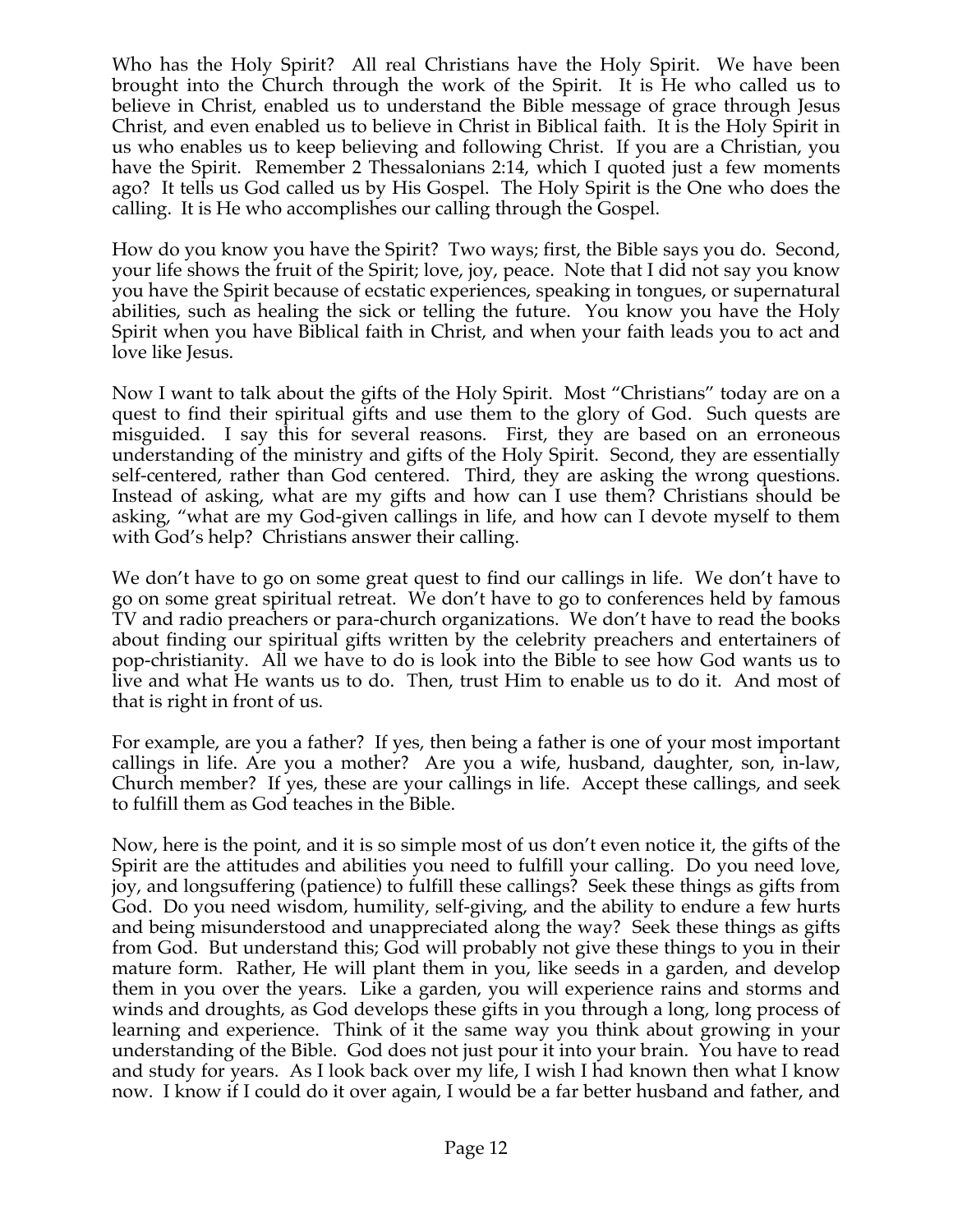son and brother, and minister. But there aren't any practice rounds in life, and we learn our most important tasks through On the Job Training, and we make many, many mistakes. But that is part of the way God develops your gifts. Expect it.

The same is true of spiritual gifts in the Church. Yes, being a member of a Biblical Church is part of every Christian's calling. Therefore, God obviously wants to help us fulfill this calling well. So He gives gifts to us to enable us. Enable us to what? Build up the body in love. But these gifts, too, take time to develop, for we mature into them. We grow into them and they grow in us. For example, the Bible talks about the gift of encouragement. I think God expects us all to be encouragers in the Church, and has given that gift to each of us. But that gift matures in us as we grow in Christ, and as we exercise it. The more we encourage, the better we become at encouraging.

But I am straying from my point, which is, don't waste time worrying about spiritual gifts. Look for your callings in life and apply yourself to them. Ask and expect God's help. Then you will be using your gifts for His glory.

-- +Dennis Campbell

Bishop, Anglican Orthodox Church Diocese of Virginia Rector, Holy Trinity Anglican Orthodox Church Powhatan, Virginia www.HolyTrinityAnglicanOrthodoxChurch.org www.lifeinthescriptures.blogspot.com

## *Rev Rick Reid of Saint Peter's Sunday Sermon*

We are happy to have a sermon from Reverend Rick Reid, minister of Saint Peter's,



whose congregation is right at the Worldwide Headquarters of the Anglican Orthodox Church. Rev Rick has all the resources and challenges right at hand. I think you will enjoy this sermon.

# **Feeding the Four Thousand (Mark 8:1-10) Trinity VII**

During His earthly ministry, Jesus ministered mostly to the Jews as He also commanded the Apostles when he first sent them out in St. Matthew's Gospel. *Matthew 10:5-6*

*5 These twelve Jesus sent out and commanded them, saying: <sup>e</sup> "Do not go into the way of the Gentiles, and do not enter a city of <sup>f</sup> the Samaritans. 6 g But go rather to the <sup>h</sup> lost sheep of the house of Israel.*

And as He explained to the Syro-Phoenician woman also in

Matthew's gospel 15:24:

 $24$  But he answered and said, I am not sent but unto the lost sheep of the house of Israel. Even so, there were occasions when Gentiles benefited from His physical presence. The Syro-Phoenician woman's daughter was healed and there were also healings in the area of Decapolis, including the deaf mute.

In this morning's gospel we hear of Jesus' feeding of the four thousand.

We find a great multitude, who had been with Jesus three days in a wilderness region, without food, and were far from their homes.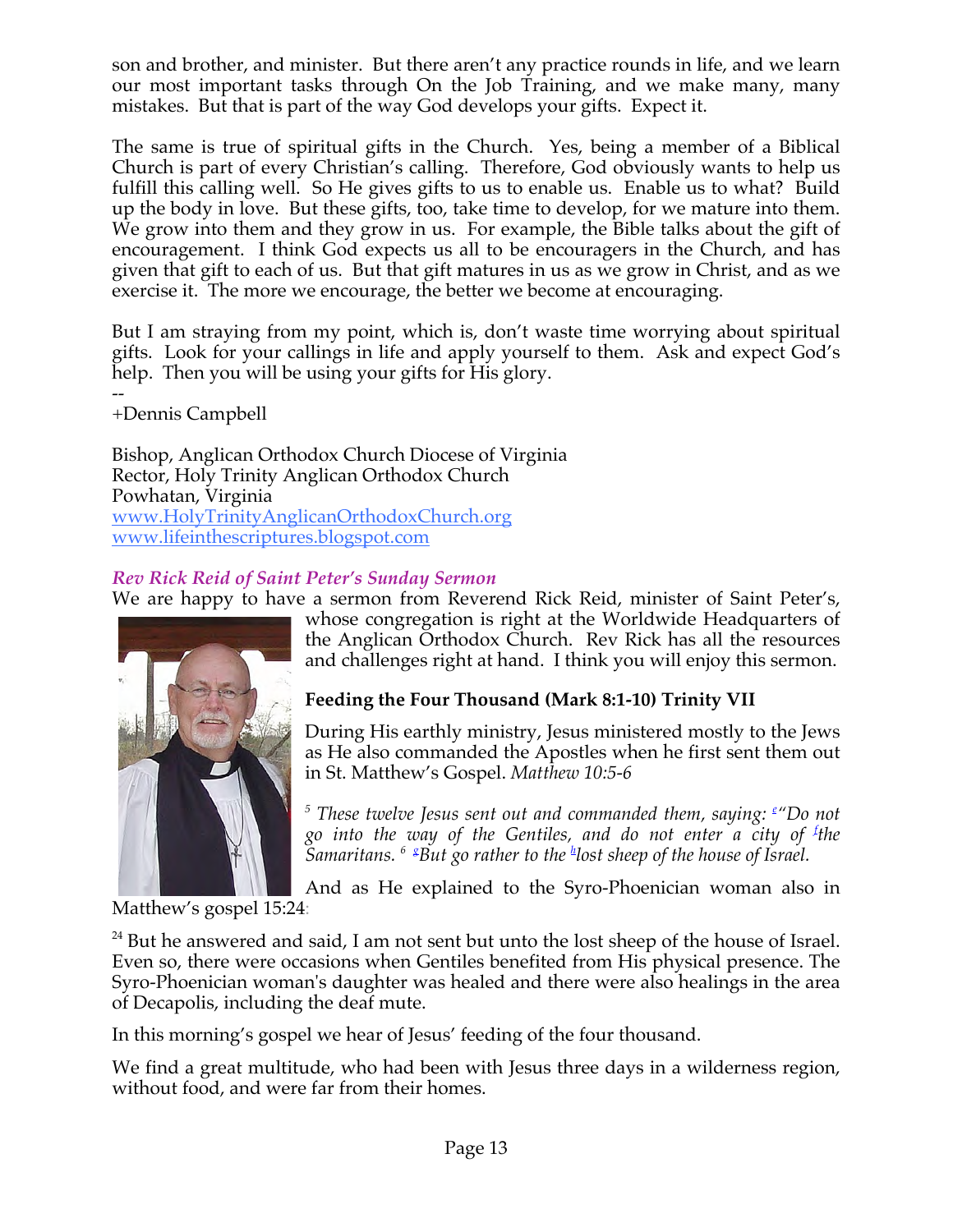Jesus had compassion for the multitude and using only seven loaves and a few small fish Jesus proceeds to perform this miracle.

First He commanded the people to sit down on the ground: and he took the seven loaves, and gave thanks, and brake, and gave to his disciples to set before them.

And they had a few small fishes: and he blessed, and commanded to set them also before them.

So they did eat, and were filled: and they took up of the broken meat that was left… seven baskets. And they that had eaten were about four thousand: and he sent them away.

Like the feeding of the 5,000 Matthew describes in the previous chapter, the feeding of the 4,000 has implications of the Lord's Supper or Holy Communion.

 Jesus took the bread; and after giving thanks he broke the bread and gave it to the disciples.

Many students of the Bible have been intrigued by the numerical symbolism of the feeding miracles; in the first miracle Jesus fed 5,000 people with five loaves and ended up with 12 baskets of leftovers; in today's Gospel miracle, Jesus fed 4,000 people with seven loaves and finished with seven baskets of leftovers.

Some scholars believe that the feeding of the 5,000 symbolizes the Eucharist of the Jews …with the 12 baskets of leftovers corresponding to the 12 tribes of Israel.

And that the feeding of the 4,000 symbolizes the more inclusive Eucharist of the Gentiles ….with the 7 baskets of leftovers corresponding to a number that throughout the Hebrew Scriptures is associated with perfection and completeness.

In John's Gospel (chapter 6), as the multitudes continued to follow Him in order to receive more food, He revealed to them the true purpose for the miracle.

He declared, "Labor not for the meat which perisheth, but for that meat which endureth unto everlasting life, which the Son of Man shall give unto you…I am the bread of life; he that cometh to Me shall never hunger, and he that believeth on Me shall never thirst."

This was an answer that many of the Jews who had been following Christ up to this point did not find rational at all.

In fact, on three separate occasions the people objected that His words made no sense, and each time they did so, Christ replied with even bolder statements.

He declared, "I am the living bread which came down from heaven. If any man eat of this bread, he shall live forever; and the bread that I will give is My flesh, which I will give for the life of the world."

As the people were appalled by this statement, Christ then made what must have seemed the most outrageous claim of all saying, Verily, verily, I say unto you, except ye eat the flesh of the Son of Man, and drink His blood, ye have no life in you. Whoso eateth My flesh, and drinketh My blood, hath eternal life; and I will raise him up on the last day".

Many of the thousands of people who had been following Jesus up until this moment suddenly turned away and left Him over those words, they simply would not accept what He had said.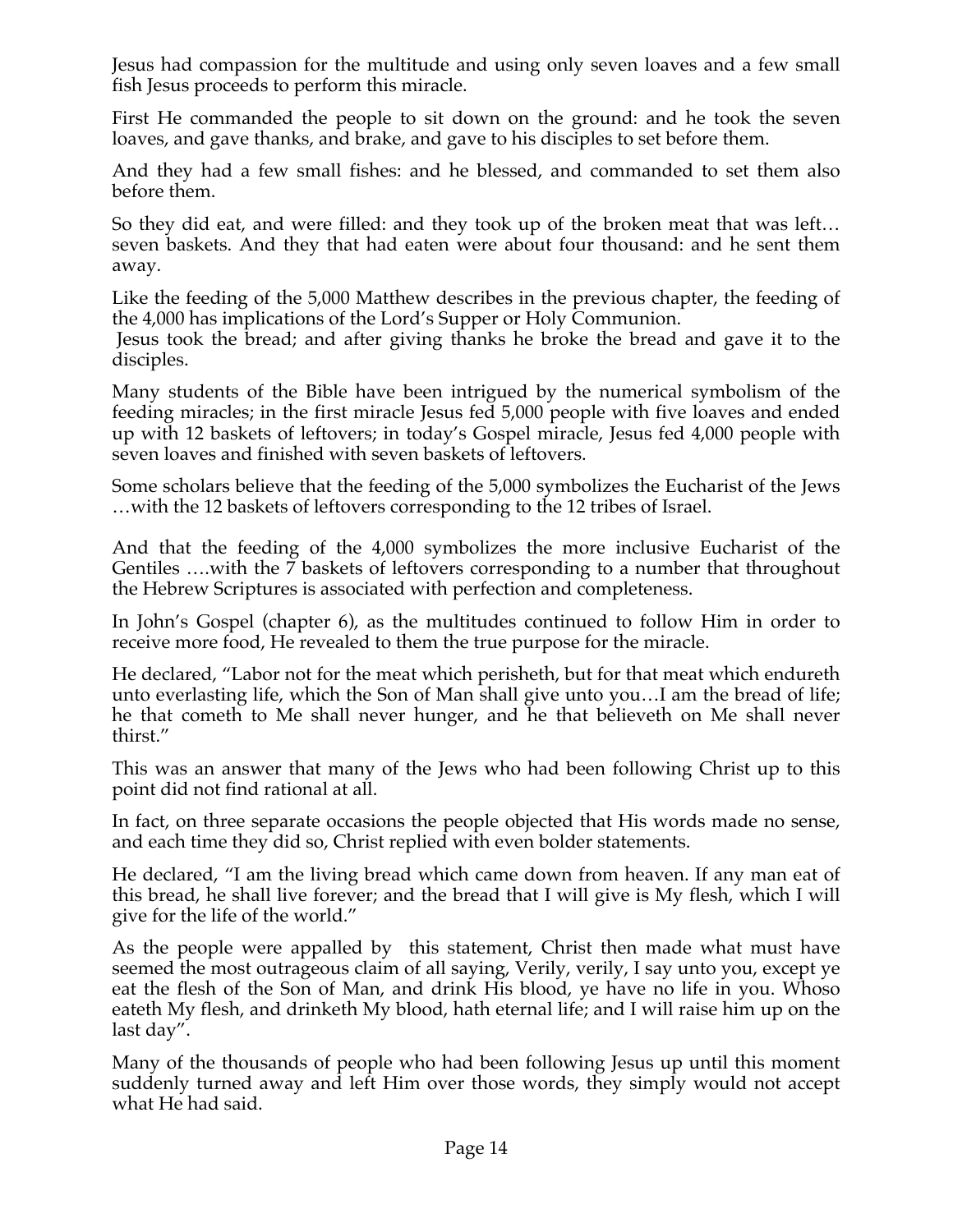Today there are many Christians today who will not accept Christ's words, but rather than abruptly leave Him, they simply *reinterpret, that is to say, give their own meaning to what would otherwise be a clear meaning they do not like,* what He said to derive a meaning much more in accord with what they want, then term it rational thought.

The early church understood the plain meaning of the miracle of the feeding of the 5000 pointed directly to the Lord's Supper or Holy Communion.

Just as the loaves of bread were multiplied at the hands of His disciples to feed everyone present with basketsful left over, so even today loaves of *bread are* multiplied at the hands of His ministers in churches across the world to feed millions ….with the Body and Blood of Christ.

In the world today, many Christians have set a very poor example of respect for this holy sacrament. A large percentage do not prepare properly, if at all, to take communion. Many do not even think about the prayers we pray before Holy Communion.

Is it any wonder then that so many of churches lack spiritual vitality, and that so many of our young people leave the faith at their first opportunity, and that Orthodox Christianity seems to have so little an impact on American culture and religion?

We must do our part to overcome Satan by approaching this sacrament with the fear of God, and with faith charity, and with love for our neighbors. Only then will we be able to receive all the benefits that Christ promised us.

## *Rev Bryan Dabney of Saint John's Sunday Sermon*

We are fortunate to have Bryan's Sunday Sermon. If you want people to come to The



Truth, you have to speak the truth, expouse the truth and live the truth. This is really a good piece and I commend it to your careful reading.

## **Seventh Sunday after Trinity**

Today we celebrate the sixth anniversary of St. John's Church as an organized Anglican Orthodox body. Along the way, we have experienced many joys, as well as our share of heartaches. Nevertheless, the guiding hand of our good and gracious God has sustained us through the intercessory work of his most blessed Spirit. There is an old Baptist hymn entitled Count Your Blessings which is apropos as it calls on Christians to look at the things they have and to give God the credit for them. Too often we will focus on those things we do not have. That is human nature. But God has called us out of the bondage of our natural state into a new and more fulfilling life through his only begotten Son. And so today we celebrate this anniversary of our church's founding, giving God the glory for all the good that is found therein.

The scriptures are replete with examples of God's provision for his own. Consider our gospel lesson for today (St. Mark 8:1-9) wherein our Lord exercised his creative powers to feed his hearers both physically and spiritually. They had come into a desolate region to hear him teach and our Lord had compassion on them for their apparent lack of sustenance. God does not lead his people into the wilderness to die. In Psalm 37 we find the following: The steps of a good man are ordered by the LORD: and he delighteth in his way. Though he fall, he shall not be utterly cast down: for the LORD upholdeth him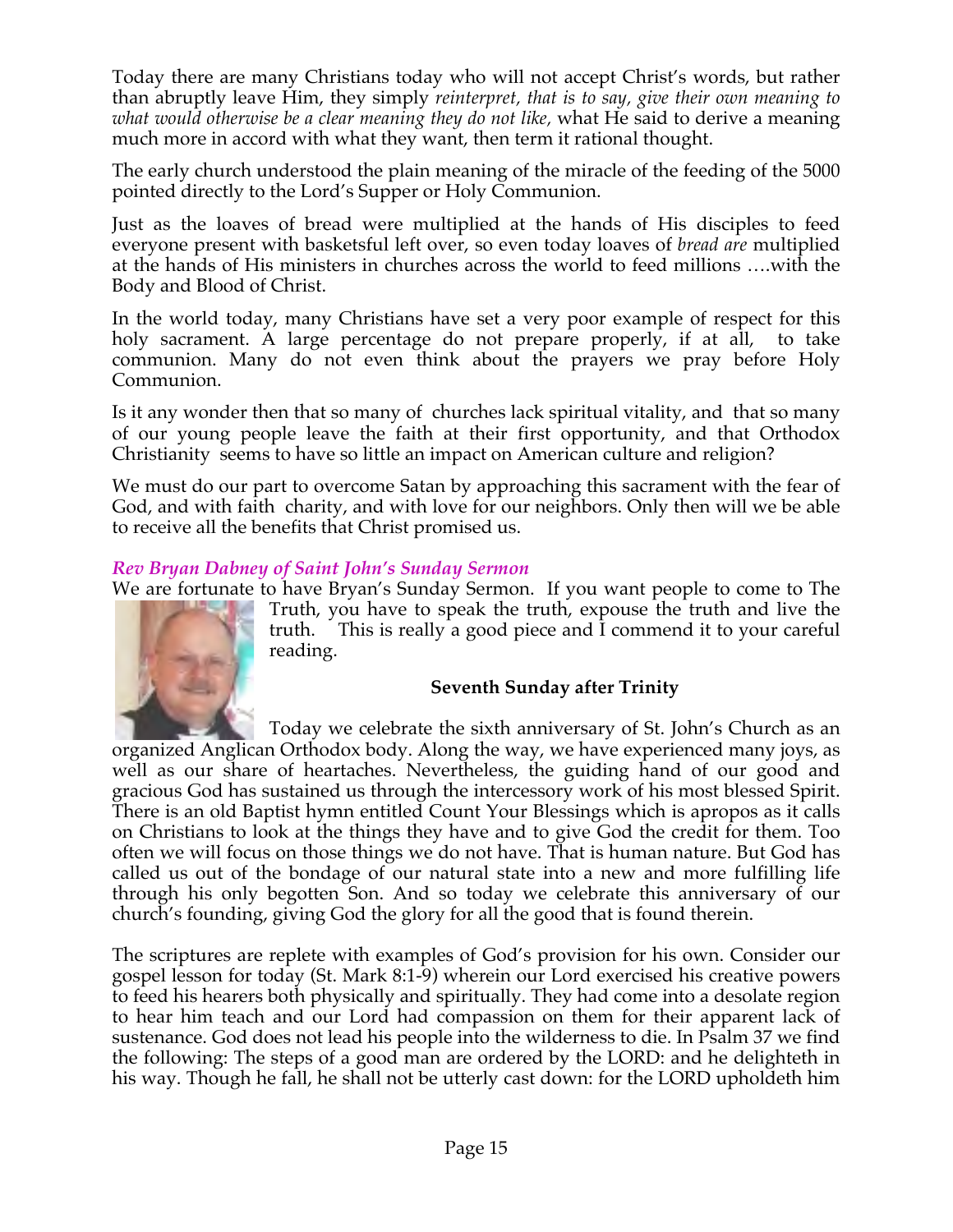with his hand. I have been young, and now am old; yet have I not seen the righteous forsaken, nor his seed begging bread (vv.23-25).

Consider also Genesis 1:1 as it speaks of God's sovereign power in calling forth ex nihilo the whole of the Creation. I once heard a fellow Christian refer to it as "In-Your-Face Theology" because it gives the reader no recourse but to either accept or reject God based upon that solemn pronouncement. It also sets the tone for the rest of Scripture as it reveals the unimaginable and sovereign ability of the Godhead to act within our frame of reference. God has created for a purpose, and he will sustain his creation to complete that purpose. As long as we remain within God's purposeful will, we will be preserved and empowered in our service.

Returning to our gospel lesson, we read where our Lord exercised that same capacity when he took five barley loaves and two fish and fed a multitude with food to spare. Examine the text of the 23rd Psalm: The Lord is my shepherd, I shall not want. He maketh me to lie down in green pastures: he leadeth me beside the still waters. He restoreth my soul: he leadeth me in paths of righteousness for his name's sake. Yea, though I walk through the valley and the shadow of death, I will fear no evil: for thou art with me; thy rod and thy staff they comfort me. Thou preparest a table before me in the presence of mine enemies: thou anointest my head with oil; my cup runneth over. Surely goodness and mercy shall follow me all the days of my life: and I will dwell in the house of the LORD for ever.

God's supply is more than sufficient. It is more than adequate. It is more than mere subsistence. To use the psalmist's words: it runneth over. All creation is his, from the cattle on a thousand hills to the myriads of edible sea creatures, to all the elements, both mineral and metal which are found within the earth itself. And so it follows that regardless of whether it is bread and fish, or the gift of grace, we should understand that everything we have came from God. Therefore, we ought to give him thanks and praise, not only for what we are and what we have; but for what we will yet receive through the atoning work of our Saviour, Jesus Christ. God the Father sent his only begotten Son to bring us more than the mere bread of physical sustenance. He came to make us whole spiritually that we might be redeemed: cleansed from all unrighteousness and made fit members of his body and joint heirs with him in God's heavenly kingdom.

The church was established to provide for the spiritual, and at times, the material, wellbeing of its members. And the Godhead continues to sustain all who are true believers by means of the Holy Ghost, the Comforter. Think for a moment about the witness of St. Paul. He had been sent on an evangelical mission to physically establish and spiritually feed the various flocks of our Lord within the Roman Empire under the guidance of the Holy Ghost. Generally, though not always, he came, he set in order, he followed up as an overseer of the faith and he appointed just men to serve in like capacity prior to his departure for another locale. And those churches which he established were not left spiritually impoverished when the apostle moved on because they were nourished and enriched by the teaching and instruction of those whom the Lord had called into his service.

God sustains. God strengthens. God increases. It is all due to his efforts, his will, his choosing. We are but his servants whom he has called out of darkness into the glorious light of his gospel. We are to work within this church to materially assist any member of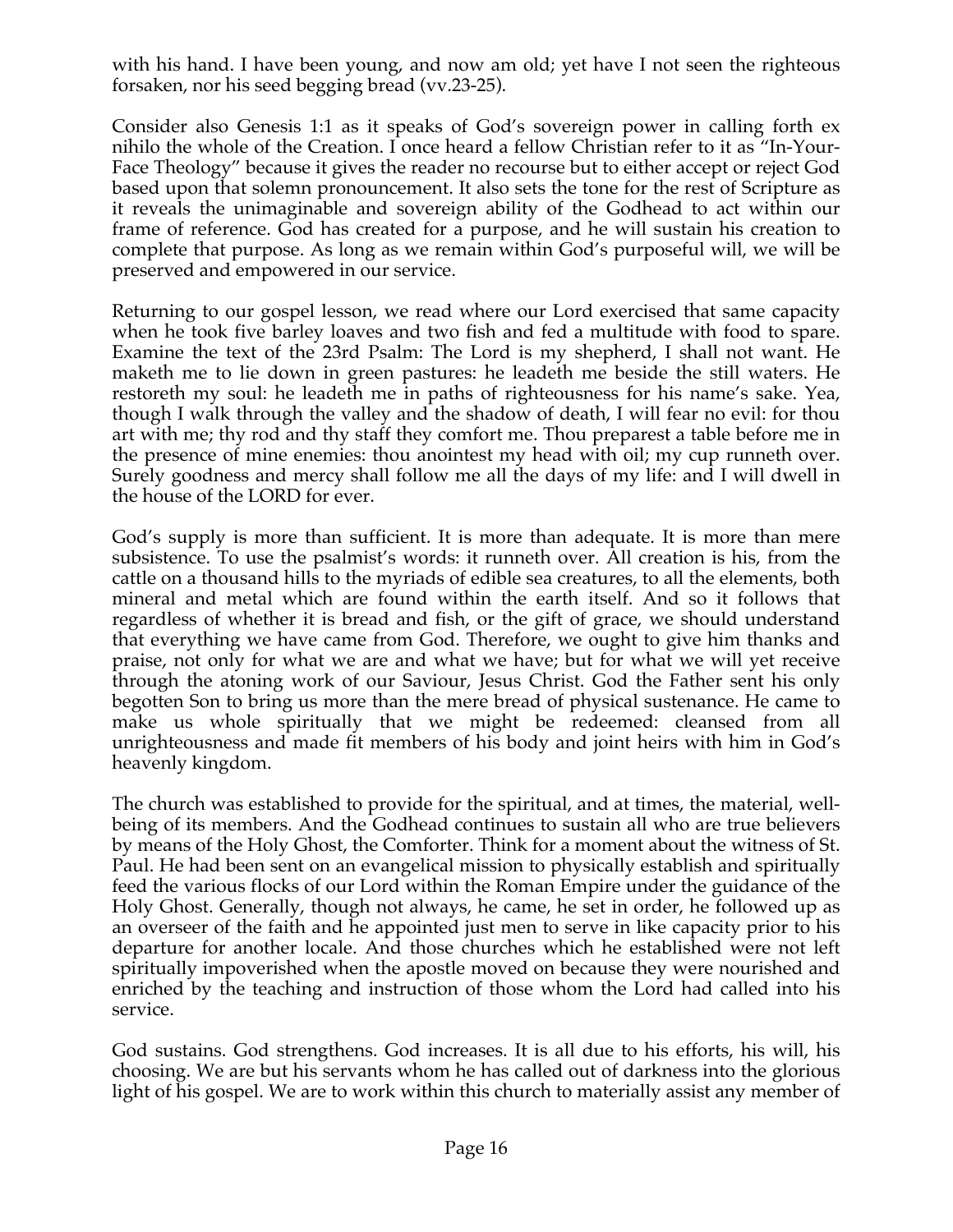the body of Christ whom God has brought to our attention for such ministration. It is the church's duty to look after its own— not the state, and certainly not the unregenerate of this world. Consider the words of the apostle James from his epistle who wrote, What doth it profit, my brethren, though a man say he hath faith, and have not works? Can faith save him? If a brother or a sister be naked, and destitute of daily food, and one of you say unto them, Depart in peace, be ye warmed, and filled: notwithstanding ye give them not those things which are needful to the body; what doth it profit? Even so faith, if it hath not works, is dead, being alone (2:14-17).

And let no able-bodied man think that he can lay back and become a burden on others for it is written ... this we commanded you, that if any would not work, neither should he eat (II Thessalonians 3:10). There is no room in Christ's church for the slothful and the lazy, neither is there room for the willfully unrepentant. If that seems harsh, those were not my words but those of the Holy Ghost who inspired the apostle Paul to command of his listeners that, ... if any man obey not our word by this epistle, note that man, and have no company with him, that he may be ashamed (II Thessalonians 3:14). In closing, we learned from the Scriptures that the Godhead is our Creator, our Sustainer as well as our Redeemer. He will not lead us into a permanent state of privation and want, but into provision and abundance. And though at times we might experience hardship and tribulation; nevertheless we trust that our gracious and loving God will see us through the days of darkness, and will lead us to green pastures and still waters. He will turn our hunger into satisfaction and our lack into more than what we could ask or imagine, and all because he loves us.

But we cannot know the fullness of his grace, or the height and depth of his love without being obedient to his word. That is why churches like this one are so important to the born-again Christian because we teach what the Bible commands, and we encourage our members to properly recognize who God is, and what our relationship should be with him. If you have not been made right with God for whatever reason, ask him to turn your heart and mind unto him today in the name of his only begotten Son. Confess your sins and trespasses to him, for he is ready to forgive and to forget them. If you will do so, you will experience that peace which only he can give; that love which is beyond all else; and that joy which comes with the blessed assurance of your salvation unto eternal life. Make that your prayer today, and may God bless this church and the whole Anglican Orthodox Communion and keep it faithful unto the coming of our Lord and Saviour Jesus Christ.

Let us pray,

**ALMIGHTY** and everlasting God, who has blessed us with this church which because the name of thy servant, St. John the Revelator; we mostly humbly thank thee **J** bears the name of thy servant, St. John the Revelator; we mostly humbly thank thee for its preservation and continuation as a body of faithful Christians: where thy pure word is taught, preached and lived; that through our obedience to thy word written, we might be received as citizens of thine everlasting kingdom; and this we ask in the name of our Lord and Saviour, Jesus Christ. *Amen*.

Have a blessed week, Bryan+

# *After Church Hospitality*

Sadly, no after church snacks. The same story every week, is it not? The fact is that we are supposed to be on a low carb diet and there really aren't any low carb snacks that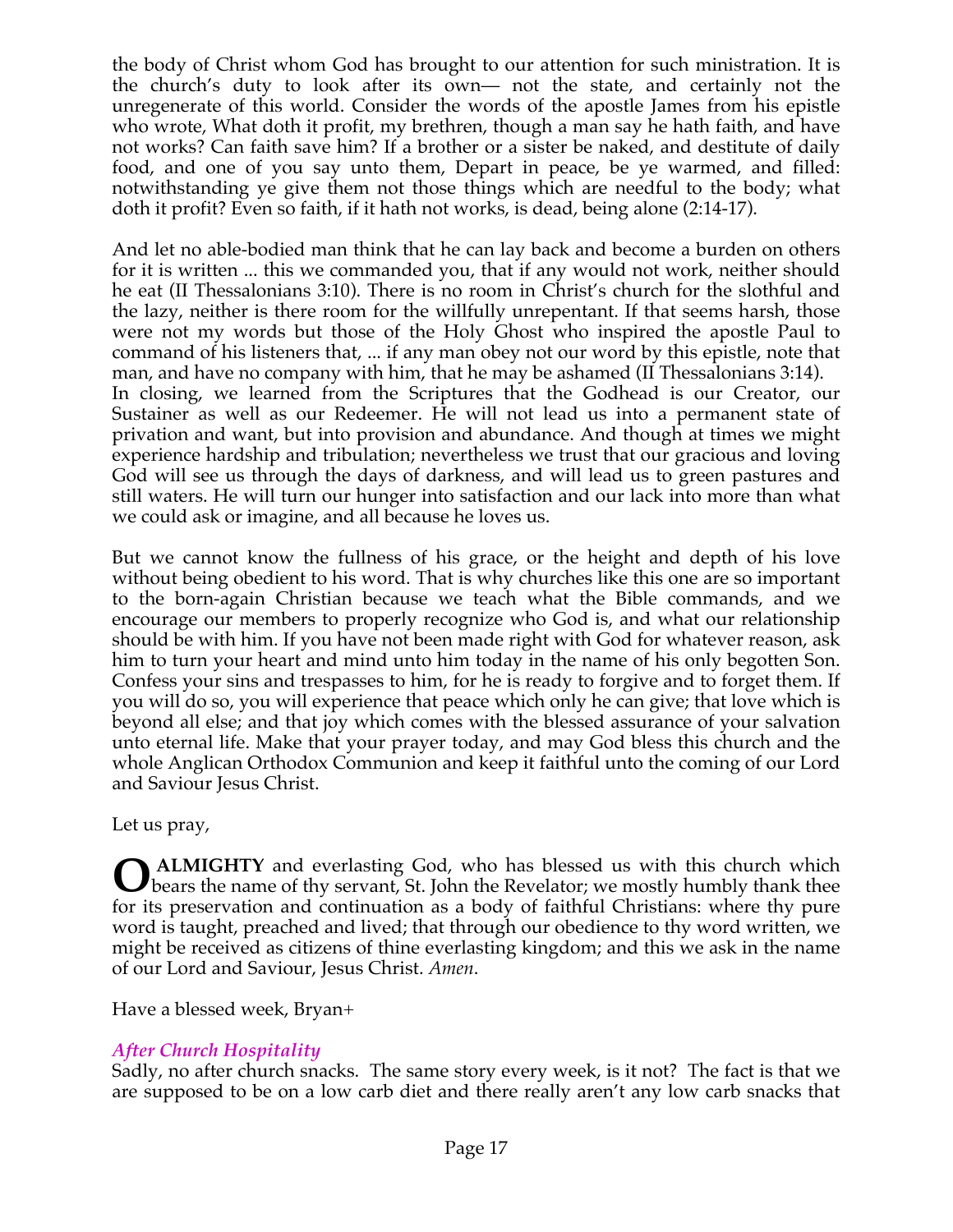appeal to us. So, with no fatted dog nut in sight, we were out of luck! Please someone, between now and next Sunday invent some no-carb dog nuts.

After church goodies providers as currently signed up:

| Date             | Name                                                           |
|------------------|----------------------------------------------------------------|
| 14 July 2012     | <b>Opportunity Available - Seventh Sunday after Trinity</b>    |
| 21 July 2012     | <b>Opportunity Available - Eighth Sunday after Trinity</b>     |
| 28 July 2012     | <b>Opportunity Available - Ninth Sunday after Trinity</b>      |
| 4 August 2012    | <b>Opportunity Available - Tenth Sunday after Trinity</b>      |
| 14 August 2012   | <b>Opportunity Available - Eleventh Sunday after Trinity</b>   |
| 18 August 2012   | <b>Opportunity Available - Twelfth Sunday after Trinity</b>    |
| 25 August 2012   | <b>Opportunity Available - Thirteenth Sunday after Trinity</b> |
| 1 September 2012 | <b>Opportunity Available - Fourteenth Sunday after Trinity</b> |

*People in our Prayers* - http://faithfulcenturionprayerteam.blogspot.com/ **Why? Prayer is an extremely important activity.**

It is not that God knows not our needs, for He surely does. Yet, Jesus commanded us to ask God for those same needs. In addition to the obvious of asking God for help, offering thanksgiving and the like, prayer helps us focus our thoughts on how we might do God's work.

The Prayer Team of the Church of the Faithful Centurion was established to help our members and fellow Christians pray for those in need and to give thanks as well for the blessings we have been granted.

### **Who can be on the list? Do I have to be a member of the Church of the Faithful Centurion to be prayed for?**

No! The only qualification to be on the list is that you want our prayer team to pray for you. We are Christians and are happy to pray for you, no matter who you are. If you want help from God, you are our kind of people.

## **What is the commitment from the prayer team?**

Each member of the team will pray for the desired outcome at last once per day.

### **How do I get myself or someone else on the prayer list?**

You can email one of the prayer team leaders: Jack - jack@faithfulcenturion.org or Dru dru@ faithfulcenturion.org, or call the church office at (619) 659-3608 or fill out a prayer card at church.

### **What should I ask for?**

Depends on what you want. Some people merely want God to be asked to heal their ills and be mentioned by their first name, others want a specific outcome and / or have more of their personal information known to the team. Ask for what you want. It is your desire and need for prayer the team is attempting to meet. For typical examples, see the list below.

### **Updating the Team**

If you are on our prayer list, or if you have submitted a person that you have asked us to pray for, please update one of the team members or Hap in person, by telephone or email. It helps to be able to pray specifically for these individuals including their specific needs; plus if they get better, it is nice to give thanks!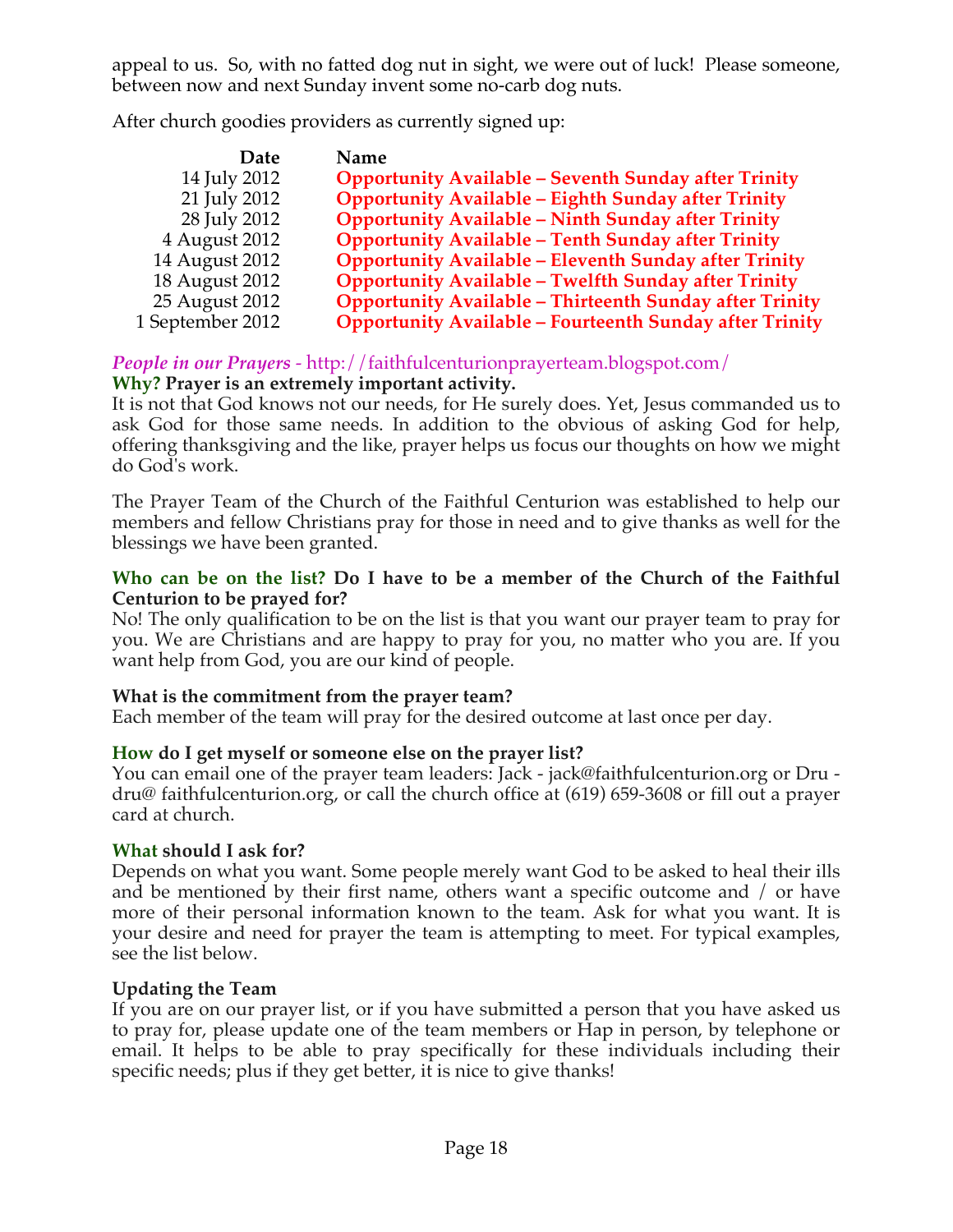Please note that on the yellow (maybe green or orange if you get an old one) cards at church, you can ask that those to be prayed for have their names disseminated to the prayer team. Those names will be said in church and appear here. Or, you can ask that their names and purpose be kept confidential, then only Hap will know to pray for them.

### *Prayer List Notice – If you have someone on the prayer list and their needs have changed, please let us know. We'd like to update our prayers to reflect the need and most important to give thanks!*

### *Travel*

The entire Langstaff family from Perth is on an *Around the World in 90 Days* tour. Right now they are RIGHT HERE! Details here:

http://langytravel.blogspot.com



# **Hap – Jack L – Emma – Eve – Jack A – Dru – Paul**

## *Birthday*

*Ryan Hopkins* celebrated his 22nd birthday 14 July 2013. Sara Simmons celebrated her 61<sup>st</sup> birthday 2 July 2013. Zachary Gray celebrated his 12<sup>th</sup> birthday today, 23 June 2013! Laurel Bessesen celebrated her 90<sup>th</sup> birthday on 26 April 2013.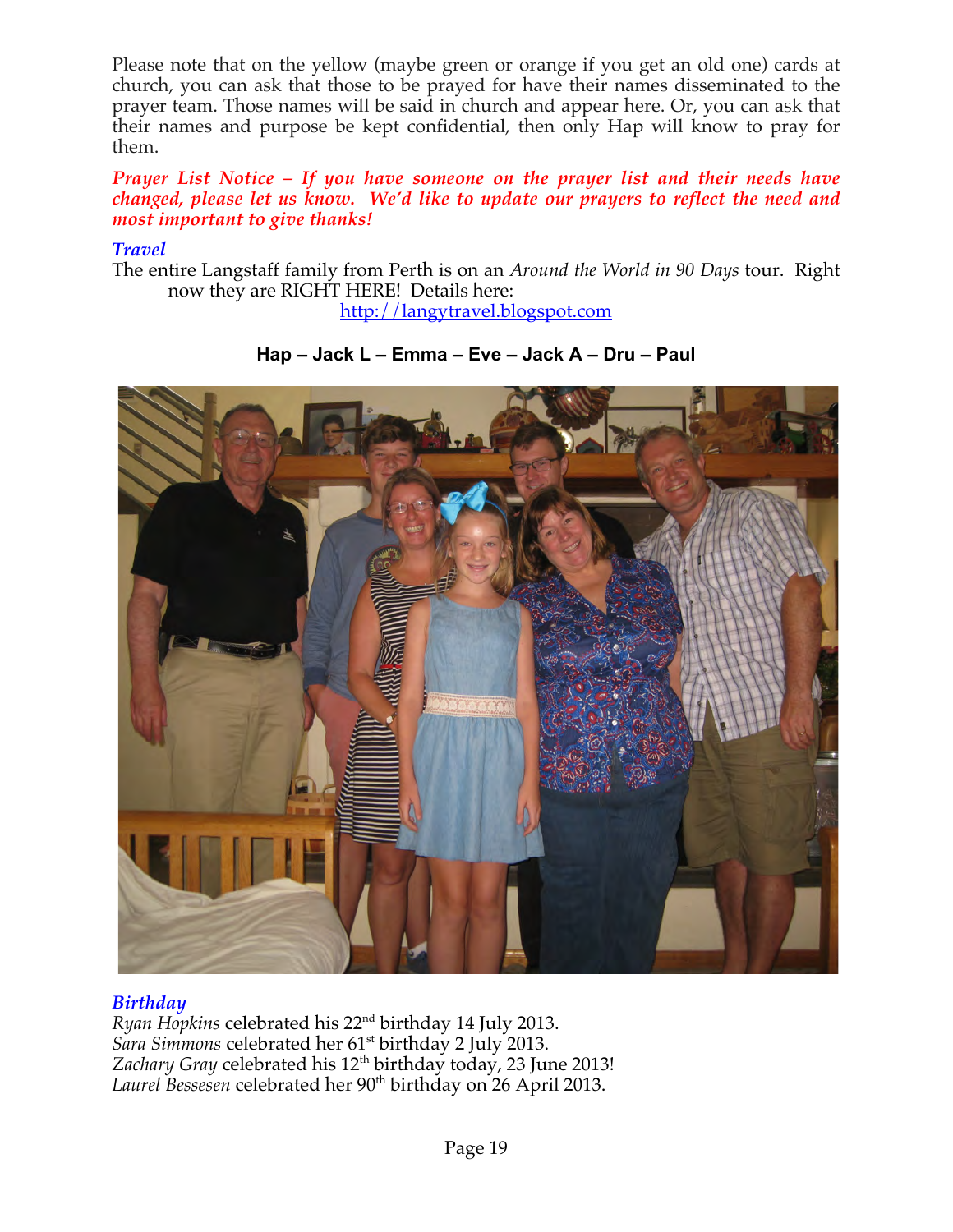### *Loss of Home*

*Sarah* who lost her home and all the contents when her house caught fire and burned to the ground near the end of January 2013. Her beloved dog was taken in the fire. Please pray for Sarah as she has many decisions at this time and help her to know Jesus will be with her to help to make the "crooked road straight."

### *Move*

- *Jason Naylor and his lovely wife Marla* are currently stationed in Southwest Asia, probably through the end of 2013. Pray for their continued safety and a reasonably tolerable stay in that part of the world.
- *Ryan Hopkins* has moved to Dillsburg, Pennsylvania, to study Dressage Riding through June 2014. Please pray for God's guidance in his life as he works and studies. Help him to see where God would like him to go from here and how he should get there.
- *The Thomas Family* is on a short tour assignment in Guam through August 2013 and about to leave for Okinawa for a second short tour. Please pray for this new assignment to go well for Kurt and for Mary and the kids to make new friends. In particular pray that Kristyna and Mitchell will develop good friends and schoolmates there so as to further their development as both Christians and citizens. Things seem to be going well where the sun rises on the United States, so keep praying! Give thanks and ask for continued good developments.

### *Departed*

- *Reba* left for home about 0500 on 12 July 2013, after time with her family n particular for her daughter Lynn with whom she lived and her son in law Bill. Please give thanks for her time on earth and pray for the love of God to stay foremost in their hearts.
- *Pat* had a massive heart attack on Sunday 7 July 2103, and died enroute to the hospital. Pat was the president of the Royal Canadian Legion. He was a true "officer and a gentleman." It was a privilege getting to know him in my role as Chaplain. He recently shared with me that he was reading through the Old Testament. Pat had connections with the Mormons and Free Masons. Please pray his surviving family members will look to the Lord for their salvation and comfort in the midst of sorrow.

*Rev David*

*John Bylo* passed away the evening of 27 June 2013 after a brief fight with pneumonia after radiation treatment then surgery for esophageal cancer. Please give thanks for his time here on earth and pray in particular for his wife Debe and their family.

John was a Rev Canon in the Anglican Episcopal Church on the staff of St. George's Anglican Church, Ventura, CA. He also has worked diligently in theological education and church planting in the Southwest, and so was appointed Missionary Canon with Special Responsibility for the States of California, Nevada, and Alaska in December 2010.

*Bishop George Connor, AEC*

*Thelma Sperber* passed away the afternoon of 23 June 2103 after a long downhill existence. Please give thanks for her time here on earth and pray for Hal her husband of many years and son Roger who has been taking care of her, as well as the rest of the family.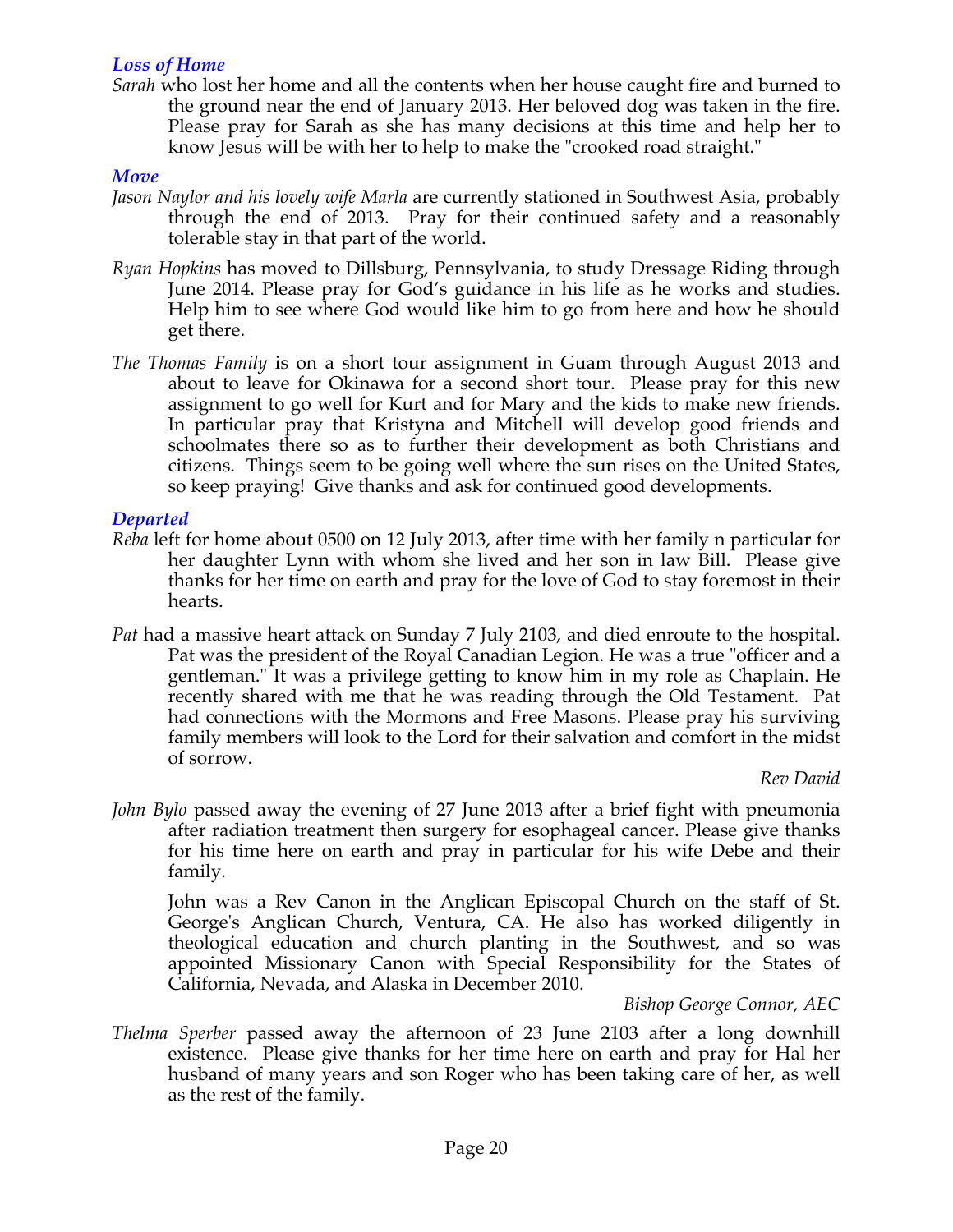*Cleve* passed way the week of 16 June 2013. Please pray for comfort for his family and friends who miss their wonderful husband, father, uncle, combat veteran and faithful servant of the Lord.

## *Nearing the end of their time here on earth*

- *Saundra* is in ICU with congestive heart failure after a heart operation. She is aged and frail. Saundra is near the end of her tom hear on earth. Please pray for comfort, understanding, strength and guidance for Saundra and her family who will of necessity remain behind. Pray for the love of God to stay foremost in their hearts.
- *Hal Sperber* has been getting closer to leaving for his true home for some time, his loving wife passed away the afternoon of 23 June 2103 after a long downhill existence. Please help Hal to adjust to the temporary separation and give him strength to deal with her passing. Pray in particular for strength and guidance for Hal's son Roger who is the primary person taking care of Hal, as well as the rest of his family who will of necessity remain behind. Pray for the love of God to stay foremost in their hearts.
- *Polly* is in hospice care with dementia and spinal stenosis. Please pray for her as she prepares to go home to be with her family who have gone before her. Pray for the faith of her family to build and the transition to be good.

### *Homebound or Infirm*

- *Lou* has aspiration pneumonia. Please pray for the infection to be knocked down and for her continued recovery.
- *Frank* has been coping with various ailments from older age. He is in his 90s and it has been a difficult year. Pray he will find comfort in God, that those who provide care to him will pay attention to him, do their best and give him the love we all desire. Pray that the coming year will provide relief to him.
- *Norma, Sara's mother* is in a state of deteriorating health, both physically and mentally, with both onset dementia and Alzheimer's. She is slowly drifting away, though she still recognizes Sara and prayer gives her a sense of peace. Please pray for both Sara and her mother to put their cares and worries on God's shoulders so they can deal with the many problems involved.

## *In need of a miracle or understanding of God's Plan*

- *Beth* recently underwent another craniotomy for brain cancer and follow up of progress of the past treatment and surgery; 81 new metastasizes were found. The family and treatment staff is gathered around Beth and family. She is strong in spirit. Let us all pray for God's mercy, grace and God's will to be done for all. It would appear there is no viable treatment at this time. Please pray for a miraculous remission; that her remaining time here on earth might be good. Help Beth and her family put their trust in the Lord and let Him carry their worry. Beth is grateful for all who pray for her and asks you continue to pray for her remaining time here on earth.
- *Pat* has been under treatment for colon cancer for sometime. He has had major complications the last few days and your prayers will be appreciated by family and friends.
- *Sasha* a young lady with a husband and two children had diagnosed with breast cancer whose cells have spread. It would appear there is no viable treatment at this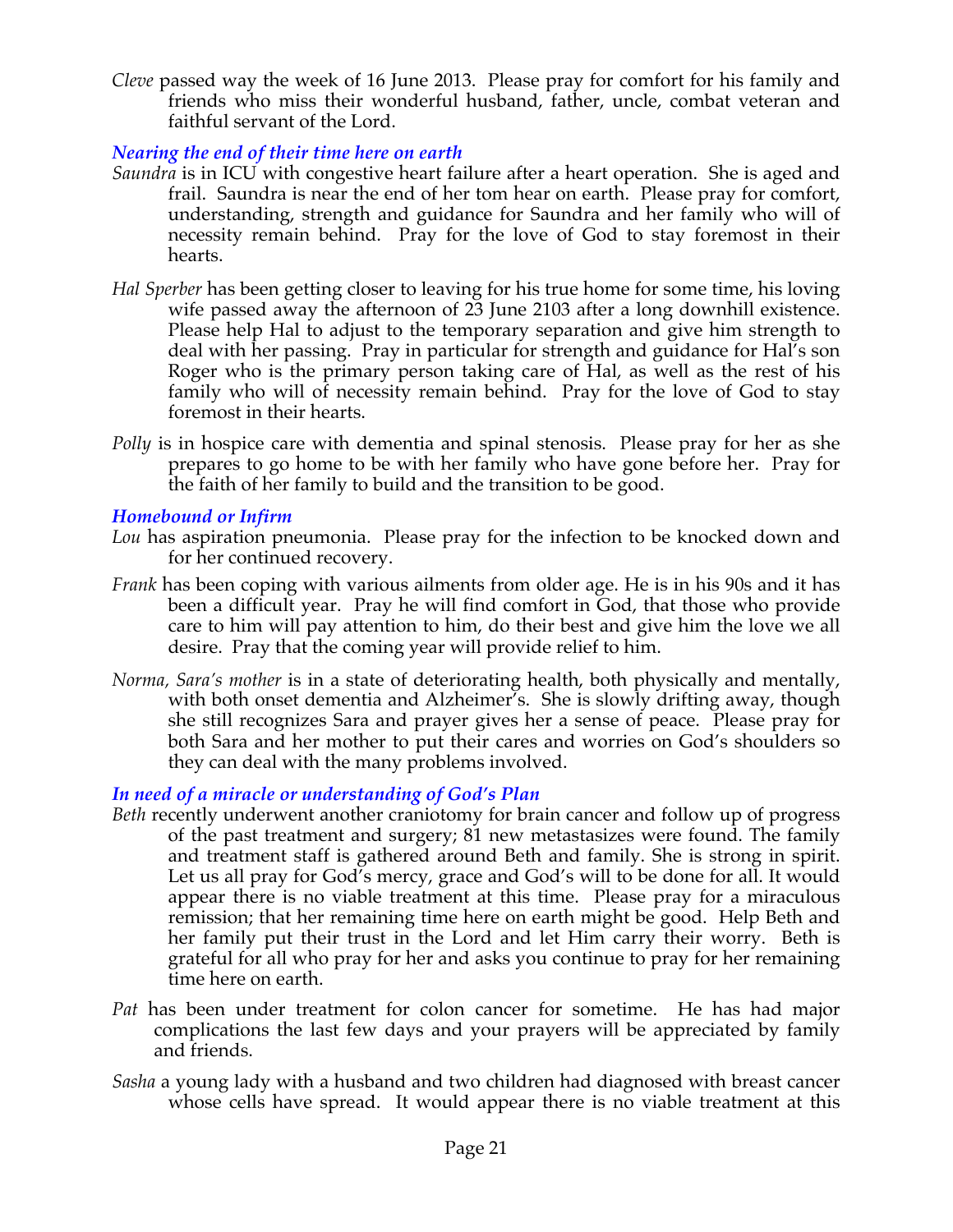time. Please pray for a miraculous remission; that her remaining time here on earth might be good. Help Sasha and her family, particularly her husband, put their trust in the Lord and let Him carry their worry. Right now she is "comfortable on borrowed time." Sasha is grateful for all who pray for her and asks you continue to pray for her remaining time here on earth.

- *Dorothy* had pneumonia, on checking her lungs they found tumors which permeated the lung area. Further investigation found a primary site in the colon, with the lung being secondary. It would appear there is no viable treatment at this time. Please pray for a miraculous remission; that her remaining time here on earth might be good. Help Dorothy and her family put their trust in the Lord and let Him carry their worry.
- *Scott,* one of our Lord's ministers who collapsed a week ago and is in the ICU of a Medical Center since he had a pulmonary embolism, with a concurrent infection of several bacterial agents. He has stopped breathing on several occasions, and may have undergone brain damage. He currently is on DNR. Please pray for recovery so that he will continue to do his Lord's calling*.*
- *Becky* has fourth stage metastasized lung cancer and is not doing well with chemotherapy treatments. Please pray for Becky and her husband as they are together during this difficult time in their lives.
- *Larry Howes* suffered a fairly severe stroke. 4 December 2012, doctors replaced a valve in a shunt that had been put in about two weeks before, and Larry responded very well. He was able to go home.

Please pray for the medical team treating him to pay attention and do their very best; that the many medical/surgical procedures he will need may succeed, that Larry be given strength and peace in these trials and he may succeed in providing himself with the resources to afford the care he will need.

Pray also for confidence in our Lord for Larry and his family. Larry needs a miracle, pray for one. Please.

- *Colleen* has been battling pancreatic cancer over the last year and it has now spread to one of her lungs. Please keep her and her family in your prayers.
- *Christine* has cancer of the colon, which spread to her liver; she is receiving chemotherapy and is having difficulty eating. Please pray for the medical team treating her to pay attention and do their very best; pray also for confidence in our Lord for Christine and her family.
- *Todd* and *Kenny* have both been fighting osteocarcinoma for over five years and have been told their time here on earth is nearing its end, absent a miracle from God. Both are ready to go home and leave the pain, but would like to stay. Please pray for them and their families.
- *Colonel Bud Day's* cancer has returned. But, there is good news; Bud has gained some weight, up to 120 now from 110 just a few weeks ago. He is stronger, able to walk around the house using his cane, and has even attended some court hearings. He is in remarkably good spirits, his voice is stronger, and he remains the most inspirational warrior I have ever known. We talked continuously for several hours each visit, and I had the pleasure of listening to a number of great stories about his remarkable life. My dear old Marine friend, Jim Harrison, joined me for the visits. Our friendship goes back to 1961, and Jim arranged to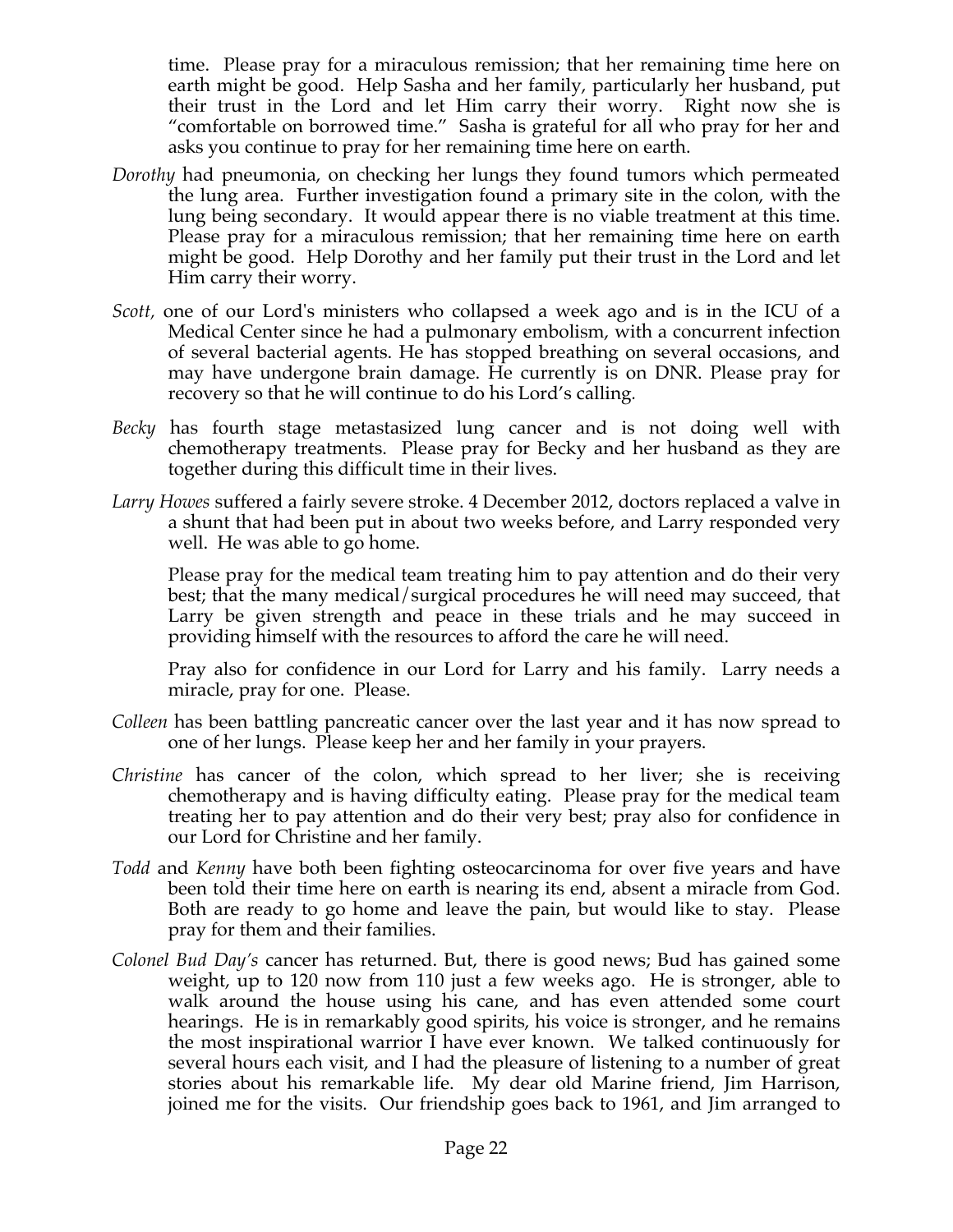escort me home from Hanoi, meeting me at Gia Lam on March 4, 1973. He has known Bud for many years.

Bud is receiving first class attention from the medical team at Eglin, and they marvel (still after all these years) at how tough and courageous this man is. Bud & Doris' beautiful granddaughter, Bethany, had just arrived for an extended summer visit during her summer college break, and you can see the delight in that in the eyes of Bud.

Always present when you visit Bud is his wonderful sense of humor. As usual, when I come away from visiting Bud, I am again inspired.

He enjoys hearing from friends and sends his regards. He has frequent visitors. Time Ayers had just visited. I took some pictures Angie made during our recent POW reunion at the Nixon Library, and he thoroughly enjoyed seeing and hearing about old friends.

We are blessed to have Bud Day as our leader, our friend and our fellow warrior -- what an amazing warrior and patriot. I know he would like to hear from you. He gets on the computer occasionally, but answering all will be difficult --- and, that is ok. He needs to hear from us regularly.

God Bless Bud and Doris Day, how rich they have made our lives with their friendship. Bud has been an inspiration to all of us for years, this changes nothing. He is well at peace with our Lord and we all hope he stays with us for a while longer.

*- Orson Swindle*

#### *New Member!*

*Trent Joseph Hofmann* has joined the world and mother Gabby is doing well. The whole family thanks you for your prayers.

#### *Surgery*

- *John* will have a Vitrectomy; to address what seems a macular pucker, suck out some "gel" and thereby to marginally improve his vision in his left eye. This will be done on Friday 21 June 2013. He and his family will appreciate your prayers.
- *John* will undergo surgery on Friday 31 May 2013. It is anticipated he will spend an additional 10- 12 days at the hospital and then 6 weeks in recovery at home. Please pray for the surgical team to pay attention and to their best and for a good outcome. Pray also that John and family will be able to put their worry on God's shoulders.

*Dave Pressey*, a bishop with the Anglican Episcopal

Church, one of our close fellow jurisdictions, had cataract surgery; his retina tore and he had emergency surgery on Memorial Day. He still has only very blurred in his eye. Please pray for healing for his retina and for peace of mind for Dave and his family.

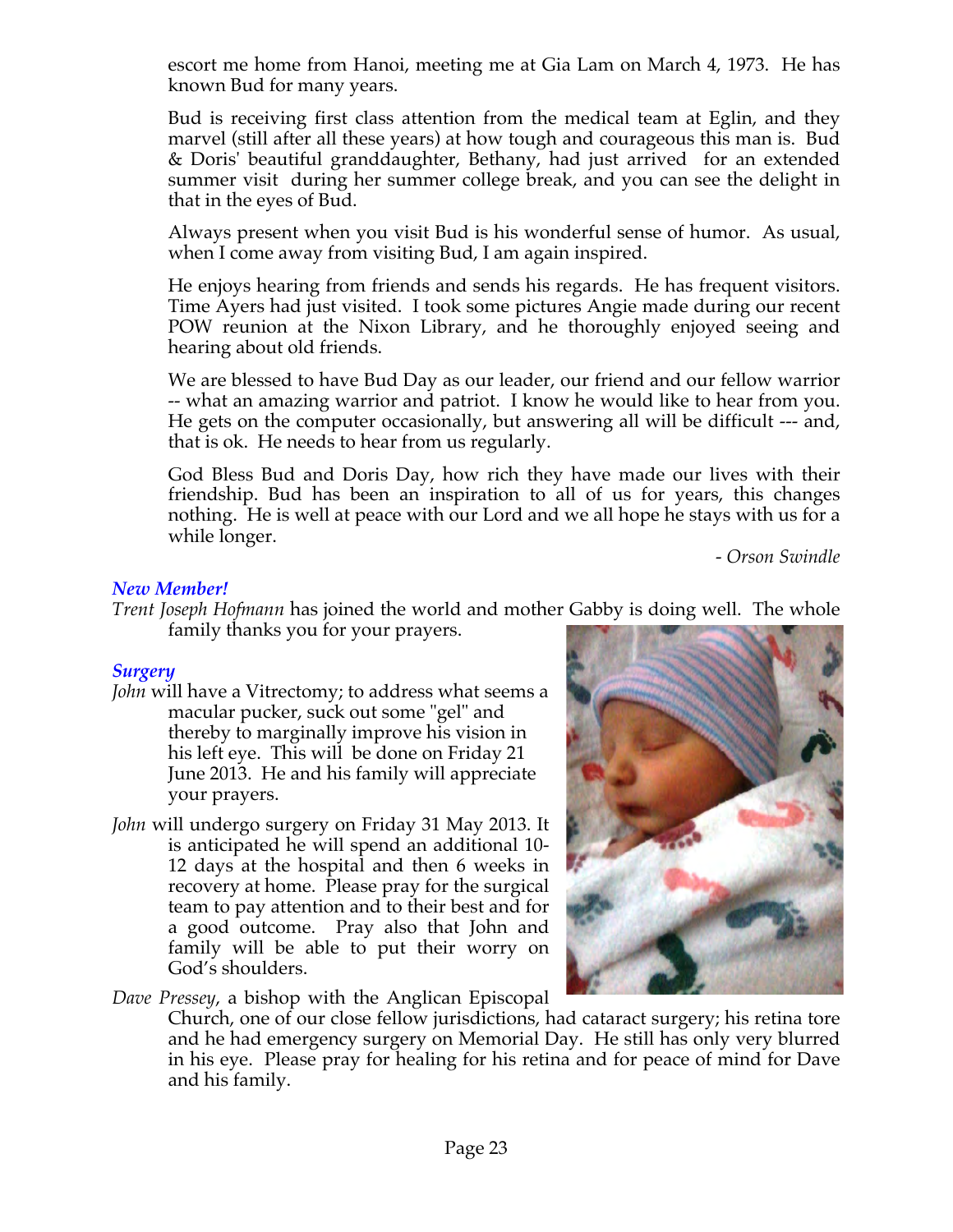*Eddie* has upcoming bladder surgery. Please pray for the surgical team to pay attention and to their best and for a good outcome. Pray also that Eddie and family will be able to put their worry on God's shoulders.

## *Testing and Treatment*

- *Lana's* doctor found something on her lymph nodes and ovaries. Pray for God's guidance for the medical people treating her that they might find out the source of the problem and best course of treatment. Pray also for peace of mind and trust in God for Lana and her family.
- *Sarah* wife of Rev Geordie (AOC UK) had a cat scan and biopsy which found Stage 3 cancer in her ovaries which appears to have spread to her stomach. She will undergo several weeks of chemotherapy, which prayerfully will allow major surgery to take place.

She is now in her third segment of chemotherapy the pain relief medication seems to be working pretty well. Please pray the chemotherapy will work, the pain medication will also work and Sarah can tolerate the treatment. They trust all will work out in the end and ask God's help for the interim. They ask He guide them and the medical team treating Sarah and that the team pay attention and do their very best. They both ask you pray they will be able to let God carry all their worry.

## *Healing*

- *Eve Langstaff* has developed a rash which may be Chicken Pox. She would appreciate your prayers for rapid healing so she can continue her round the world trip with her family!
- *Bud and his wife* for their continued welfare and enthusiasm. Bud has been advised of an aneurism in his heart of a size not mandating immediate surgery. This comes at a time when he has sole care of his wife who recently broke two vertebrae and thereafter sustained pneumonia.
- *Virginia* has Sinus and Allergy problems giving her severe problems. Pray that the Doctor will discover why it continues and find a cure.
- *Steve Thornell* had a brain aneurysm which was found before it burst. He is home from the hospital and working hard on recovery. He lacks energy from seven days in the hospital. His doctor told him he has to make serious life changes. One of the two main arteries in the back of the head is now completely closed. He must take blood thinners, he has thick blood and recent chemotherapy made it worse. Steve has always operated at 110 percent, he needs help to slow down. Please pray for trust in the Lord and a full and rapid recovery. Pray for peace of mind for Steve and his family.
- *Ester Whidett (Wilson)*, Mark Wilson's mother, has congestive heart failure and has not been doing well. She was in the hospital due to excessive fluid buildup, which seems to have been controlled and is now home. Pray she will be able to keep her medications under control and continue to do well at home. Please pray for her to place all her trust in God and let Him carry her concerns. Pray also for her daughters who are now taking over her care.
- *Arlen* is receiving treatment for lung cancer and recently experienced a ruptured colon during treatment. She is alone in Oregon but does have a friend who has traveled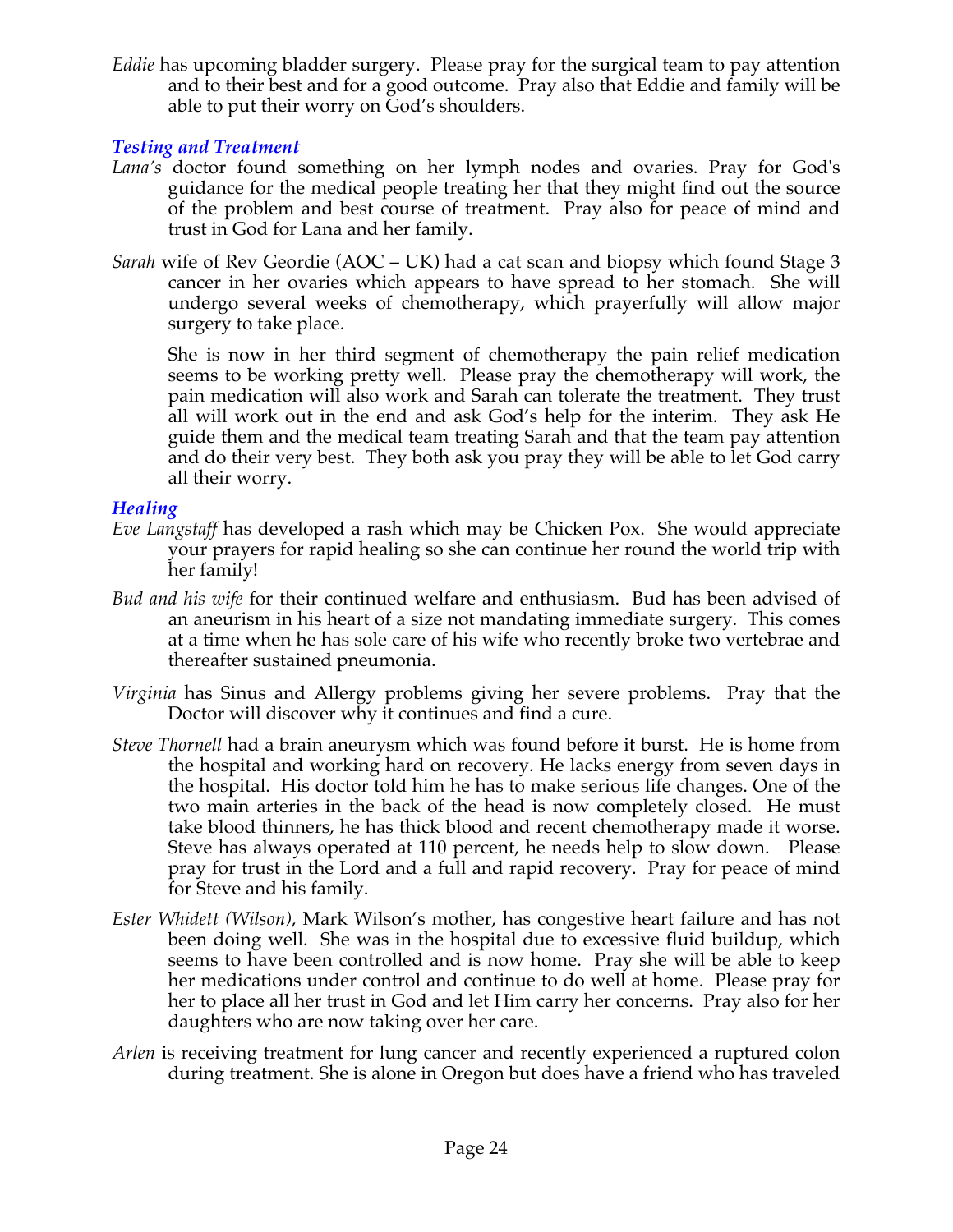a great distance to be at her side. Please pray for guidance for the medical team treating her and for strength and trust for Arlen.

- *Oscar* discovered some time ago he had blood clots in his leg and lung. He has been treated for them and has not been cured. He now will be facing surgery. Please keep him in your prayers.
- *Angela* had an ischemic stroke (clot). Please pray for guidance for the medical team treating her and for strength and trust for Angela. Please pray also that she and her family might put their worries on our Lord's back so she can work hard towards recovery.
- *Nora* had a stroke mid February 2013. Please pray for guidance for the medical team treating her and for strength and trust for Nora. Please pray also that she and her family might put their worries on our Lord's back so she can work hard towards recovery.
- *Linda* has been hospitalized for several days with a gastrointestinal problem. Please pray for guidance for the medical team treating her and for strength and trust for Linda.
- *Dester* is suffering from unknown skin and diseases. Please guide the medical team treating him to find out what the problem is and cure it. Pray also for Dester to trust in the Lord.
- *Lee* has Arterial Fibrillation; the medical people are not sure how to help her. Please pray for guidance for the team treating her and for Lee and her family to make the right decisions regarding treatment..
- *Nell* recently adopted two children and has just been diagnosed with multiple myeloma.
- *Sarah* is recovering from a stroke, but fell and broke bones. Please pray for her peace of mind and rapid and full recovery. Pray for trust in God for her and her family.
- *Mary Lou* has been suffering with seizures. She was in the hospital with a 24 hour monitor and is being sent home from the hospital with two medications and orders to return in 2 months for another MRI to review whatever is going on in her brain. Please pray for guidance for the medical people treating her, as well as peace of mind and trust in God for her and her family.
- *Kathleen* has spent the last two weeks in the hospital. She has been diagnosed with colitis, shingles and possibly colon cancer. Pray she will be comfortable and begin to heal.
- *Rachel* has Mitochondrial Myopathy. This is a hereditary disease of the muscles and they do not have a cure for it. Part of her pain is her family does not believe she is indeed ill, as she appears to be just fine. Please pray her family will learn the truth and be supportive of her; pray also the medical people treating her will find the right measures to minimize the disease. Most particularly pray for Rachel's trust in God.
- *Nicolas* is in the hospital with serious symptoms of a heart disorder. Please pray for peace of mind for him and guidance for the medical team looking for the cause and cure.
- *Mrs. Baek* an elderly women fell and injured her spine. Doctors cannot repair the spinal injury due to her age. She fell again the morning of 12 December 2012, breaking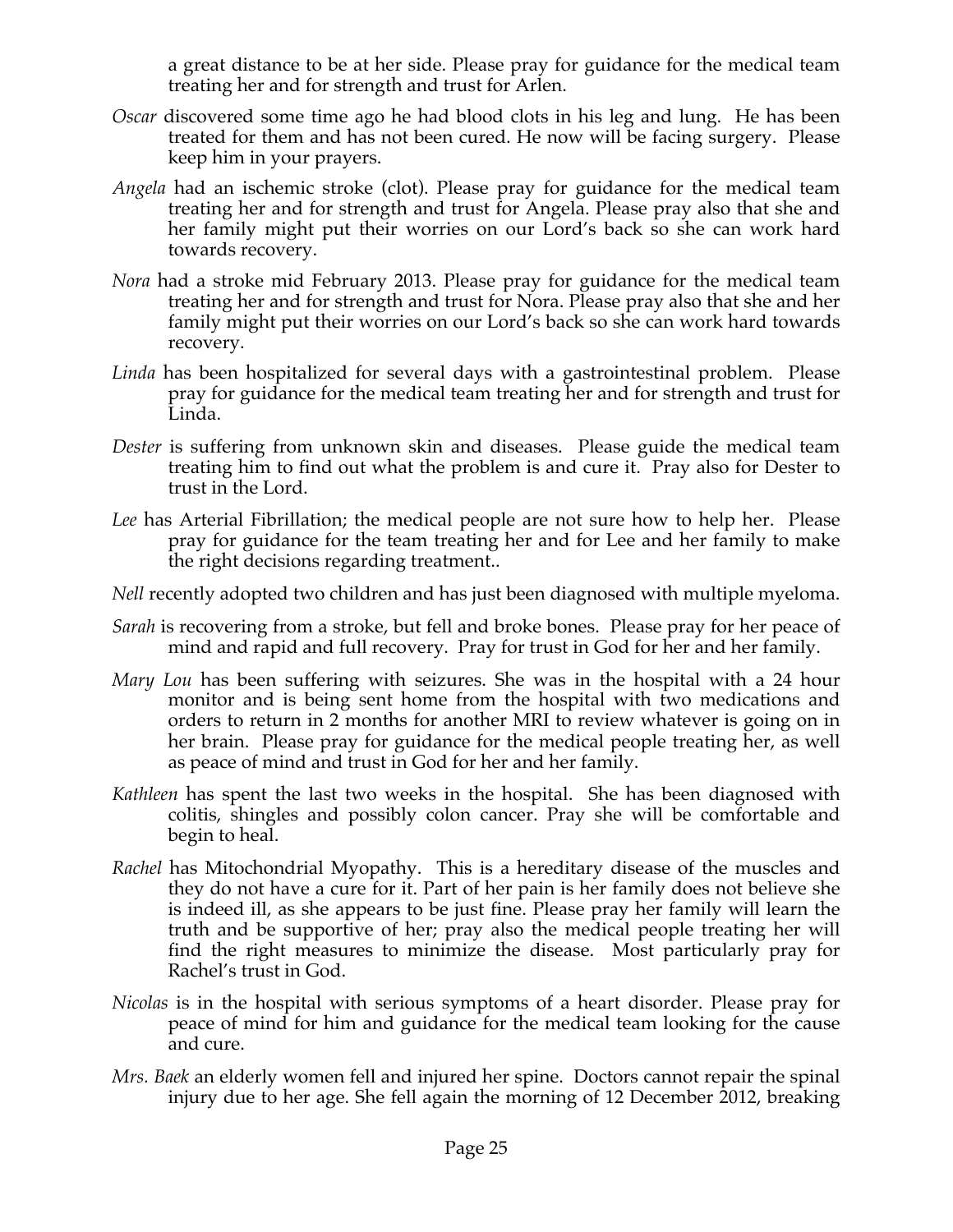her collar bone which is also untreatable. Mrs. Baek is in severe pain and will appreciate your prayers.

- *Juanita* is a young girl who was in a coma because of a blood disease. She has not come out and is gaining strength. They are awaiting results from blood samples. Her family thanks you for your prayers and asks that you continue.
- *Barbara* had a accident while cooking and the pressure cooker blew up in her face, causing second and third degree burns over her face and upper body. Because of this she has incurred kidney problems and may need a transplant.
- *George* had foot surgery. Please give thanks for the surgery and pray for a full and rapid recovery.
- *Nellie* is in the emergency room of a hospital in a great deal of pain. Please pray for peace of mind for her and guidance for the medical team looking for the cause and cure.
- *Lauralee Meade* underwent a lumpectomy on Friday after Thanksgiving. A further anomaly has been discovered and she had additional preventative radiation treatment. Please pray for a complete remission of the cancer. Pray also Lauralee will maintain her great attitude and trust in God.
- *Kevin Gerhart* discovered cancer on his neck. He underwent radiation and chemotherapy. Please pray for the medical team treating Kevin that they might pay attention, do their very best and find the source; that the treatment might be successful and he might live a long and healthy life to His honor and glory. Pray also for trust in God and peace of mind for Kevin, his wife and family.
- *Bill, Sara's husband,* had a third abdominal surgery on 22 November 2011, to remove a tumor. Bill is doing better keeping the doctor's instructions, for which we are all grateful, including taking chemotherapy once a day for two more years. He has radically decreased the consumption of alcohol and eating at least mostly properly. Please pray for help for him to continue do all this. Please pray also that Bill might turn his heart outward to help those around him, as well as live a long and healthy life to the honor and glory of God. Pray also for peace of mind for Bill and his wife Sara.
- *Kay Denton* (Mrs. Kay) has had a chest infection, perhaps viral, but seems to be getting better. She actually sent an iMessage last week, but did not hang around for a response a minute later! Please pray for continued peace of mind for Mrs. Kay and her family. Give thanks for her trust in the Lord and her positive attitude.
- *Matt Alcantara*, age 15, has Osteosarcoma (bone cancer), a very rare and often lethal form of cancer with limited treatment options. This is a disease that is about 90 percent fatal in a couple of years. He has no hip joint on one side, but he walks and swims! Courage? Guts? You bet! Please also give thanks for the great faith of Matt and his entire family. Their faith and trust is a wonderful example for each and every one of us. But, now is not the time to stop praying. Actually, it never is the time to stop praying!
- *Judith Clingwall*, is afflicted with Multiple Sclerosis (MS). She is currently in Laurel Place, an extended care facility in Surrey, British Columbia. Judith's condition has worsened recently. Please pray for her to take an active part in her own life, for her strength, peace of mind, trust in God and remission of the disease so she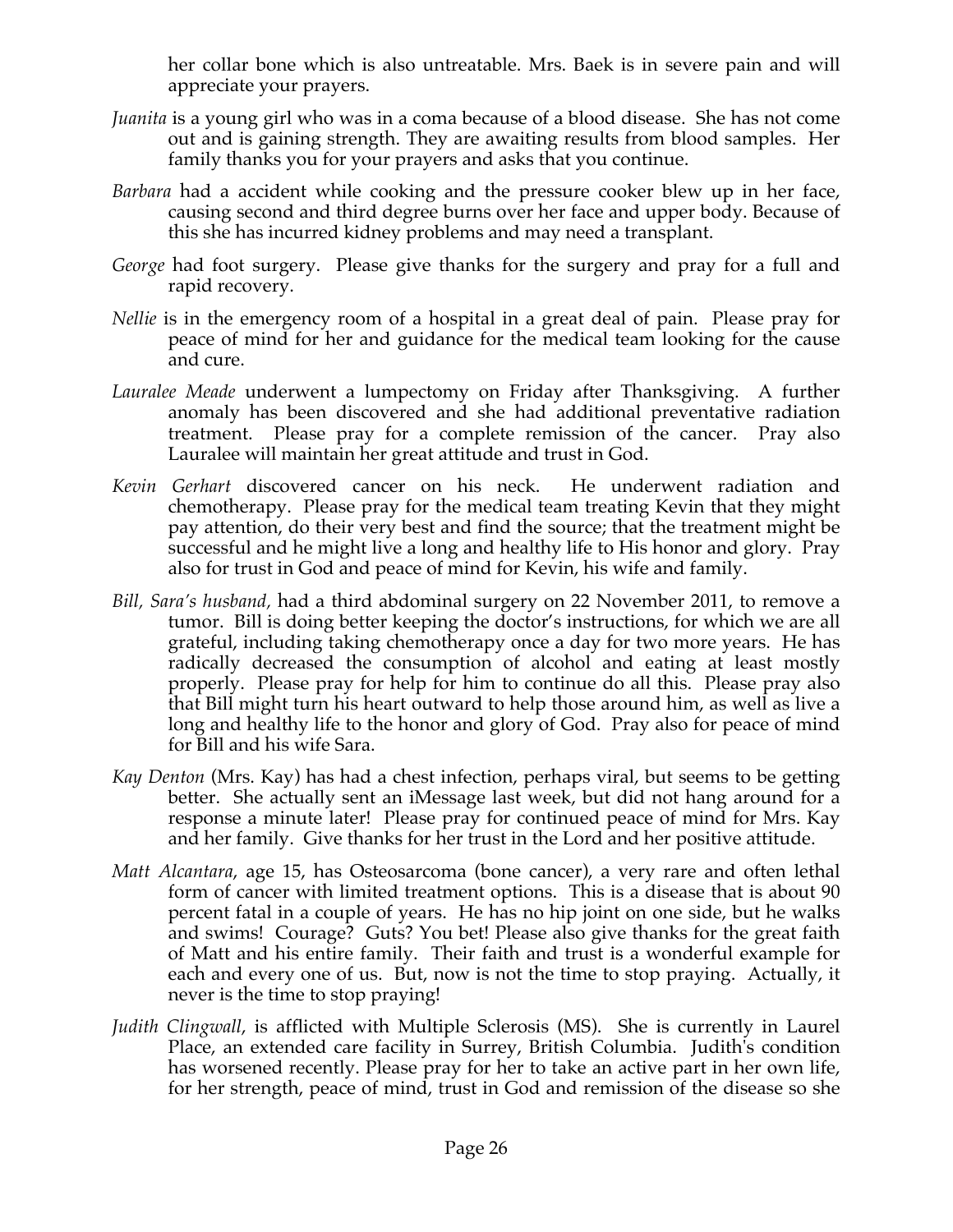might return home to her family. Pray also for strength for her husband Martin as he deals with all the problems and stress of Judith's situation.

- *Vince (age 15),* reoccurrence of Osteosarcoma, recent testing found a nickel sized tumor in his lungs. The doctors are consulting with a specialist in Houston. Please pray for guidance for the medical team and for peace of mind for Vince and his family.
- *Obra Gray* continues to take day by day. Please continue to keep Obra in your prayers, and give him the strength of knowing the Lord is with him and will never forsake him. Obra needs security of what lies ahead of him, and only the Lord can grant the solace to answer his prayer.

### *Thanksgiving and Continued Healing*

- *Bill* had malignant mole removed. He gives thanks for the successful surgery and asks for prayers for the upcoming plastic surgery that is required.
- *Mike* was very ill in hospital. He is doing much better now and his family asks you to give thanks for the miraculous recovery. Mike is a veteran who has served his country when she called. Please pray he will open his heart to God so He can make Mike's crooked road straight and pull him towards the summit rather than to the pit.
- *Pastor Roy* underwent full knee replacement surgery Monday 10 June 2013. Please give thanks for a successful surgery and pray for a full and rapid recovery.
- *Jo* an elderly woman has had a spinal disk infection and been on antibiotics for a long time. Jo was getting better but had a downward spiral. She has now recovered to the point she has been able to get out of the hospital. Please give thanks for this wonderful development.
- *Mike Wysocki* returned home from once in a life time fly-cruise-fly Around the World in 41 Days trip that almost turned into a end of life time trip. Mike caught pneumonia and his left eye has been identified with a highly contagious infection. He is out of the hospital, home and working on recovery. After a hard hitting drug course, Mike has vision back in his eye and the pneumonia is almost gone. Please give thanks for the great progress and pray for a full and rapid recovery.
- *Eden (2)* is doing much better now and seeing a specialist for her stomach problem. Please give thanks for the progress and pray for peace of mind and trust in God for her and her family as well as guidance for the medical team treating her.
- *Jim's* infected blister on the bottom of his foot has apparently healed without the infection getting into his blood stream or compromising his lungs or heart. Please give thanks for the great result and pray he will be able to come home soon.
- *James* had surgery the morning of 4 April 2013 at Cancer Treatment Centers of America which appears to have gone well. The pathology report found the high grade carcinoma cancer was confined to the bladder. There was no sign of cancer in surrounding areas, tissues, organs, etc. The Sovereign King of heaven and earth has blessed Jim immensely; he will not have to endure chemo or radiation, he will continue with various tests and see the physicians. Please give thanks for the good result and the work of the surgical team paying attention and doing their very best. Pray for James' continued recovery and for him and his wife Dawn to be able to put their worry and concern on His Back.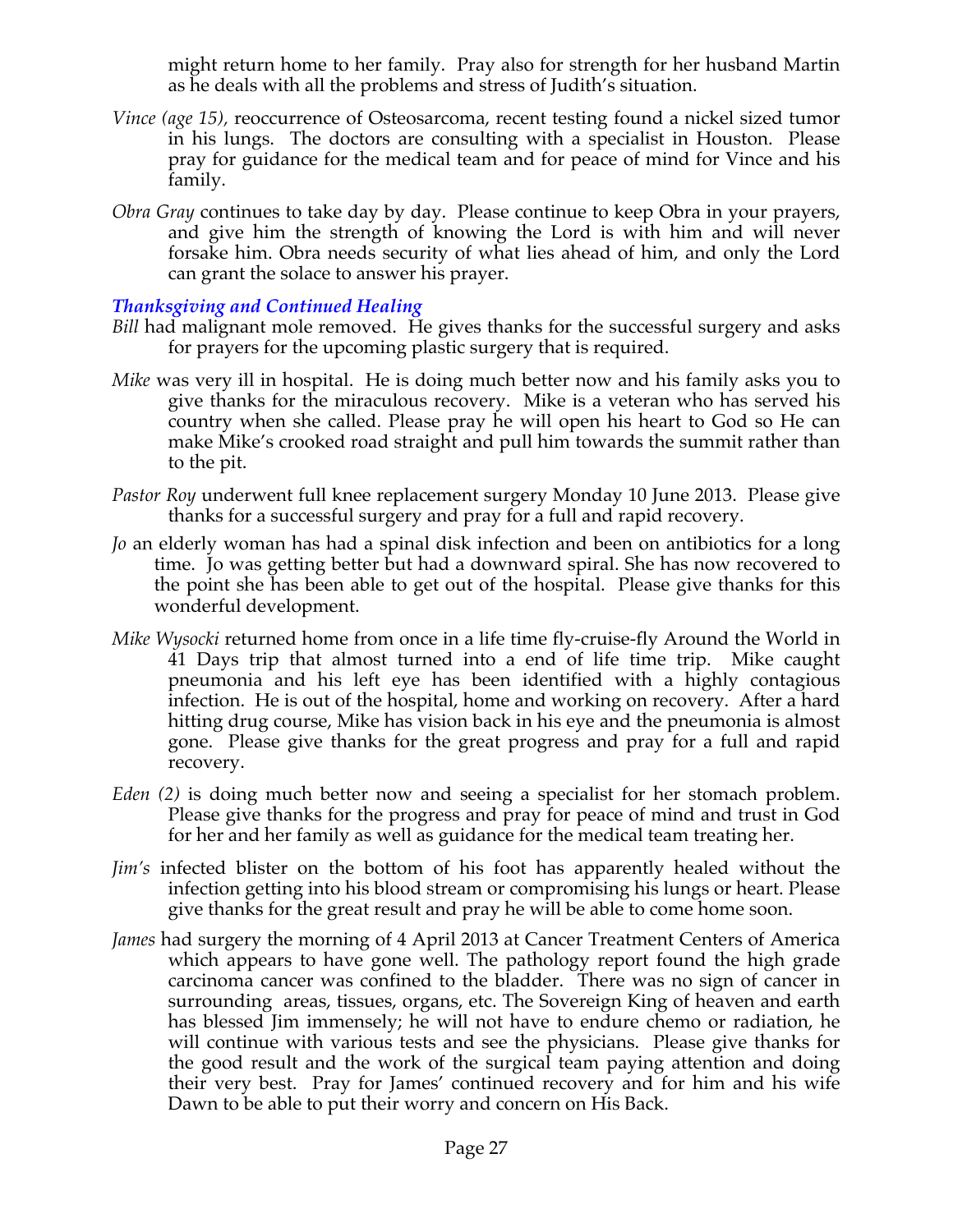- *Brian* has now finished the chemotherapy and final radiation treatment for his upper lung and bronchial area cancer, which seems to have gone well; the burning is almost gone which is very good. The best news is a CT Scan on Monday of Holy Week found no indication of the cancer followed by what seems to be good CT and PET Scans on 15 May 2013. Please give thanks for this great news and pray for continued good things to go on. Brian's throat seems to be healing better and he can eat some again. Brian is gaining strength, please give thanks for this. Please also pray Brian will rest and not over extend himself. Please pray for peace of mind and trust in God for Brian and his fiancé Mel, so he can rest and gain strength; pray for the medical team treating him to continue to pay close attention and do their very best; pray also he can quit smoking by the end of July 2013.
- *Jeff* had successful surgery on Monday 4 March 2013, at Vanderbilt Medical Center to remove his esophagus as the doctors felt this is the only remedy for precancerous and cancerous cells in his esophagus and stomach. Please give thanks for the successful surgery and pray that his pain level will go down and he will recover quickly. Pray for Jeff and his family to keep their faith in God and let him carry their worries.
- *Rick* is recovering from hip replacement surgery in the middle of February 2013.
- *Buzz Baron* had C5-6 surgery the morning of 3 March 2013, which went well. Please give thanks for the surgical team paying attention and doing their best and for a good result; pray also for a full and rapid recovery.
- *Karen* had surgery the afternoon of 1 March 2013 to remove a spot on her lung; the surgery went well and the spot was benign. Please give thanks for the great result. Pray also for continued trust in God and peace of mind for Karen, as well as a rapid recovery.
- *Dick*'s left arm was amputated after treating for Merkel Cell carcinoma over a year. He is now believed to be cancer free and is waiting to be fitted with an artificial arm. Please join Dick and his family in giving thanks to Our Lord Jesus Christ for his recovery as well as for their trust in God.
- *Traci* had surgery colon cancer on 27 December 2012. The surgery went very well and she appears to be cancer free. But, she had a pulmonary embolism and another clot in the artery to the spleen which will keep her in the hospital for at least several days. Traci is beginning to be weary of her medical situation. Please pray that she will not become despondent. Pray that she will open her heart to God's Grace that He might enter in to her heart and strengthen her.
- *Bob Smouse* had shoulder surgery on 28 November 2012. He would appreciate your thanksgiving prayers. While the surgery apparently went well, he is still in pain and would also appreciate prayers for continued healing and the pain to subside. He promises to work very hard on recovery therapy.
- *Carol Stone*, the sweet wife of Mike Stone, seems to have recovered far better than expected from a severe brain bleed. She thinks she can walk, etc., even though she cannot. She has improved and is nearly able to stand up by herself; this makes it almost certain that she will have another fall. Presently she can stand and walk a little with a great deal of assistance. Hopefully this means she will ultimately be able to walk, at least with the aid of a walker or cane. What's holding her back at the moment is her cognitive deficits and they are trying to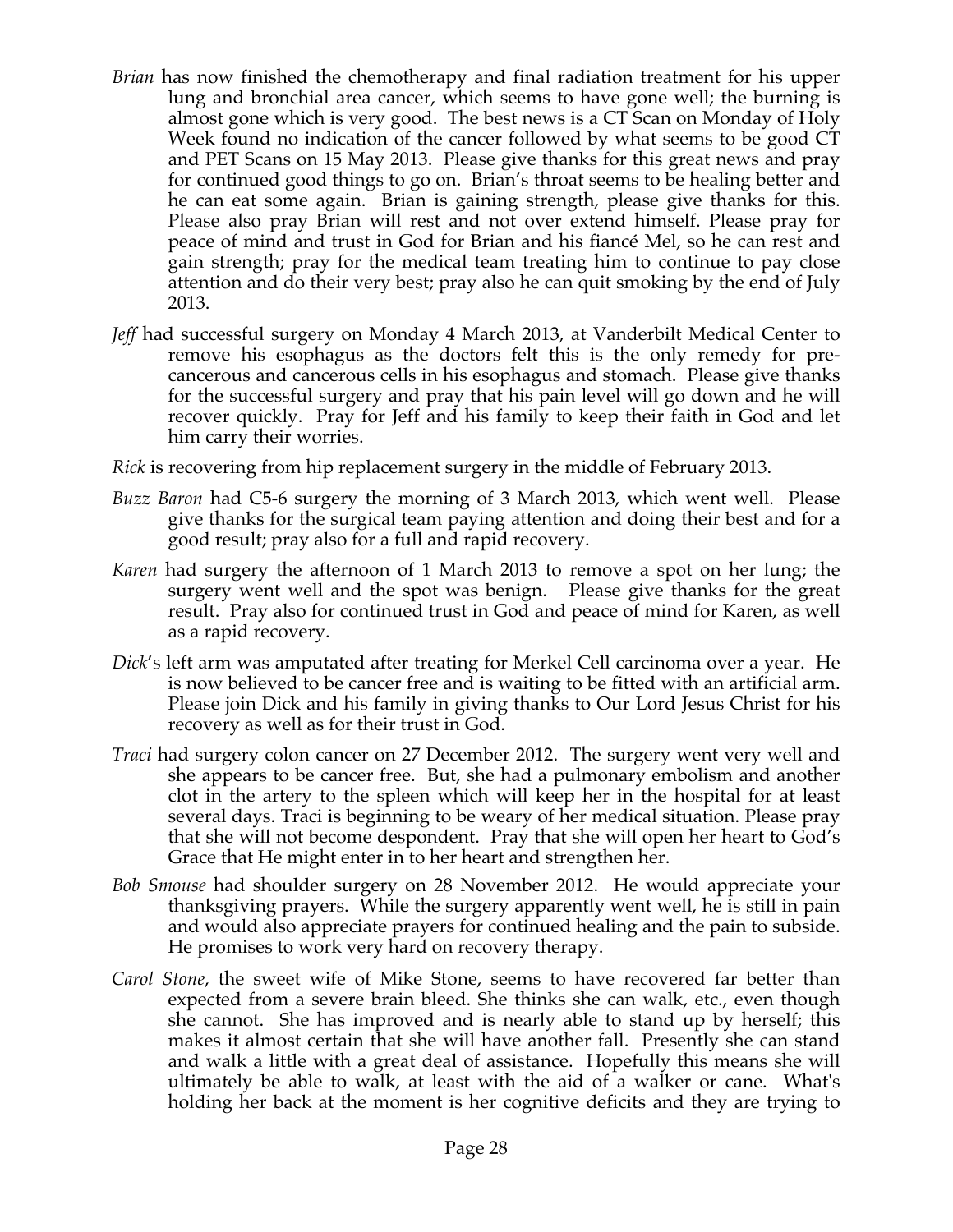find a place to get her more therapy

Please pray for peace of mind and trust in God for Mike, guidance for the medical team treating Carol and strength for Carol as well as faith and trust. No one can ever understand the why of these things here on earth. Sara who passed this request on asks that you pray in both faith and hope.

### *Business*

*Mark's* business is in difficulty. He works in a shrinking field, of which he is one of the country's true masters, but there is little work available. He asks that you pray that he can find a way to survive in his industry, which he loves and needs his talents. Pray he can find new sources of business and new ways of doing things, perhaps someone to partner with to better use his talents. Pray also for those who work for and with him that they might do their best to help.

## *Employment*

- *Doug* recently became unemployed from his job of 18 years. He has been applying for jobs, but unable to get one at this time. His wife is working; this is not enough for the family. Please pray he will find employment with a firm that will be able to use his considerable skill and hard work to benefit both the firm and the family.
- *Catherine and Lewis* are at a low ebb due to a struggle for employment. Your fervent prayers will be appreciated.
- Lori is considering a potential change in her employment. Please pray for God's guidance in considering all aspect of her potential work.
- *Rodriguez Family* are looking for work. It seems many obstacles have been put in their way of finding employment. Please pray they will find employment with a firm that will be able to use their considerable skill and hard work to benefit both the firm and the family.
- *Sarah* is concerned about the future with her company. She would appreciate prayers for her continued employment and that her firm might find more and better ways to use her considerable skills.

*Financial Guidance and Healing*

*David and Lorna* are having financial problems. They are trying to find a smaller home which may be more affordable. *Lorna* has had an ongoing battle with brain cancer, her trips back and forth to the hospital have drained their finances to the point they sometimes struggle to have enough food in the house. Pleaser pray for Lorna's healing and guidance on how they might handle the financial difficulties in which they have found themselves.

## *Guidance*

*Brandon* a young man from a Christian family who married a year ago and almost immediately became estranged from him family. As a result he has had a serious problem with keeping the civil law. Please pray for Brandon that he will return to the Lord and the many problems will be eventually settled. Pray the hurt he has caused so many will be helped with our Lord's care and love.

*Dennis* has some decisions to make and will appreciate our Lord's guidance.

*Earl* to read and understand Scriptures he has been given.

*Steve Sundberg* had a heart attack after Easter 2011, then a five-way heart by-pass. In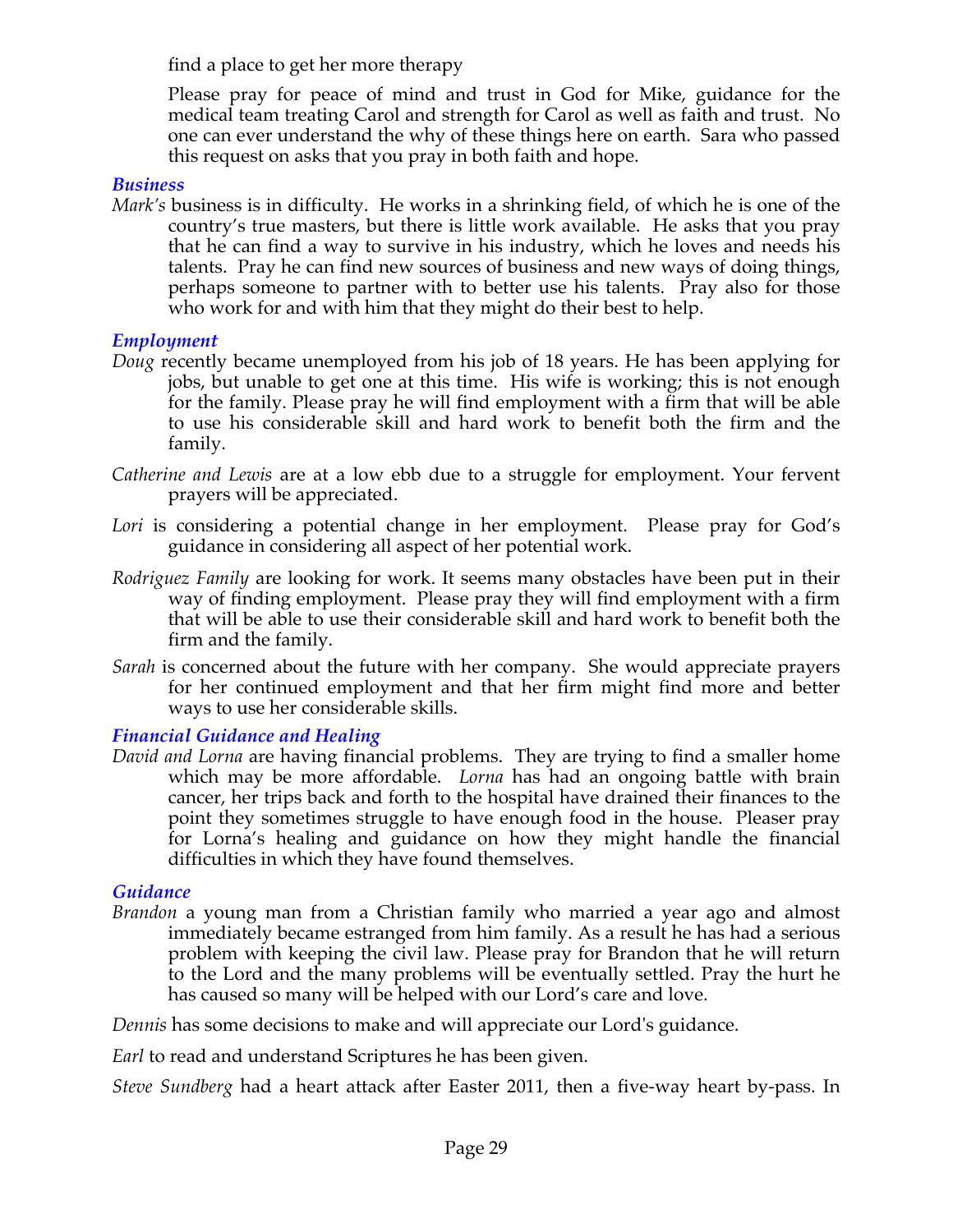addition to the bypass surgery, he has been through a horrible divorce and lost his job after some 30 years service. Steve is very thrifty and a good investor so he is reasonably ok financially. The best thing is that he has trust in the Lord.

- *Jeanette* has had many members of her family die from diabetes and several are near death now. Jeanette does not know the Lord and is despondent and perplexed about her family and herself. Please pray she can open her heart to allow the Holy Ghost in to bring her knowledge and understanding.
- *Christy* just lost her sister in an automobile accident; this follows closely the loss of two family. Please pray she can let our Lord Jesus Christ carry all her sorry, worry and care at this extremely difficult and stressful time.
- *Dr. Elizabeth Raj* is teaching a biblical approach to the psychological problems facing many in our society today. She is battling against the growing influence of worldly psychology adopted by the churches themselves. Elizabeth constantly stresses answers are found between the covers of that precious Book, the Holy Bible. Please pray for encouragement, strength, fortitude and courage for her.
- *Daniel and Danielle* are experiencing family strife as a result of custodial issues with a daughter. Please pray they and those they strive with might look to the child's best interests in their time of difficulty and disagreement; to work for her best interests and not use her as a weapon amongst themselves.
- *Abigail* is a teenager who has behavior problems. She feels she is in an area of mental darkness. Please pray that she might look to God for help and not within herself.
- *Sara* asks that you pray for guidance for her as she deals with the stresses of her family and life. Pray that she can separate those things which she can affect from those things which she cannot and give her grace to accept that she cannot do everything and can only change those things within her control. She asks for God's help to grow her business while keeping up with the needs of her mother and husband and healing her own problems.

*Jacquie* to open her heart to God and accept His Love and Grace.

*Hap* asks you to pray he might be able to trust God will help him make the right decisions at the right time and not to worry uselessly, to change those things he can change, accept those things he cannot change, sleep well to be able to do the correct things with a clear head and that he will open his heart to the Holy Ghost.

## *Thanksgiving*

- Please give thanks for *Robert* who seemed moribund returning back to his family and pray for his complete recovery
- The people in and near Calgary, Alberta, Canada give thanks for your prayers. The city and a dozen towns west and south of there, were hit with torrential rains for almost a week causing the banks of the Bow River to overflow; over 75,000 people were evacuated from their homes. Things are getting back to normal, though it will be a long time for all to be rebuilt.
- *Betsy* has fully recovered from her sprained ankle and give thanks for the rapid recovery, she asks you do likewise.
- *David* has been able to return to the ministry after a heart attack mid February 2013, and stent insertion, he is now home. Please join David in giving thanks for his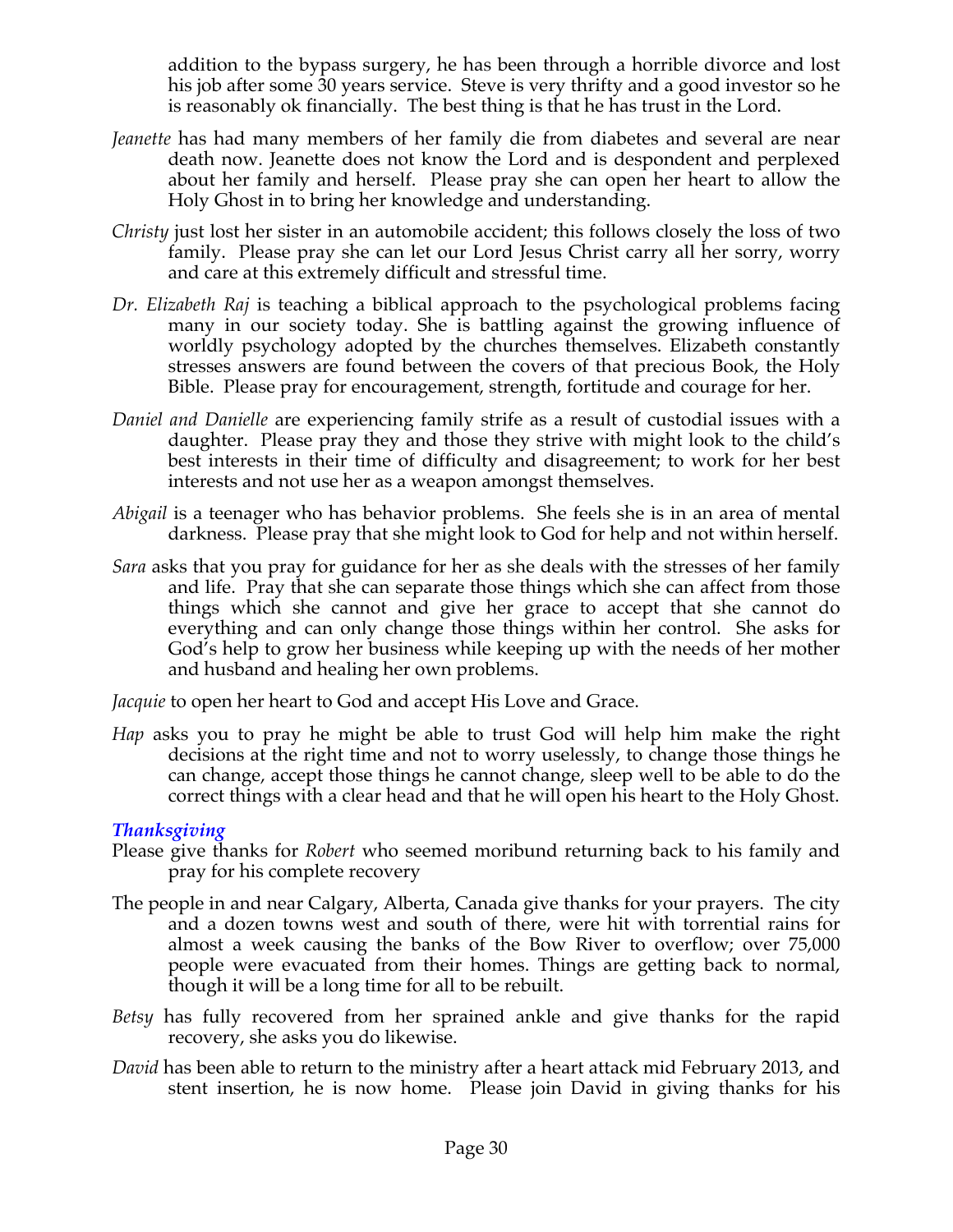survival and recovery.

### *AOC Congregations*

- *Saint Joseph of Arimathea Anglican Orthodox Church* is under a lot of stress. We all are, but they need even more prayer. Rev Roger Jessup, their wonderful minister, is pressed by the duties of a primary care giver, in addition to all the worries of this world. They have one of their family's primary breadwinners who will be soon unemployed, absent His intervention. Roger's niece will lose her job at the end of the year when her tech center shuts down. As Rev Roger said so eloquently, "We must pray for those who mean us harm and deprive us of our property are our enemies: Our LORD has so commanded us." We must pray they will see light and cleave to it while turning their backs on the Prince of this World. Equally important, we must pray that the Lord will raise up a political leader from among us as He has done in the past. Pray also for trust in God for each member of the parish and for them to find economic relief.
- *Rev Rick Reid* is the minister of the new AOC congregation in Newton, North Carolina, Saint Andrews Anglican Church. Their first Sunday was 5 May 2013. Please pray Rick will be able to bring God's Word to the people in and near Newton.
- *Reverend Wilson Menoia* has one of the new congregations in the Solomon Islands. The Rev. Menoia and his members in the Temotu Province were recently hit by the tsunami and you all prayed for and helped the members then. Now they are facing a tsunami of human beings (works of the Devil) and ask that you pray for them. They are in the Eastern end of the Islands and a ways away from the established congregations in these islands. Please pray for them as they bring souls to Christ as they establish His Church.

## *Guidance for Ministers*

*Rev LTC Al Ryan* has been appointed Deacon-In-Charge of the mission parish of St. Augustine of Canterbury Anglican Church, Anglican Church in America (ACA) parish in Old Orchard Beach, Maine. It is a small but growing mission, which has been plagued by clergy change. Al, the diocesan pilot, has been appointed for one year, during which time he is to help them identify what their needs are for a vicar. He has done this before and asks you to pray for God's help one more time; not only for himself, but for the parish.

### *Armed Forces & Contractors*

Airman Donny Patton (Bagram AB, Afghanistan), Jordan (USMC – Fleet Marine Force - Pacific), Trevor (USAF - KC-10 Boom Operator – New Jersey), Trevor (USN – Whidbey Island, EF-18 Pilot), Kurt Thomas (USN – Guam)

## *Persecuted*

Around the world, Christians are under attack, not only in the Muslim world, but from Hindus and others in India. Also, they are under continual attack in the name of "Separation of Church and State" in the western world, as it becomes actively atheist or pro-devil buddy. Please pray for God's guidance and protection for all persecuted Christians and those around them.

## *Various Special Requests*

We ask that you pray, please ask God that the Holy Ghost might give you insight into how you might make the lives of your friends and family better. Remember helping others is not just those who you don't know!

Please join us in praying that the *Free Teen Guitar Class* will be continue to be an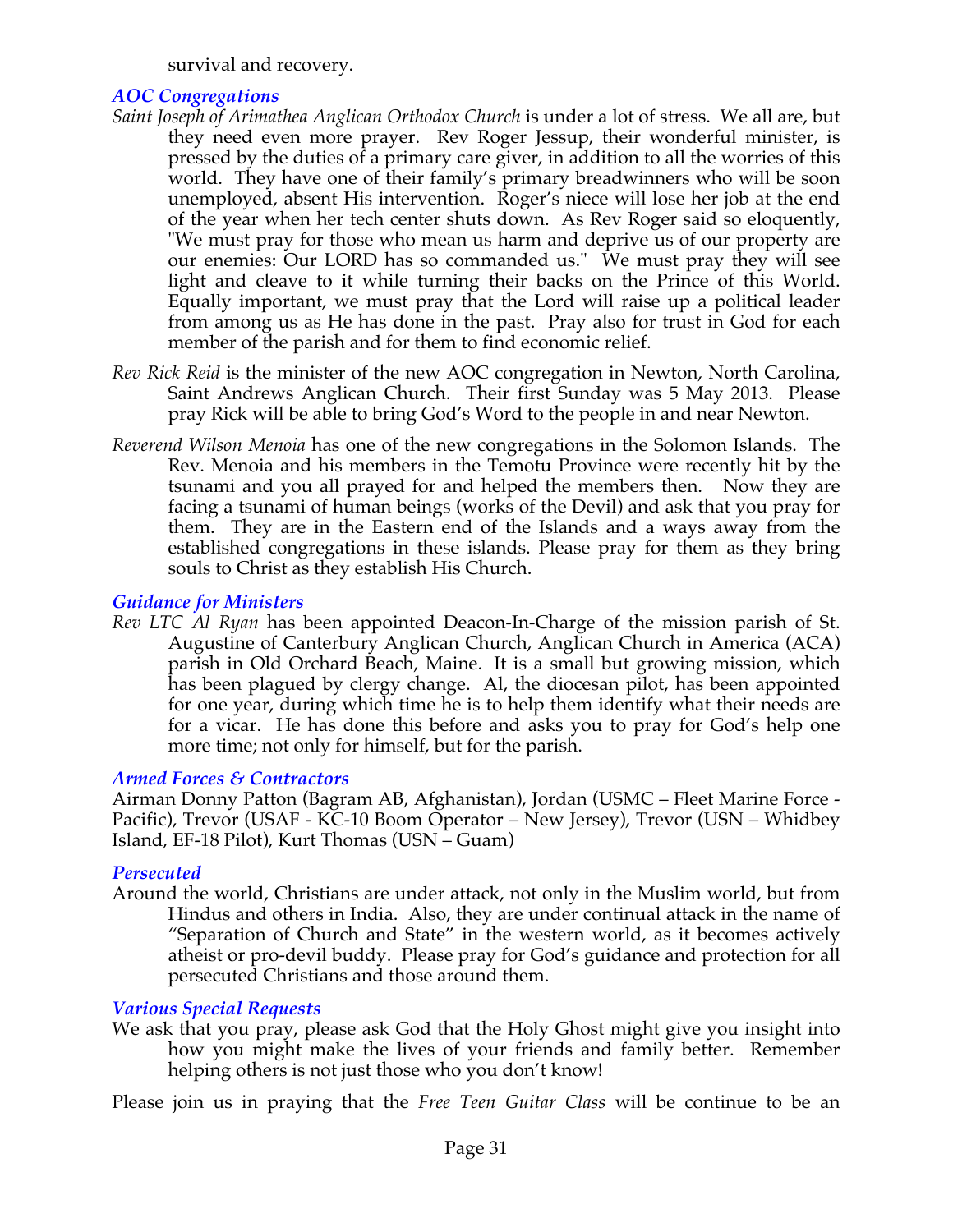opportunity for God to work in the lives of the kids and their families. Please ask God to guide the class to new opportunities to make Him known to others. Help us to let the love of our Lord shine through us into their lives, putting Him first, so that He might enter in to their hearts and lives.

### *Question that only you can ask*

What would you like to know about our history, what we believe, what we do or how we operate? Hap is looking for material for the continuing education class and *Thought for the Day* material. Help us help you. Please send your question to Hap so we all can get an answer. Just because you don't know the answer to your question doesn't mean you are the only one who doesn't know. But, if you don't ask, no one will know.

### *What about Baptism?*

First, let us review the applicable article:

### **XVII.** *Of Baptism*

Baptism is not only a sign of profession, and mark of difference, whereby Christian

men are discerned from others that be not christened, but it is also a sign of Regeneration or New-Birth, whereby, as by an instrument, they that receive Baptism rightly are grafted into the Church; the promises of the for- giveness of sin, and of our adoption to be the sons of God by the Holy Ghost, are visibly signed and sealed; Faith is confirmed, and Grace increased by vir- tue of prayer unto God.

The Baptism of young Children is in any wise to be retained in the Church, as most agreeable with the institution of Christ.



**Regeneration And Baptism** Church Association Tract 193

> *John Charles Ryle* Bishop Of Liverpool

### **1. What is Baptism?**

It is a holy ordinance or sacrament appointed by Christ, for the continual admission of new members into His Church. Every Christian begins his Church membership by being solemnly baptized with water in the name of the Father, the Son, and the Holy Ghost. Baptism, also, is a sign of regeneration or new birth, and has a most wholesome effect, as the Twenty-fifth Article says, in those who receive it worthily. Moreover, St. Paul says, "As many of you as have been baptized into Christ have put on Christ." (Gal. iii. 27.)

### **2. Do all baptized persons receive inward spiritual benefit from the outward ordinance of baptism with water?**

Most certainly not, to all appearance. Myriads are outwardly baptized every year, who, from the font to the coffin, and from their births to their deaths, never give the slightest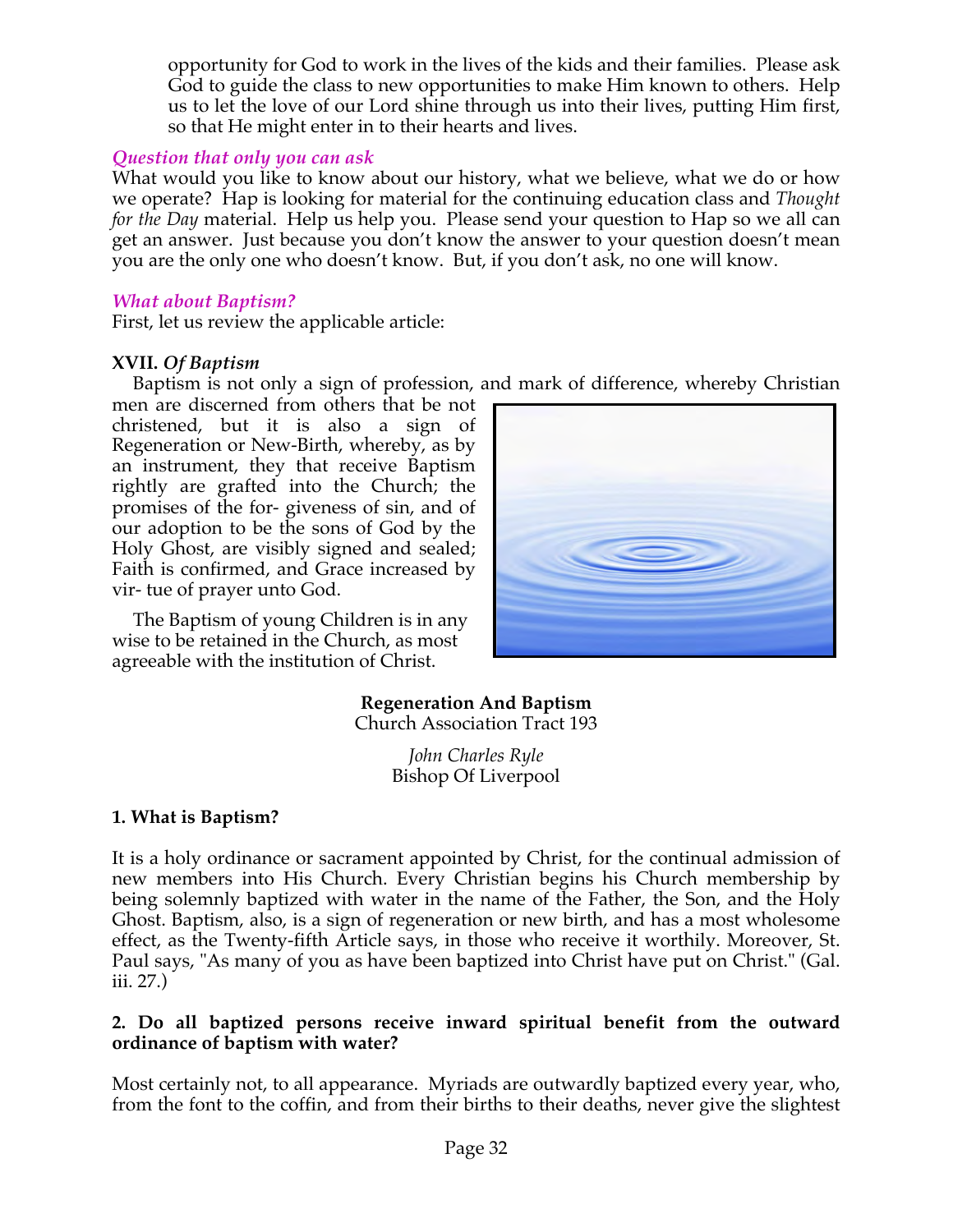evidence that they have grace in their hearts, or have received any inward spiritual benefit at their baptism. They live and die apparently without knowledge, faith, repentance, obedience to God, or meetness for heaven. In fact, notwithstanding their baptism, they exhibit no more Christianity in their lives and haracters than many heathens.

Judas Iscariot, Simon Magus, Ananias and Sapphira, and others mentioned in Scripture, were baptized but certainly not regenerate.

## **3. What is regeneration?**

It is that complete change of heart and character which the Holy Spirit works in a person when he becomes a real Christian. The Church Catechism calls it "a death unto sin, and a new birth unto righteousness." It is the same thing as being "born again," or "born of God," or "born of the Spirit."

"Except a man be born again" means "except a man be regenerate." "If any man be in Christ, he is a new creature;" that is, he is "born again, or regenerate." (John iii. 3; 2 Cor. v. 17.)

## **4. What are the marks and evidences of regeneration?**

They are laid down for us so clearly and plainly in the First Epistle of St. John, that he who runs may read them. It is written there, "Whosoever is born of God doth not commit sin," "Whosoever believeth that Jesus is the Christ is born of God," —"Every one that doeth righteousness is born of Him," —"Every one that loveth is born of God," — "Whatsoever is born of God overcometh the world," —"He that is begotten of God keepeth himself." (1 John iii. 9; 1 John v. 1; 1 John ii. 29; 1 John iv. 7; 1 John v. 4; 1 John v. 18.) If plain English words have any meaning, these texts mean that he who has these marks is "born again" or "regenerate," and he who has them not is not regenerate.

### **5. Have all regenerate persons these marks of regeneration in the same degree of depth, strength, clearness, and distinctness?**

Most certainly not. There is a wide difference between the highest and lowest measure of grace possessed by those who are "born again." There are real and true Christians who are only "babes" in spiritual attainments, and there are others who are "strong," and vigorous, and able to do great things for Christ. (1 John ii. 12-14.) The Scripture speaks of little faith and great faith, of little strength and great strength. One thing only is certain, —every regenerate person has more or less the marks of regeneration, and he who has none of them is not born again. (Matt. xiv. 31, xv. 28; Rev. iii. 8; Rom. xv. 1.)

### **6. But are not all baptized persons regenerate, and does not regeneration always accompany baptism?**

Certainly not. Myriads of baptized persons have not a single scriptural mark of regeneration about them, and never had in their lives. They know nothing whatever of "a death unto sin and a new birth unto righteousness." On the contrary, they too often live in sin, and are enemies of all righteousness. To say that such persons are "regenerate" on account of their baptism, is to say that which seems flatly contrary to the First Epistle of St. John. The Church Catechism says that baptism contains two parts,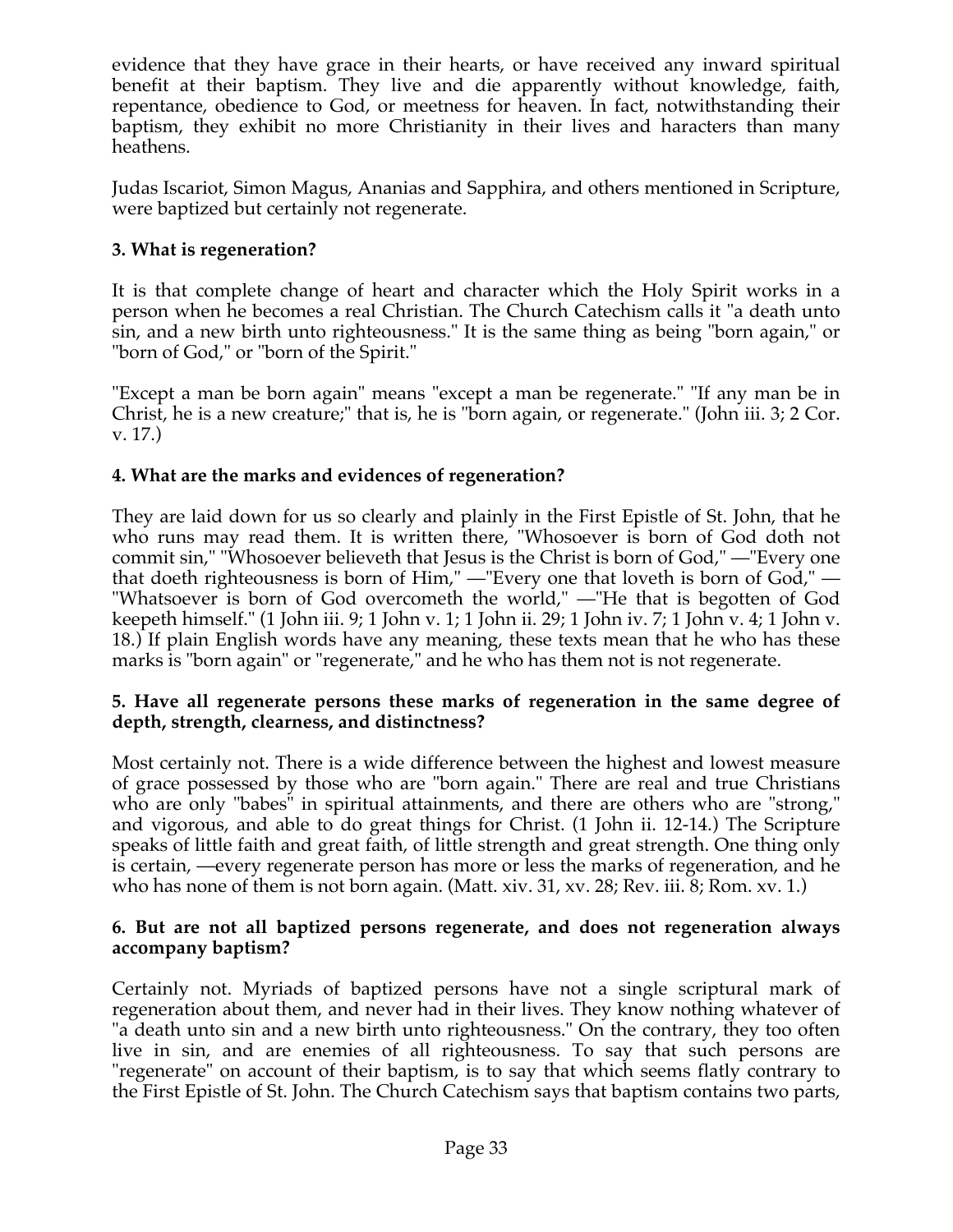—the outward and visible sign, and the inward and spiritual grace. But the Catechism nowhere says that the sign and the grace always go together.

#### **7. But does not the Baptismal Service of the Church Prayer Book say of every baptized child, "this child is regenerate," and does it not tell us to thank God that it hath "pleased Him to regenerate the infant?" What can this mean? How can it be explained?**

The Baptismal Service uses these expressions in the charitable supposition that those who use the service, and bring their children to be baptized, are really what they profess to be. As Bishop Carleton says, "All this is the charity of the Church; and what more can you make of it?"—As Bishop Downame says, "We are to distinguish between the judgment of charity and the judgment of certainty."

#### **8. But is this explanation of the language of the Baptismal Service honest, natural, and just? Is it the real meaning which ought to be put on the words?**

It is the only meaning which is consistent with the whole spirit of the Prayer Book. From first to last the Prayer Book charitably assumes that all who use it are real, thorough Christians. This is the only sense in which the Burial Service can be interpreted, or the Service for Adult Baptism, or for the Churching of Women. This is the only sense in which we can teach children the Church Catechism. We bid them say, "The Holy Ghost sanctifieth me and all the elect people of God." Yet no man in his senses would say that all children who say the Catechism are really "sanctified" or really "elect," because they use these words. On the contrary, large numbers of children never show the slightest evidence of sanctification or election.

### **9. But ought we not to believe that all who use Christ's ordinances receive a blessing as a matter of course?**

Certainly not. The benefit of Christ's ordinances depends entirely on the spirit and manner in which they are used. The Scripture expressly says that a man may receive the Lord's Supper, "unworthily," and eat and drink "to his own condemnation." The Articles of the Church of England declare that in such only as receive sacraments "rightly, worthily, and with faith," they have a wholesome effect and operation. The famous Hooker teaches that "all receive not the grace of God which receive the sacraments of His grace." To maintain that every child who is baptized with water is at once regenerated and born again, appears to turn the sacrament of baptism into a mere form, and to contradict both Scripture and Articles.

#### **10. But do not all infants receive baptism worthily, since they offer no obstacle to the grace of baptism? and are they not consequently all regenerated, as a matter of course, the moment they are baptized?**

Certainly not. No infant is of itself worthy to receive grace, because, as the Catechism says, it is "born in sin and a child of wrath." It can only be received into the Church and baptized on the faith and profession of its parents or sponsors. No true missionary thinks of baptizing heathen children without friends or sponsors. The Church Catechism asks the question, "Why are Infants baptized?" But it does not give as an answer, "Because they offer no obstacle to grace," —but "because they promise repentance and faith by their sureties." Let us always remember that an infant has no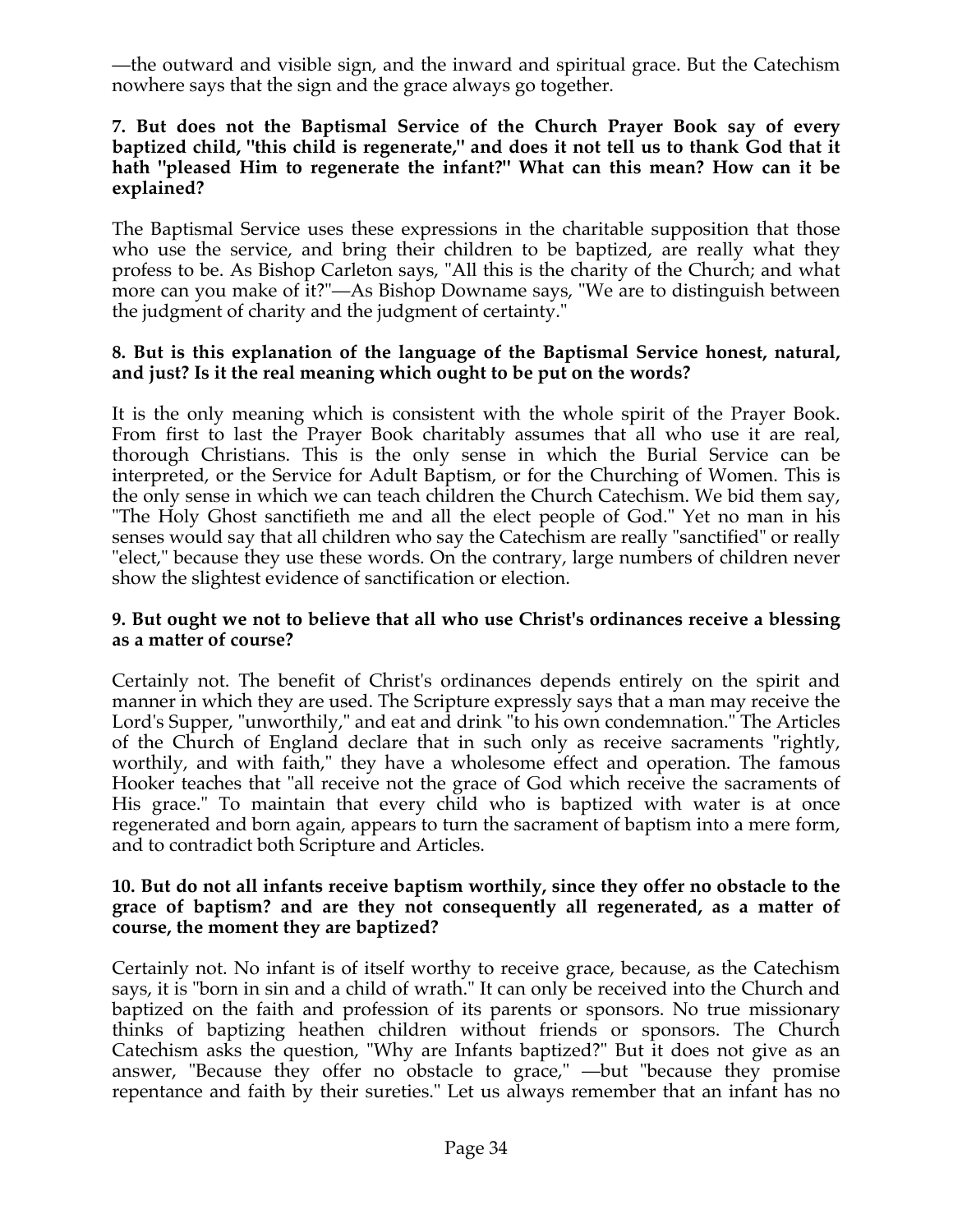title to baptism but the profession of its sureties. Surely when these sureties know nothing of repentance or faith, or of what they are promising, common sense points out that the infant is not likely to get much inward benefit from the sacrament. In plain words, if parents or sponsors bring an infant to baptism in utter ignorance, without faith or prayer or knowledge, it is monstrous to suppose that this infant must, nevertheless, receive regeneration. At this rate it would matter nothing in what way sacraments are used, whether with ignorance or with knowledge, and it would signify nothing whether those who use them were godly or ungodly. The children of believing and of unbelieving parents would receive precisely the same benefit from baptism. Such a conclusion seems unreasonable and absurd.

#### **11. But does not St. Paul say in his Epistles that Christians are "buried with Christ in baptism;" and that baptized persons have "put on Christ"? (Gal. iii. 27; Col. ii. 12.)**

No doubt St. Paul says so. But the persons of whom he said this, in all human probability, were not baptized in infancy, but when they were grown up, and in days too when faith and baptism were so closely connected that the moment a man believed he confessed his faith publicly by baptism. But there is not a single passage in the New Testament which describes at length the effect of baptism on an infant, nor a single text which says that all infants are born again, or regenerated, or buried with Christ in baptism. As Canon Mozley says, "Scripture nowhere asserts, either explicitly or implicitly, the regeneration of infants in baptism." (Mozley's Baptismal Controversy, p. 34.) Beside this, we are expressly told that Simon the sorcerer, after his baptism, had "no part" in Christ, and his "heart was not right in the sight of God." Simon, therefore, could not have been regenerated, or born again in baptism. (Acts viii. 21.)

### **12. But does not St. Peter say, "Baptism doth also save us?" and if it saves us, must it not also regenerate us? (1 Pet. iii. 21.)**

No doubt St. Peter says so. But those who quote this text should not stop at the words "save us," but read carefully on to the end of the sentence. They will then see that St. Peter distinctly fences and guards his statement by saying that the baptism which "saves" is not the mere outward application of water to the body, but the baptism which is accompanied by the "answer of a good conscience toward God." Moreover, it is a curious fact that St. Peter, who uses the expression "baptism saves," is the very same apostle who told Simon after baptism that he was "in the bond of iniquity," and his "heart was not right in the sight of God." (Acts viii. 21.)

#### **13. But does not our Lord Jesus say to Nicodemus, "Except a man be born of water and the Spirit, he cannot enter into the kingdom of God"? (John iii. 5.) Does not that prove that all who are baptized with water are regenerate?**

Certainly not. It proves nothing of the kind. The utmost that can be made of this famous and often quoted text is, that it shows the necessity of being "born of water and the Spirit" if we would be saved. But it does not say that all who are baptized, or "born of water," are at the same time "born of the Spirit." It may prove that there is a connection sometimes between baptism and regeneration, but it does not supply the slightest proof that an invariable connection always exists.

### **14. But may it not be true that all baptized persons receive the grace of regeneration in baptism, and that it remains within them like a dormant seed, alive, though at**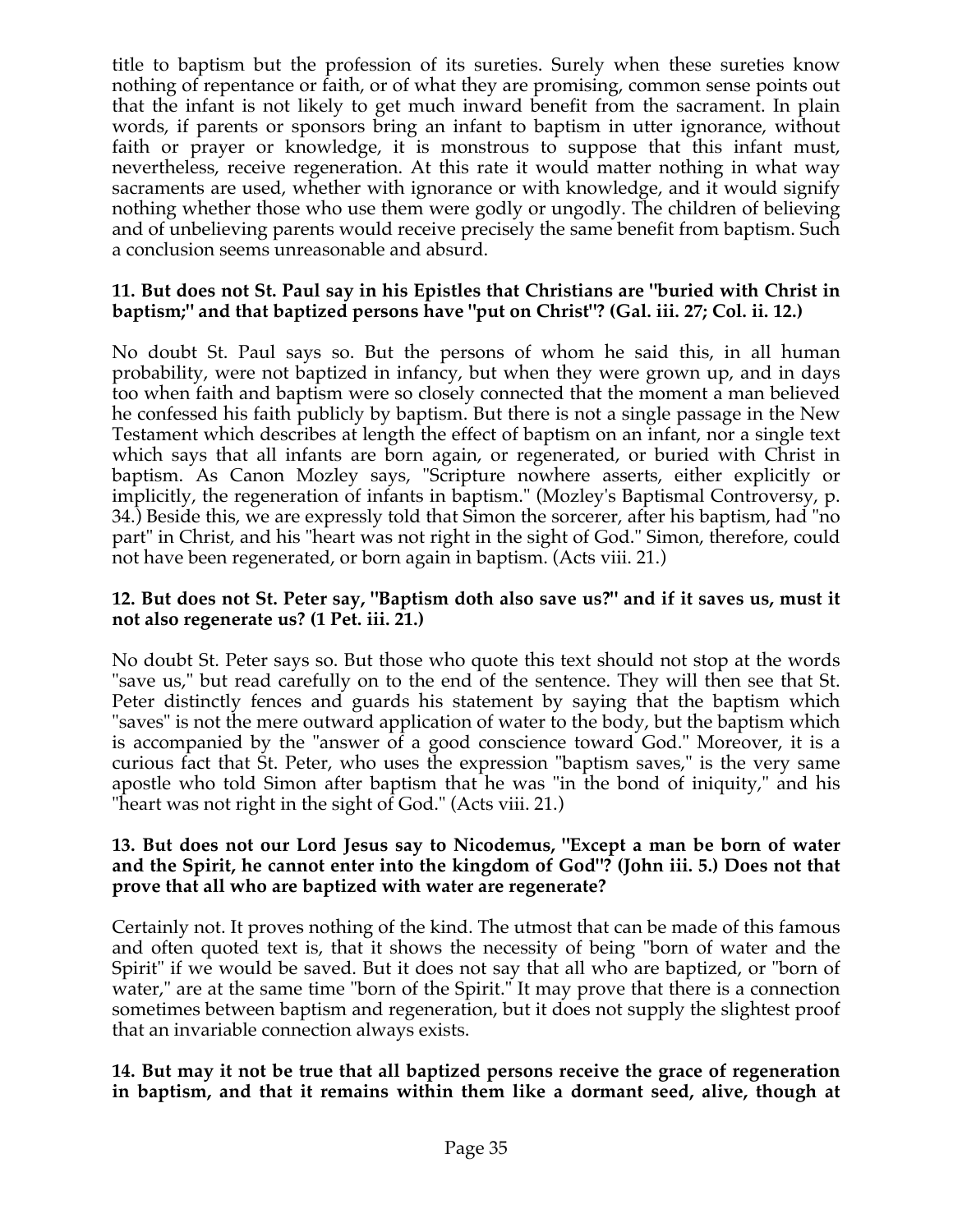### **present bearing no fruit?**

Certainly not. The Apostle St. John expressly forbids us to suppose that there can be such a thing as dormant, or sleeping grace. He says, "Whosoever is born of God does not commit sin, for His seed remaineth in him, and he cannot sin because he is born of God." (1 John iii. 9.) This witness is true. When there can be light which cannot be seen, and fire without heat, then, and not till then, there may be grace that is dormant and inactive. The well-known words, "Stir up the gift of God that is in thee" (2 Tim. i. 6), are far too often addressed to the baptized, as if they referred to some gift received in baptism.

Yet common sense will tell any one who refers to his Bible that these words were not used at all about baptism, but about ordination. (1 Tim. iv. 14.)

#### **15. But does not this view of regeneration, according to which many baptized persons are not regenerate at all, and receive no benefit whatever from their baptism, do great dishonour to one of Christ's sacraments, and tend to bring it into contempt?**

Not at all. The truth is exactly the other way. To say that infant baptism confers grace mechanically, as a chemical solution produces an effect on a photographic plate, and that if water and certain words are used by a thoughtless, careless clergyman over the child of thoughtless, ignorant parents, the child is at once born again, —to say, furthermore, that an immense spiritual effect is produced by baptism when no effect whatever can be seen, all this, to many thinking persons, seems calculated to degrade baptism. It tends to make observers suppose that baptism is useless, or that regeneration means nothing at all.

He that would do honour to baptism should maintain that it is a high and holy ordinance, which, like every ordinance appointed by Christ, ought not to be used without solemn reverence; and that no blessing can be expected unless it is used with heart, and knowledge, and faith, and prayer, and followed by godly training of the child baptized. Above all, he should maintain that when baptism does good, the good will be seen in the life and ways of the baptized. Those who do not feel satisfied about this matter will do well to study attentively the strong language which God uses about His own ordinances, when used formally and carelessly, in the prophet Isaiah. (Isa. i. 11, 12.) What did the prophet mean when he wrote these words: "To what purpose is the multitude of your sacrifices unto me? saith the Lord. I delight not in the blood of bullocks or of lambs." He evidently meant that God's own ordinances may be made perfectly useless by man's misuse of them.

**16. But may we not believe that regeneration means nothing more than a change of state, and does not mean a moral and spiritual change at all? May we not believe that it is a mere ecclesiastical word, signifying nothing more than admission to a state of Church privilege? And may we not then say that every person baptized is regenerated in baptism.**

Of course we may say and believe anything we please in a free country like England, and this idea of an ecclesiastical regeneration cuts the knot of some difficulties, and has always satisfied some minds. But it is an insuperable difficulty that the word "regeneration" is never once used in this sense in the New Testament. Moreover, the parallel expression "born of God," in St. John's First Epistle, most certainly means a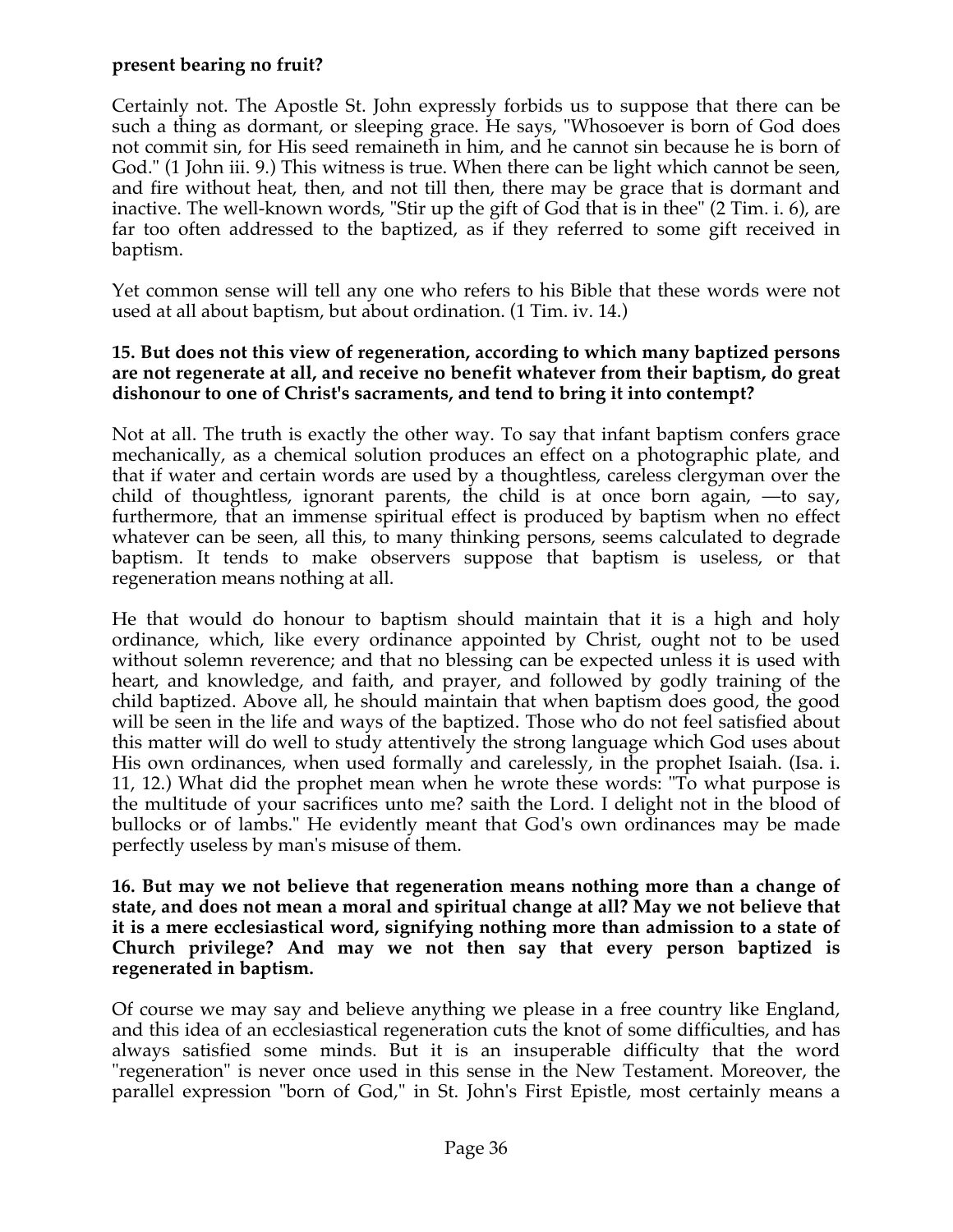great deal more than being admitted into a state of ecclesiastical privilege! To say, for instance, "Whosoever is baptized doth not commit sin, —and overcometh the world," would be ridiculous, because untrue. Moreover, the Church Catechism distinctly teaches that the inward and spiritual grace in baptism is not a mere ecclesiastical change, but "a, death unto sin, and a new birth unto righteousness." Moreover, the Homily for Whitsunday expressly describes regeneration as an inward and spiritual change. One thing is very certain, no plain reader of the Bible ever seems to understand how a person can be "regenerate" and yet not saved.

The poor and simple-minded cannot take in the idea of ecclesiastical regeneration.

## *Tell me about Holy Communion and the AOC – From Bishop Jerry Ogles*

Dear Friends: there has been a continuing interest in the nature of the Lord's Supper - its nature, how it represents a Communion of the Body of Christ with the Lord, how it must be individually prepared for, and precisely what blessings ensue therefrom. Bishop JC Ryle was a courageous defender of the faith and has many published works on the Holy Communion - one of which I include below. I include the below in view of some serious questions regarding this matter that have increasingly arising of late.

First, let us review the applicable articles:

## **XVIII.** *Of the Lord's Supper.*

The Supper of the Lord is not only a sign of the love that Christians ought to have among themselves one to another; but rather it is a Sacrament of our Redemption by Christ's death: insomuch that to such as rightly, worthily, and with faith, receive the same, the Bread which we break is a partaking of the Body of Christ; and likewise the Cup of Blessing is a partaking of the Blood of Christ.

Transubstantiation (or the change of the substance of Bread and Wine) in the Supper of the Lord, cannot be proved by Holy Writ; but is repugnant to the plain words of Scripture, overthroweth the nature of a Sacrament, and hath given occasion to many superstitions.

The Body of Christ is given, taken, and eaten, in the Supper, only after an heavenly and spiritual manner. And the mean whereby the Body of Christ is received and eaten in the Supper, is Faith.

The Sacrament of the Lord's Supper was not by Christ's ordinance reserved, carried about, lifted up, or worshipped.

## **XXIX.** *Of the Wicked, which eat not the Body of Christ in the use of the Lord's Supper.*

The Wicked, and such as be void of a lively faith, although they do carnally and visibly press with their teeth (as Saint Augustine saith) the Sacrament of the Body and Blood of Christ; yet in no wise are they partakers of Christ: but rather, to their condemnation, do eat and drink the sign or Sacrament of so great a thing.

Any postulation that exceeds the clear definition of Scripture and the Thirty-Nine Articles is to be discounted. This will represent the position of the AOC on the Lord's Supper.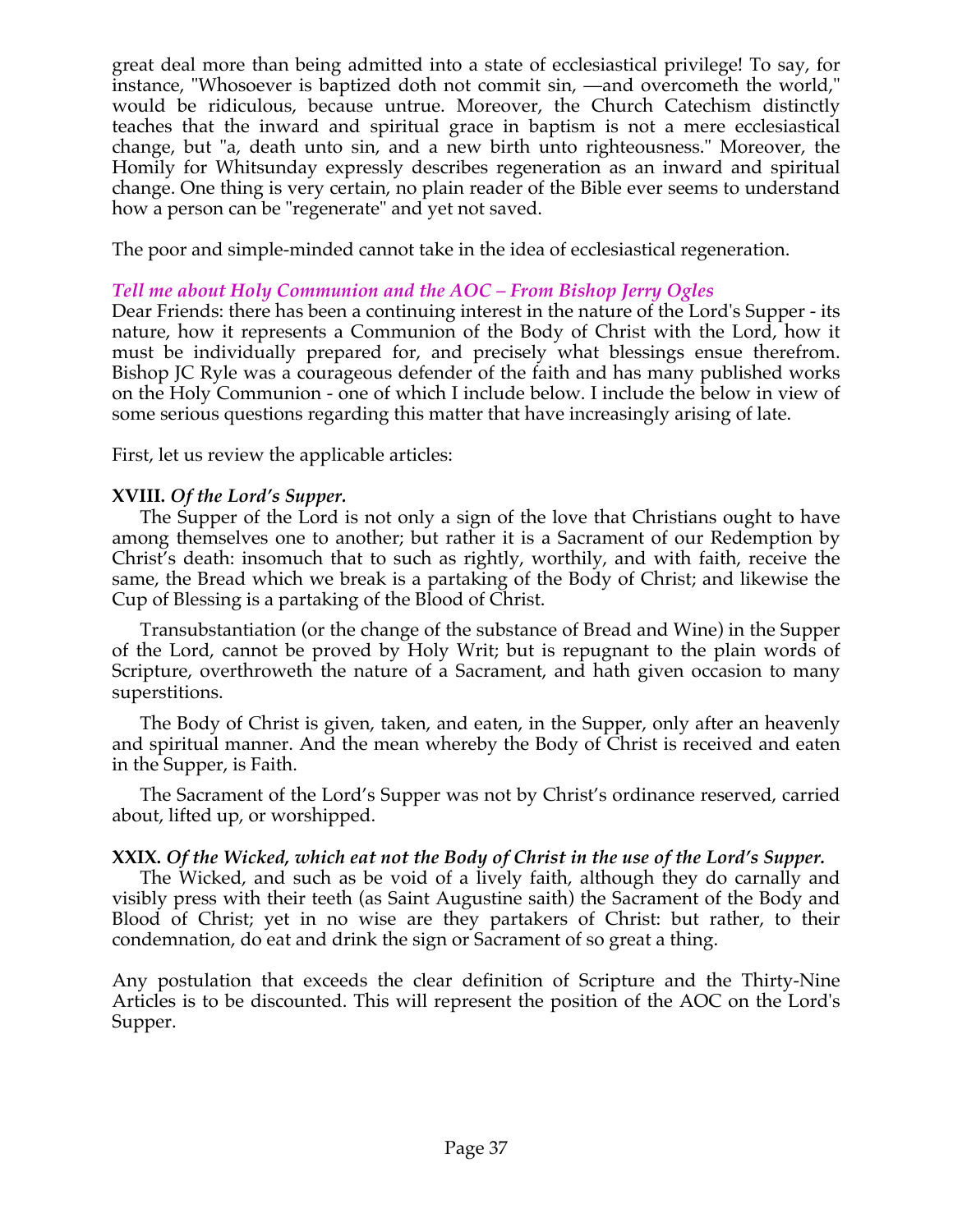

Here is the paper by Bishop Ryle:

#### **The Lord's Supper** by JC Ryle

"A man ought to examine himself before he eats of the bread and drinks of the cup." 1 Corinthians 11:28.

The words which form the tittle of this paper refer to the subject of vast importance. That subject is the Lord's Supper.

Perhaps no part of the Christian religion is so thoroughly misunderstood as the Lord's Supper. On no point have there been so many disputes, strifes, and controversies for almost 1800 years. On no point have mistakes done so much harm. The very ordinance which was meant for our peace and profit has become the cause of discord and the occasion of sin. These things ought not to be!

I make no excuse for including the Lord's Supper among the leading points of "practical" Christianity. I firmly believe that ignorant views or false doctrine about this ordinance lie at the root of some of the present divisions of professing Christians. Some neglect it altogether; some completely misunderstand it; some exalt it to a position it was never meant to occupy, and turn it into an idol. If I can throw a little light on it, and clear up the doubts in some minds, I will feel very thankful. It is hopeless, I fear, to expect that the controversy about the Lord's Supper will ever be finally closed until the Lord comes. But it is not too much to hope that the fog and mystery and obscurity with which it is surrounded in some minds, may be cleared away by plain Bible truth.

In examining the Lord's Supper I will be content with asking four practical questions, and offering answers to them.

I. Why was the Lord's Supper ordained?

II. Who ought to go to the Table and be communicants?

III. What may communicants expect from the Lord's Supper?

IV. Why do many so-called Christians never go to the Lord's Table?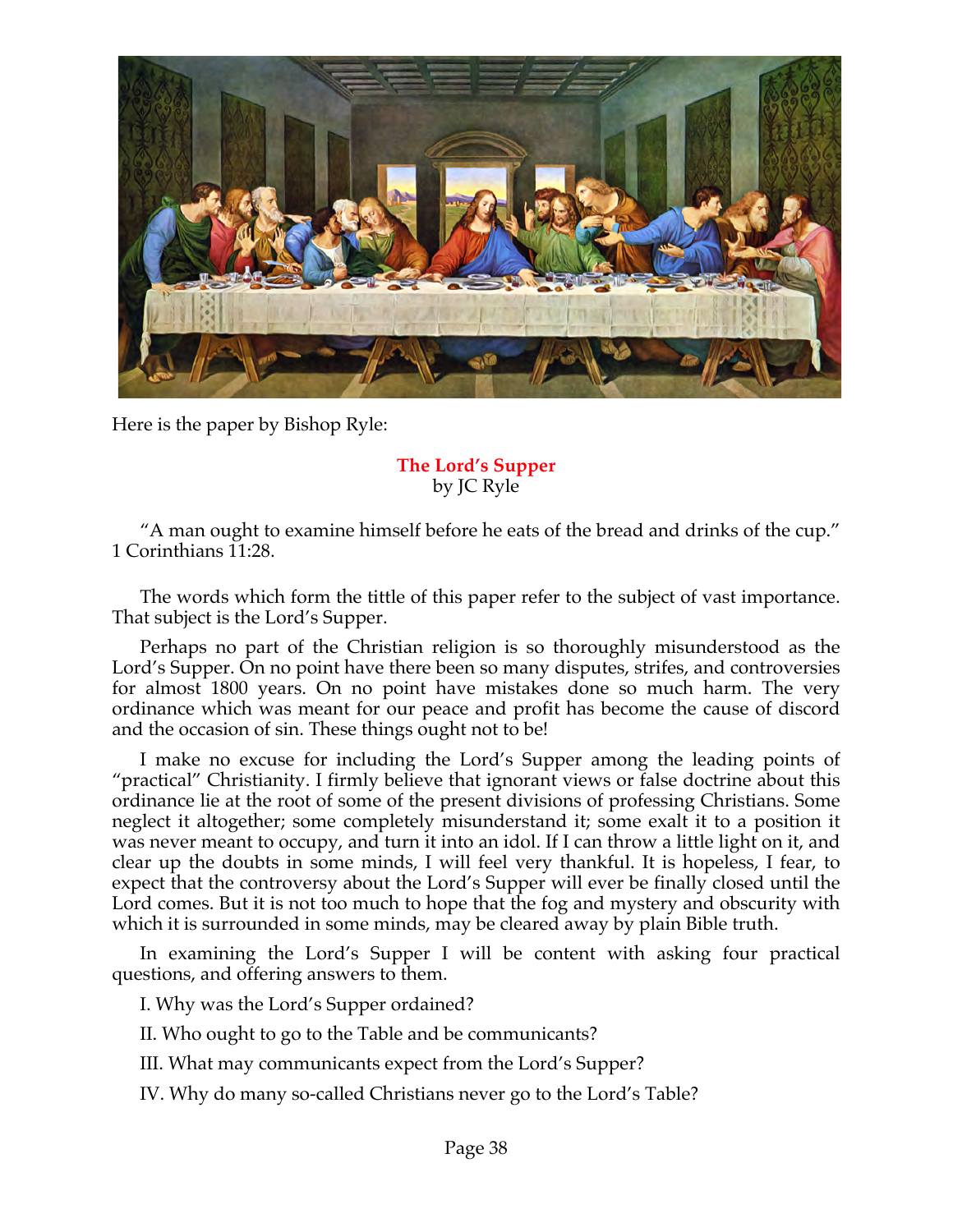I think it will be impossible to handle these four questions fairly, honestly, and impartially, without seeing the subject of this paper more clearly, and getting some distinct and practical ideas about some leading errors of our day. I say "practical" emphatically. My chief aim in this volume is to promote practical Christianity.

**I. In the first place, "why was the Lord's Supper ordained?"** It was ordained for the continual remembrance of the sacrifice of the death of Christ, and of the benefits which we thereby receive. The *bread* which in the Lord's Supper is broken, given, and eaten, is meant to remind us of Christ's body given on the cross for our sins. The *wine* which is poured out and received, is meant to remind us of Christ's blood shed on the cross for our sins. He who eats that bread and drinks that wine is reminded, in the most striking and forcible manner—of the benefits Christ has obtained for his soul, and of the death of Christ as the hinge and turning point on which all those benefits depend.

Now, is the view here stated the doctrine of the New Testament? If it is not, forever let it be rejected, cast aside, and refused by men. If it is, let us never be ashamed to hold it close, profess our belief in it, pin our faith on it, and steadfastly refuse to hold any other view, no matter who teaches it.

In subjects like this we must call no man master. It matters little what great theologians and learned preachers have thought fit to put forth about the Lord's Supper. If they teach more than the Word of God contains—they are not to be believed. I take up my Bible and turn to the New Testament. There I find no less than four separate accounts of the first appointment of the Lord's Supper. Matthew, Mark, Luke, and Paul, all four describe it: all four agree in telling us what our Lord did on this memorable occasion. Only two tell us the reason why our Lord commanded that His disciples were to eat the bread and drink the cup. Paul and Luke both record the remarkable words, *"Do this in remembrance of me."* Paul adds his own inspired comment: *"For whenever you eat this bread and drink this cup, you proclaim the Lord's death until he comes."* (Luke 22:19; 1 Corinthians 11:25-26). When Scripture speaks so clearly, why can't men be content with it? Why should we mystify and confuse a subject which in the New Testament is so simple?

The "continual remembrance of Christ's death" was the one grand object for which the Lord's Supper was ordained. He who goes further than this is adding to God's Word, and does so to the great peril of his soul.

Now, is it reasonable to suppose that our Lord would appoint an ordinance for so simple a purpose as "remembering His death?" It most certainly is! Of all the facts in His earthly ministry none are equal in importance to that of His death. It was the great settlement for man's sin, which had been appointed in God's promise from the foundation of the world. It was the great redemption of almighty power, to which every sacrifice of animals, from the fall of man, continually pointed. It was the grand end and purpose for which the Messiah came into the world. It was the cornerstone and foundation of all man's hopes of pardon and peace with God. In short, Christ would have lived, and taught, and preached, and prophesied, and performed miracles in vain, if He had not *crowned it all by dying for our sins as our Substitute on the Cross!* His death was our life. His death was the payment of our sin-debt to God. Without His death we would have been the most miserable of all creatures!

No wonder that an ordinance was specially appointed to remind us of our Savior's death. It is the one thing which poor, weak, sinful man needs to be continually reminded. Does the New Testament authorize men to say that the Lord's Supper was ordained to be a *sacrifice*, and that in it Christ's *literal* body and blood are present under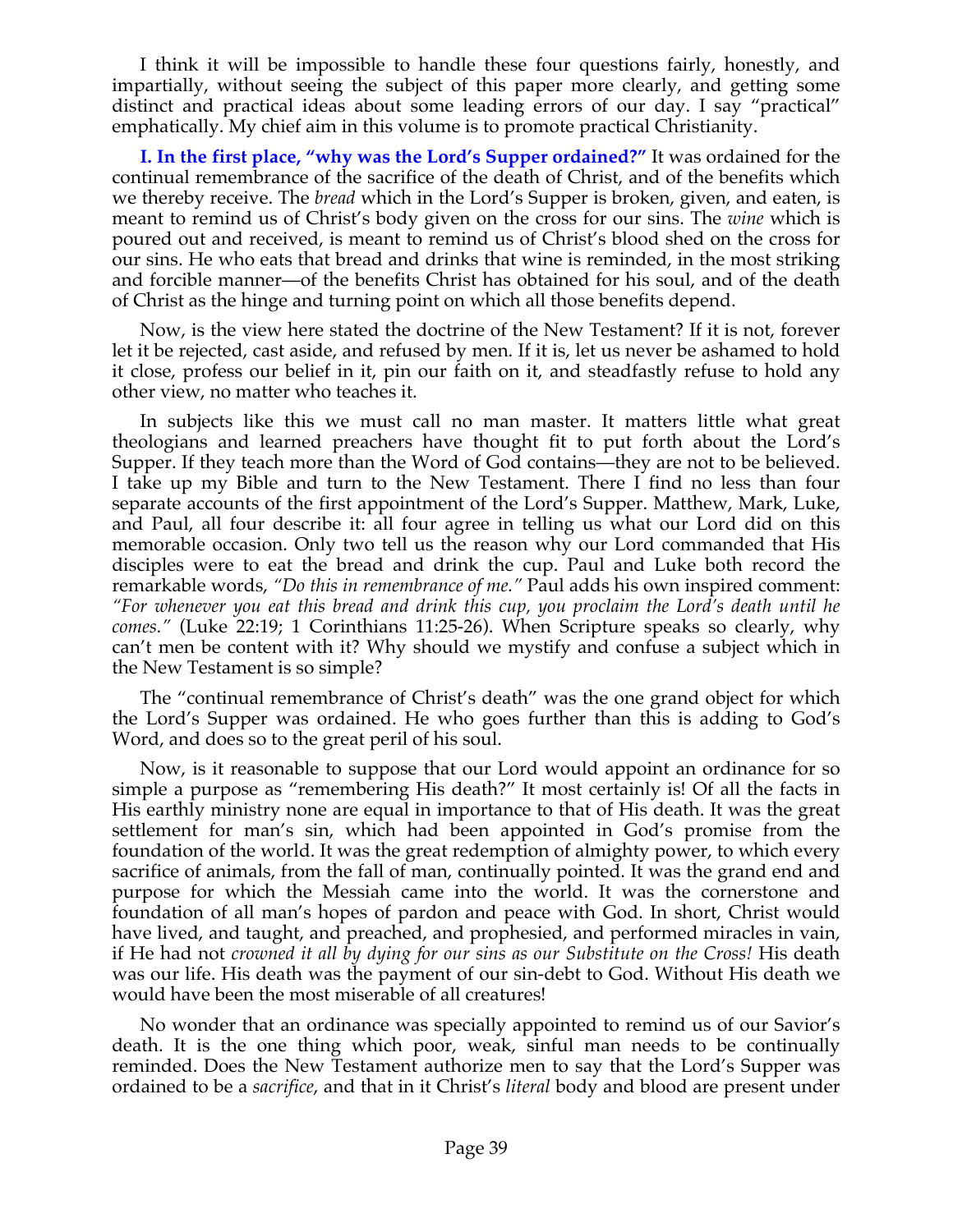the forms of bread and wine? Most certainly not! When the Lord Jesus said to the disciples, "This is my Body," and "this is my Blood," He clearly meant, "This *bread* in my hand is an symbol of my Body, and this cup of *wine* in my hand contains a symbol of my Blood." The disciples were accustomed to hear Him use such language. They remembered His saying, "The *field* is the world, and the *good seed* stands for the sons of the kingdom. The *weeds* are the sons of the evil one" (Matthew 13:38). It never entered into their minds that He meant to say He was holding His own body and His own blood in His hands, and literally giving them His literal body and blood to eat and drink! Not one of the writers of the New Testament ever speaks of the Lord's Supper as a *sacrifice*, or calls the Lord's Table an *altar*, or even hints that a Christian minister is a *sacrificing priest*. The universal doctrine of the New Testament is that after the *one*  offering of Christ on the cross, there remains no more need of sacrifice.

If anyone believes that Paul's words to the Hebrews, *"We have an altar"* (Hebrews 13:10), are a proof that the Lord's table is an altar, I remind him "Christians have an altar where they partake. That altar is Christ our Lord—who is Altar, Priest, and Sacrifice, all in One." Throughout the Communion Service the one idea of the ordinance continually pressed on our attention is that of a "remembrance" of Christ's death. As to any *presence of Christ's natural body* and blood under the forms of bread and wine, the clear answer is that "the natural body and blood of Christ are in heaven, and not here." Those Roman Catholics who delight in talking of the "altar," the "sacrifice," the "priest," and the "real presence" in the Lord's Supper—would do well to remember that they are using language which is entirely non-Biblical.

The point before us is one of vast importance. Let us lay hold upon it firmly, and never let it go. It is the very point on which our Reformers had their sharpest controversy with the Roman Catholics, and went to the stake, rather than give way. Sooner than admit that the Lord's Supper was a sacrifice, they cheerfully laid down their lives. To bring back the doctrine of the "real presence," and to turn the communion into the Roman Catholic "mass," is to pour contempt on our Martyrs, and to upset the first principles of the Protestant Reformation. No, rather, it is to ignore the plain teaching of God's Word, and do dishonor to the priestly office of our Lord Jesus Christ! The Bible teaches expressly that the Lord's Supper was ordained to be "a remembrance of Christ's body and blood," and not a sacrificial offering. The Bible teaches that Christ's substituted death on the cross was the *perfect* sacrifice for sin, which never needs to be *repeated*. Let us stand firm in these two great principles of the Christian faith. A clear understanding of the intention of the Lord's Supper is one of the soul's best safeguards against the delusions of false doctrine.

**II. In the second place, let me try to show "WHO ought to receive the Lord's Supper?"** What kind of people were meant to go to the Table and receive the Lord's Supper?

I will first show, **who ought NOT to be partakers of this ordinance**. The ignorance which prevails on this, as well as on every part of the subject, is vast, lamentable, and appalling. If I can contribute anything that may throw light upon it, I will feel very thankful. The principal giants whom John Bunyan describes, in "Pilgrim's Progress," as dangerous to Christian pilgrims, were two, *Pope* and *Pagan*. If the good old Puritan had foreseen the times we live in, he would have said something about the giant *Ignorance*!

**(a)** It is *not* right to urge **all** *professing* **Christians** to go to the Lord's Table. There is such a thing as fitness and preparedness for the ordinance. It does not work like a medicine, independently of the state of mind of those who receive it. The teaching of those who urge all their congregation to come to the Lord's Table, as if the coming must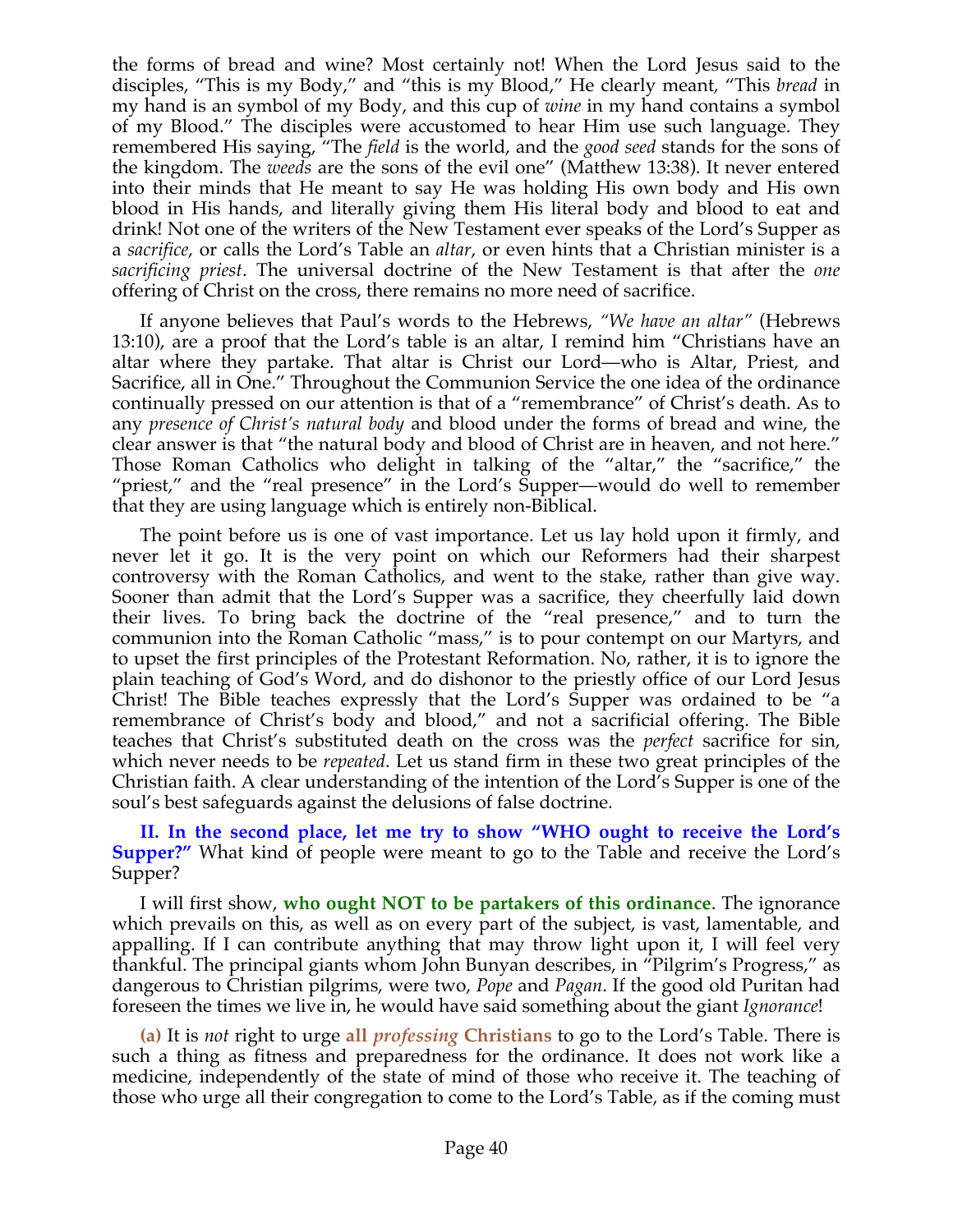necessarily do everyone good—is entirely without warrant of Scripture. No, rather, it is a teaching which is calculated to do immense harm to men's souls, and to turn the reception of the Lord's Supper into a mere *religious form*. *Ignorance* can never be the mother of acceptable worship, and an ignorant communicant who comes to the Lord's Table without knowing *why* he comes—is altogether in the wrong place!

"A man ought to examine himself before he eats of the bread and drinks of the cup." "Recognizing the body of the Lord,"—that is to understand what the elements of bread and wine represent, and why they are appointed, and what is the particular use of remembering Christ's death—is an essential qualification of a true communicant. God commands *all* people everywhere to *repent* and *believe* the Gospel (Acts 17:30), but He does not in the same way, or in the same manner, command everybody to come to the Lord's Table. No! this thing is not to be taken lightly, or carelessly! It is a solemn ordinance, and solemnly it ought to be used!

**(b)** But this is not all. **Sinners living in open sin**, and determined not to give it up, ought never to come to the Lord's Table. To do so is a positive insult to Christ, and to pour contempt on His Gospel. It is nonsense to profess we desire to remember Christ's death, while we cling to sin—the accursed thing which made it needful for Christ to die! The mere fact that a man is continuing in sin is clear evidence that he does not care for Christ, and feels no gratitude for the offer of redemption. The ignorant Roman Catholic who goes to the priest's confessional and receives absolution, may think he is fit to go to the Roman Catholic mass—and after mass may return to his sins. He never reads the Bible—and knows no better! But the professing Christian who habitually breaks any of God's commandments, and yet goes to the Lord's Table, as if it would do him good and wipe away his sins—is very guilty indeed. So long as he chooses to continue his wicked habits—he cannot receive the slightest benefit from the Lord's Table—and is only adding sin to sin! To carry unrepented sin to the Lord's Table, and there receive the bread and wine, knowing in our own hearts that we and wickedness are yet friends—is one of the worst things man can do, and one of the most hardening to the conscience. If a man must have his sins, and can't give them up, let him by all means stay away from the Lord's Supper! There is such a thing as "eating and drinking in an unworthy manner" and to our own "judgment." To no one do these words apply so thoroughly, as to an unrepentant sinner.

**(c) Self-righteous people** who think that they will be saved by their own works, have no business to come to the Lord's Table. Strange as it may sound at first, these people are the *least* qualified of all to receive the Lord's table. They may be outwardly correct, moral and respectable in their lives, but so long as they trust in their own goodness for salvation they are entirely in the wrong place at the Lord's Supper. For what do we declare at the Lord's Supper? We publicly profess that we have no goodness, righteousness, or worthiness of our own, and that all our hope is in Christ. We publicly profess that we are guilty, sinful, corrupt—and naturally deserve God's wrath and condemnation. We publicly profess that Christ's *merit* and not ours; Christ's *righteousness* and not ours—is the only cause why we look for acceptance with God. Now what has a self-righteous man to do with an ordinance like this? Clearly nothing at all.

One thing at any rate, is very clear: a self-righteous man has no business to receive the Lord's Supper. The Communion Service of the Church bids all communicants declare that "they do not presume to come to the Table trusting in their own righteousness, but in God's numerous and great mercies." It tells them to say, "We are not worthy so much as to gather up the crumbs under Your table," "the memory of our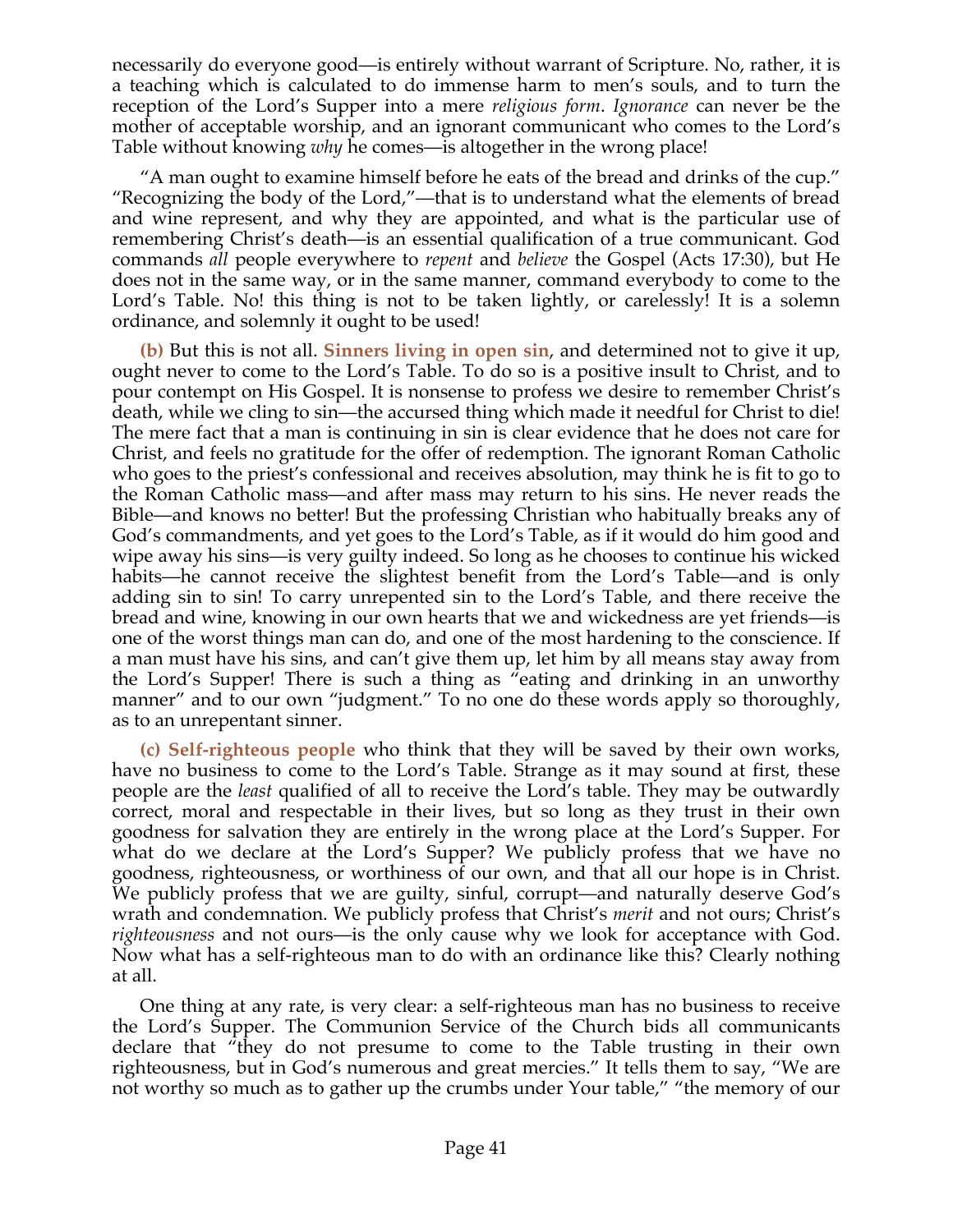sins is grievous to us; the burden of them is intolerable." How many self-righteous professing Christians can ever go to the Lord's Table, and take these words into his mouth—is beyond my understanding! It only shows that many professing Christians use the "forms" of worship without taking the trouble to consider what they mean.

The plain truth is that the Lord's Supper was not meant for dead souls, but for living ones. The *careless*, the *ignorant*, the willfully *wicked*, the *self-righteous*, are no more fit to come to the Lord's Table than a dead corpse is fit to sit down at a king's feast! To enjoy a spiritual feast we must have a spiritual heart, and taste, and appetite. To suppose that the Lord's Table can do any good to an unspiritual man—is as foolish as to put bread and wine into the mouth of a dead person! The careless, the ignorant, and the willfully wicked, so long as they continue in that state, are utterly unfit to come to the Lord's Supper. To urge them to partake is not to do them good, but harm.

The Lord's Supper is not a *converting* or *justifying* ordinance. If a man goes to the Table unconverted or unforgiven, he will be *no better* when he comes away (actually *worse* due to the associated judgments for coming unworthily).

But, after all, the ground having been cleared of error, the question still remains to be answered, **Who are the sort of people who ought to receive the Lord's Supper?** I answer that by saying, people who have "examined themselves to see whether they have truly repented of their former sins, steadfastly purposing to lead a new life—have a true faith in God's mercy through Christ, with a thankful remembrance of His death they are in love with all men."

In a word, I find that a worthy communicant is one who possesses three simple marks and qualifications—repentance, faith, and love. Does a man truly *repent* of sin and hate it? Does a man put his *trust* in Jesus Christ as his only hope of salvation? Does a man live in *love* towards others? He who can truly answer each of these questions, "I do," he is a man that is Scripturally qualified for the Lord's Supper. Let him come boldly. Let no barrier be put in his way. He comes up to the Bible standard of communicants. He may draw near with confidence, and feel assured that the great Master of the banquet is not displeased.

Such a man's **repentance** may be very much *imperfect*. Never mind! Is it real? Is he *truly* repentant? His **faith** in Christ may be very weak. Never mind! Is it real? A penny is as much true currency as is a one hundred dollar bill. His **love** may be very defective in quantity and degree. Never mind! Is it genuine? The grand test of a man's Christianity is not the *quantity* of holiness he has, but whether he has any true holiness all. The first twelve communicants, when Christ Himself gave the bread and wine, were weak indeed—weak in knowledge, weak in faith, weak in courage, weak in patience, weak in love! But eleven of them had something about them which outweighed all defects—they were real, genuine, sincere, and true!

Forever let this great principle be rooted in our minds—that the only worthy communicant is the man who has demonstrated *repentance* toward God, *faith* toward our Lord Jesus Christ, and practical *love* toward others. Are you that man? Then you may draw near to the table, and take the ordinance to your comfort. Anything less than this I dare not change in my standard of a communicant. I will never encourage someone to receive the Lord's Supper—who is careless, ignorant, and self-righteous! I will never tell anyone to keep away until he is perfect, and to wait until his heart is as holy as an angel's. I will not do so, because I believe that neither my Master nor His Apostles would have done so. Show me a man that really feels his sins, really leans on Christ, really struggles to be holy—and I will welcome him in My Master's name. He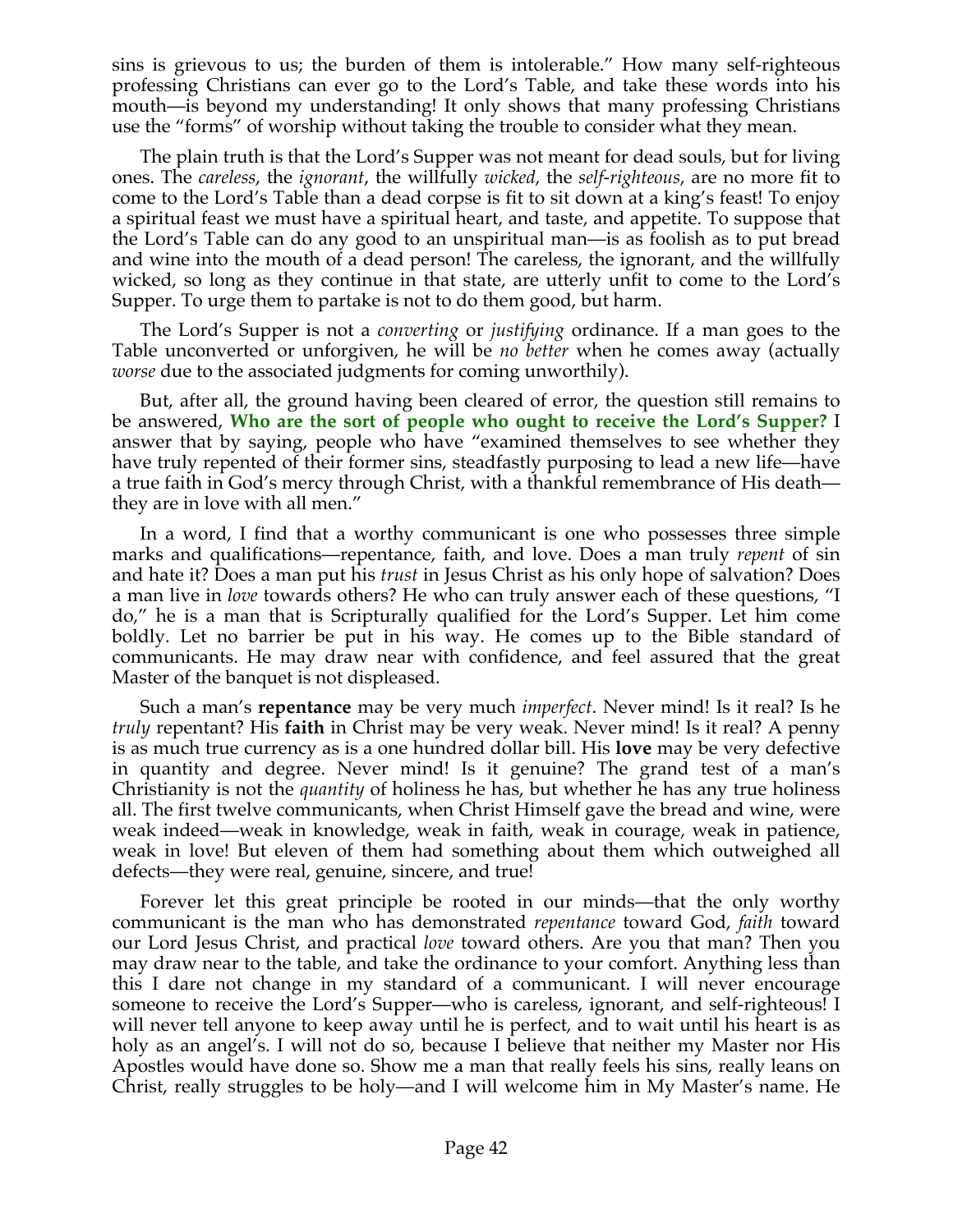may feel weak, erring, empty, feeble, doubting, wretched, and poor. But what does that matter? Paul, I believe, would have received him as a right communicant, and I will do likewise.

**III. In the third place, let us consider "what BENEFIT communicants may expect to get by receiving the Lord's Supper."** This is a point of grave importance, and one on which many mistakes abound. On no point, perhaps, connected with this ordinance are the views of Christians so vague and indistinct and undefined. One common idea among men is that "receiving the Lord's Supper must do them some good." Why, they can't explain. What good, they can't exactly say. But they have a loose general notion that it is the right thing to be a communicant, and that somehow or other it is of value to their souls! This is of course nothing better than ignorance. It is unreasonable to suppose that such communicants can please Christ, or receive any real benefit from what they do.

If there is any principle clearly laid down in the Bible about any act of religious worship, it is this that it must be with *understanding*. The worshiper must at least understand *something* about what he is doing. Mere bodily worship, unaccompanied by mind or heart—is utterly worthless. The man who eats the bread and drinks the wine, as a mere matter of form, because it is the "right" thing to do, without any clear idea of what it all means, derives no benefit. He might just as well stay at home!

Another common idea among men is that, "taking the Lord's Supper will help them get to heaven, and take away their sins." To this false idea you may trace up the habit in some churches of going to the Lord's Table once a year, in order, as an old farmer once said, "to wipe off the year's sins." To this idea again, you may trace the too common practice of *sending for a minister in time of sickness*, in order to receive the ordinance before death. Yes, how many take comfort about their relatives, after they have lived a most ungodly life, for no better reason than this, that they took the Lord's Supper when they were dying! Whether they repented and believed and had new hearts—they neither seem to know or care. All they know is that "they took the Lord's Supper before they died."

My heart sinks within me when I hear people resting on such evidence as this. Ideas like these are sad proofs of the ignorance which fills the minds of men about the Lord's Supper. They are ideas for which there is not the slightest warrant in Scripture. The sooner they are cast aside and given up—the better for the Church and the world. Let us settle it firmly in our minds—that the Lord's Supper was not given to be a means either of *justification* or of *conversion*. It was never meant to give grace—where there is no grace already; or to provide pardon—when pardon is not already enjoyed. It cannot possibly provide what is lacking, with the absence of repentance to God, and faith toward the Lord Jesus Christ. It is an ordinance for the penitent, not for the impenitent; for the believing, not for the unbelieving; for the converted, not for the unconverted.

The unconverted man, who fancies that he can find a "shortcut" to heaven by taking the Lord's Supper, without treading the well-worn steps of *repentance* and faith—will find to his cost one day, that he is totally deceived! The Lord's Supper was meant to *increase* and help the grace that a man has—but not to *impart* the grace that he does not have. It was certainly never intended to make our peace with God, to justify, or to convert. The simplest statement of the benefit which a truehearted communicant may expect to receive from the Lord's Supper, is the strengthening and refreshing of our souls—clearer views of Christ and His atonement, clearer views of all the offices which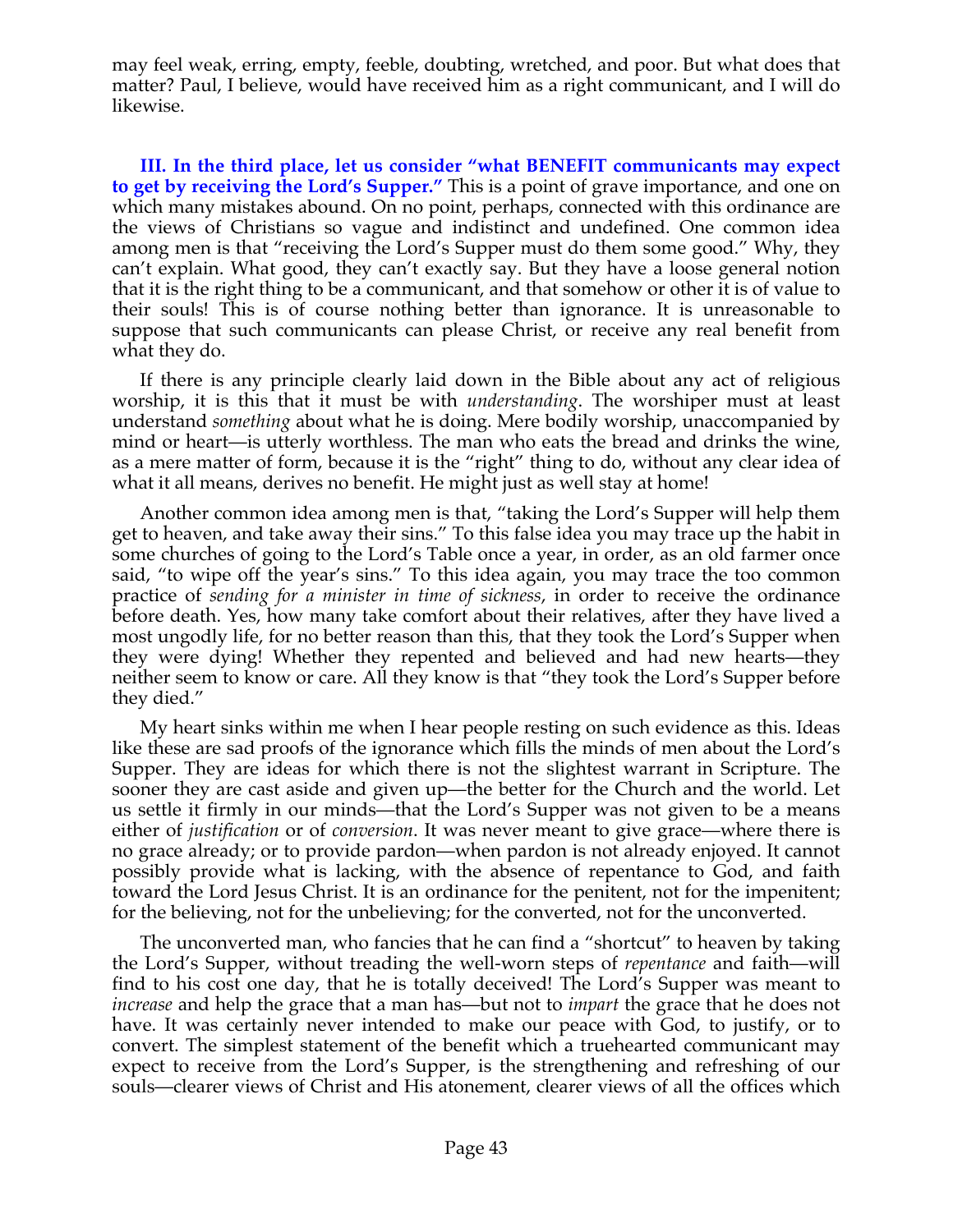Christ fills, as our Mediator and Advocate, clearer views of the complete redemption Christ has obtained for us by His substituted death on the cross, clearer views of our full and perfect acceptance in Christ before God, fresh reasons for deep repentance for sin, fresh reasons for lively faith—these are among the leading returns which a believer may confidently expect to get from his attendance at the Lord's Table. He who eats the bread and drinks the wine in a right spirit—will find himself drawn into closer communion with Christ, and will feel to know Him more, and understand Him better.

(a) Right reception of the Lord's Supper has a "**humbling**" effect on the soul. The sight of the bread and wine as emblems of Christ's body and blood, reminds us how sinful sin must be, if nothing less than the death of God's own Son could make satisfaction for it, or redeem us from its guilt. Never should we be so "clothed with humility," as when we receive the Lord's Supper.

(b) Right reception of the Lord's Supper has a "**cheering**" effect on the soul. The sight of the bread broken, and the wine poured out, reminds us how full, perfect, and complete is our salvation! Those vivid emblems remind us what an enormous price has been paid for our redemption. They press on us the mighty truth—that believing on Christ, we have nothing to fear, because a sufficient payment has been made for our debt. The "precious blood of Christ" answers every charge that can be brought against us. God can be "just and the one who justifies, those who have faith in Jesus" (Romans 3:26).

(c) Right reception of the Lord's Supper has a "**sanctifying**" effect on the soul. The bread and wine remind us how great is our debt of gratitude to our Lord, and how thoroughly we are bound to live for Him who died for our sins. They seem to say to us, "Remember what Christ has done for you—and ask yourself whether there is anything too great to do for Him!"

(d) Right reception of the Lord's Supper into hearts, has a "**restraining**" effect on the soul. Every time a believer receives the bread and the wine, he is reminded what a serious thing it is to be a Christian, and what an obligation is laid on him to lead a consistent life. Bought with such a price as that which the bread and wine call to his recollection, ought he not to glorify Christ in body and spirit, which are His? The man that goes regularly and intelligently to the Lord's Table finds it increasingly hard to yield to sin and conform to the world.

Such is a brief account of the benefits which a right-hearted communicant may expect to receive from the Lord's Supper. In eating that bread and drinking that cup, such a man will have his *repentance* deepened, his *faith* increased, his *knowledge*  enlarged, his habit of *holy living* strengthened. He will realize more of the "real presence" of Christ in his heart. Eating, that bread by faith, he will feel closer communion with the body of Christ. Drinking that wine by faith, he will feel closer communion with the blood of Christ. *He will see more clearly what Christ is to him, and what he is to Christ.* He will understand more thoroughly what it is to be "one with Christ, and Christ one with him." He will feel the roots of his soul's spiritual life watered, and the work of grace in his heart established, built up, and carried forward.

All these things may seem and sound like foolishness to a natural man, but to a true Christian these things are light, and health, and life, and peace. No wonder that a true Christian finds the Lord's Supper a source of blessing! Remember, I do not pretend to say that all Christians experience the full blessing of the Lord's Supper, which I have just attempted to describe. Nor do I say that the same believer will always find his soul in the same spiritual frame, and always receive the same amount of benefit from the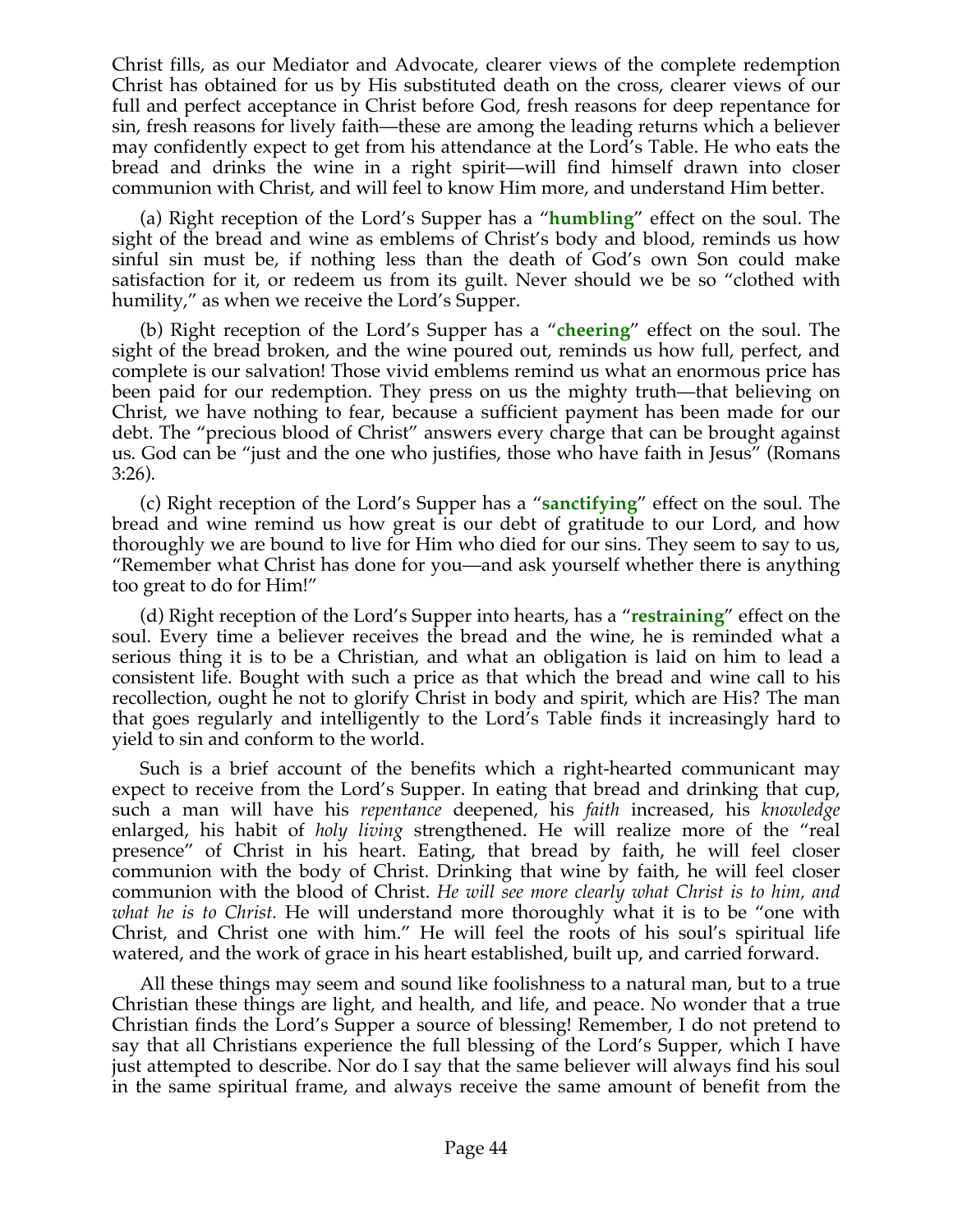ordinance. But I boldly say this: you will rarely find a true believer who will not say that he believes the Lord's Supper is one of his best helps and highest privileges. He will tell you that if he were deprived of the Lord's Supper on a regular basis he would find the loss of it a great detriment to his soul. There are some things of which we never know the value of, until they are taken from us. So I believe it is with the Lord's Supper. The weakest and humblest of God's children gets a blessing from this ordinance, to an extent of which he is not aware.

**IV. In the last place, I have to consider "why it is that so many** *so-called* **Christians never come to the Lord's Supper."** It is a simple matter of fact, that myriads of people who *call* themselves Christians never come to the Table of the Lord. They would not endure to be told that they deny the faith, and are not in communion with Christ. When they worship, they attend a place of Christian worship; when they hear religious teaching, it is the teaching of Christianity; when they are married, they use a Christian service. Yet all this time they never come to the Lord's Supper! They often live on in this state of mind for many years, and to all appearance are not ashamed. They often die in this condition without ever having received the ordinance, and yet profess to feel hope at the last, and their friends express a hope about them. And yet they live and die in open disobedience to a plain command of Christ! These are simple facts. Let anyone look around him, and deny them if he can.

Now why is this? What explanation can we give? Our Lord Jesus Christ's last injunctions to His disciples are clear, plain, and unmistakable. He says to all, "Eat, drink: do this in remembrance of Me." Did He leave it to our discretion whether we would obey His injunction or not? Did He mean that it was not significant whether His disciples did or did not keep up the ordinance He had just established? Certainly not! The very idea is absurd, and one certainly never dreamed of in apostolic times. Paul evidently takes it for granted that every Christian would go to the Lord's Table when it was available. A class of Christian worshipers who never came to the Table, was a class whose existence was unknown to him.

What, then, are we to say of that number which fail to receive the Lord's Supper, unabashed, unhumbled, not afraid, not the least ashamed? Why is it? How is it? What does it all mean? Let us look these questions fairly in the face, and endeavor to give an answer to them.

**(1) For one thing, many fail to go to the Table because they are utterly careless and thoughtless about true religion, and ignorant of very first principles of Christianity.** They go to church, as a matter of form—but they neither know, nor care anything about what is done at church! Christianity has no place either in their hearts, or heads, or consciences, or wills, or understandings. It is a mere affair of "words and names," about which they know little—and have little concern. There were very few such false Christians in Paul's times, if indeed there were any. There are far too many in these last days of the world. They are the dead-weights of the Churches, and the scandal of Christianity. What such people need is light, knowledge, grace, a renewed conscience, a changed heart. In their present state they have no part of Christ; and dying in this state they are thrown into hell. Do I wish them to come to the Lord's Supper? Certainly not, till they are converted. No one can enter the kingdom of God unless he is born again.

**(2) For another thing, many** *professing* **Christians do not receive the Lord's Supper because they know they are living in the habitual practice of some sin, or in the neglect of some Christian duty.** Their conscience tells them so long as they live in this state, and do not turn away from their sins, they are unfit to come to the Table of the Lord. Well, they are so far quite right! I wish no man to be a communicant if he cannot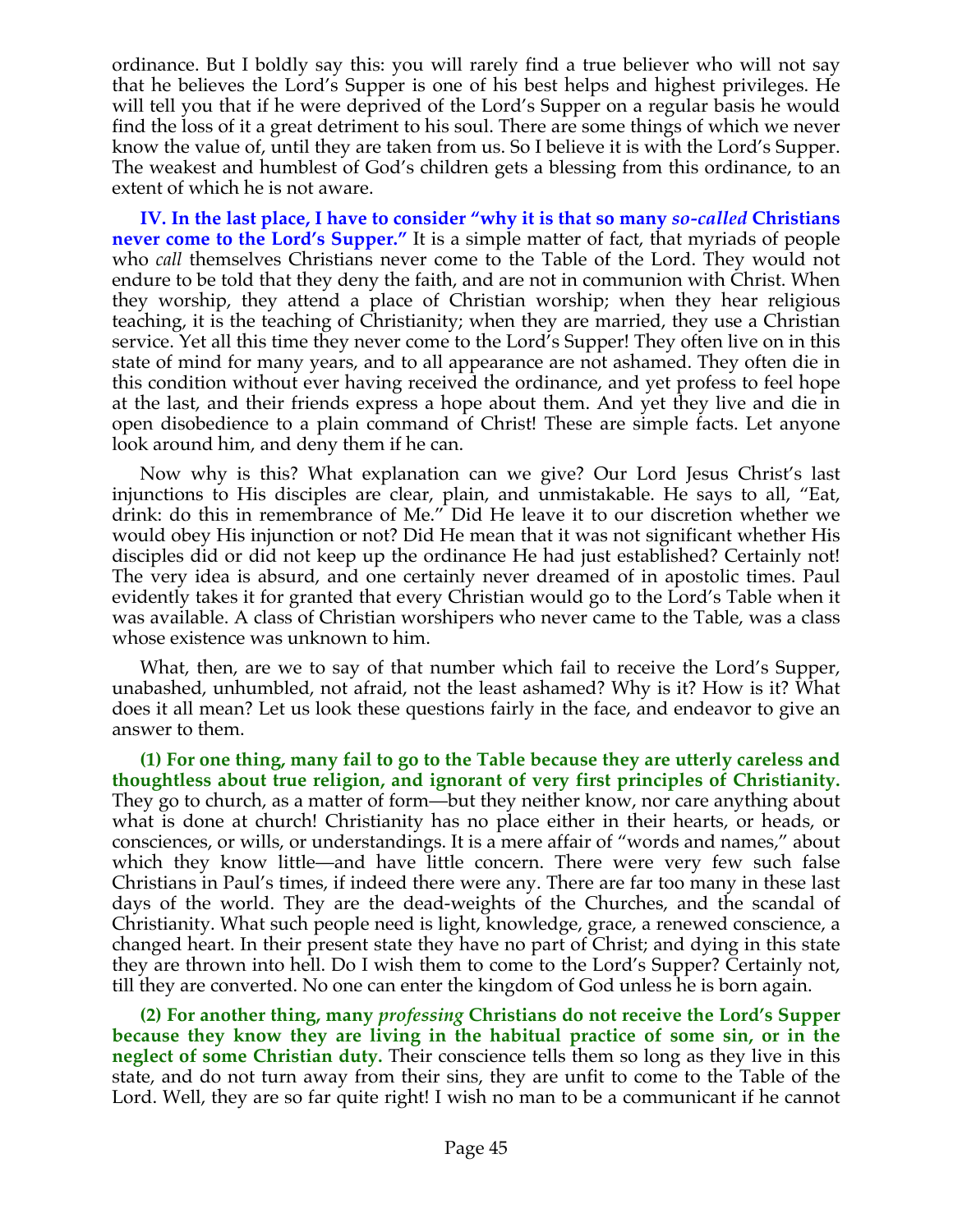give up his sins. But I warn these people not to forget that if they are unfit for the Lord's Supper in that condition, they will be lost eternally. The same sins which disqualify them for the ordinance, most certainly disqualify them for heaven. Do I want them to come to the Lord's Supper as they are? Certainly not! But I do want them to repent and be converted, to cease to do evil, and to break off from their sins. Forever let it be remembered, that the man who is unfit for the Lord's Supper—is unfit to die!

**(3) For another thing, some are not communicant because they imagine that it will add to their responsibility.** They are not, as many, ignorant and careless about religion. They even attend church regularly and listen to the preaching of the gospel. But they say they dread coming to the Lord's Table and making a confession and a profession. They fear that they might afterwards fall away, and bring scandal on the cause of Christianity. They think it wisest to be on the *safe* side, and not commit themselves at all. Such people would do well to remember, that if they avoid responsibility of one kind by not coming to the Lord's Table, they incur responsibility of another kind, quite as grave, and quite as injurious to the soul. They are responsible for *open disobedience* to a command from of Christ. They are shrinking from doing that which their Master continually commands His disciples—confessing Him before men.

No doubt it is a serious step to come to the Lord's Table and receive the bread and the wine. It is a step that none should take lightly and without self-examination. But it is "no less a serious step to walk away and refuse the ordinance," when we remember Who invites us to receive it, and for what purpose it was appointed! I warn the people I am now dealing with—to be careful what they are doing. Let them not flatter themselves that *it can ever be a wise, a prudent, a safe line of conduct to neglect a plain command of Christ!* They may find at length, to their cost, that they have only increased their guilt and forsaken their mercies!

**(4) For another thing, some false Christians stay away from the Lord's Supper because they believe they are not yet worthy.** They wait and stand still, under the mistaken notion that no one is qualified for the Lord's Supper unless he feels within him, something like perfection. They pitch their idea of a communicant so high that they despair of attaining to it. Waiting for inward perfection they live, and waiting for it they die. Now such people would do well to understand that they are completely mistaken in their estimate of what "worthiness" really is.

They are forgetting that the Lord's Supper was not intended for *unsinning angels*, but for men and women subject to weakness, living in a world full of temptations, and needing mercy and grace every day they live! *A sense of our own utter unworthiness is the best worthiness that we can bring to the Lord's Table.* A deep feeling of our own entire indebtedness to Christ for all we have and hope for, is the best feeling we can bring with us. The people I now have in view, ought to consider seriously whether the ground they have taken up is defensible. If they are waiting until they feel in themselves perfect hearts, perfect motives, perfect feelings, perfect repentance, perfect love, perfect faith—they will wait forever. There never were such communicants in any age—certainly not in the days of our Lord and of the Apostles—there never will be as long as the world stands. No, rather, the very thought that we feel literally worthy, is a symptom of secret self-righteousness, and proves us unfit for the Lord's Table in God's sight. Sinners we are, when we first are saved—sinners we will be—until we die! Converted, changed, renewed, sanctified—but sinners still (though not like before—sin is not the *pattern* of a believer's new life). In short, no man is really worthy to receive the Lord's Supper who does not deeply feel that he is a "miserable sinner."

### **(5) In the last place, some object going to the Lord's Table because they see others**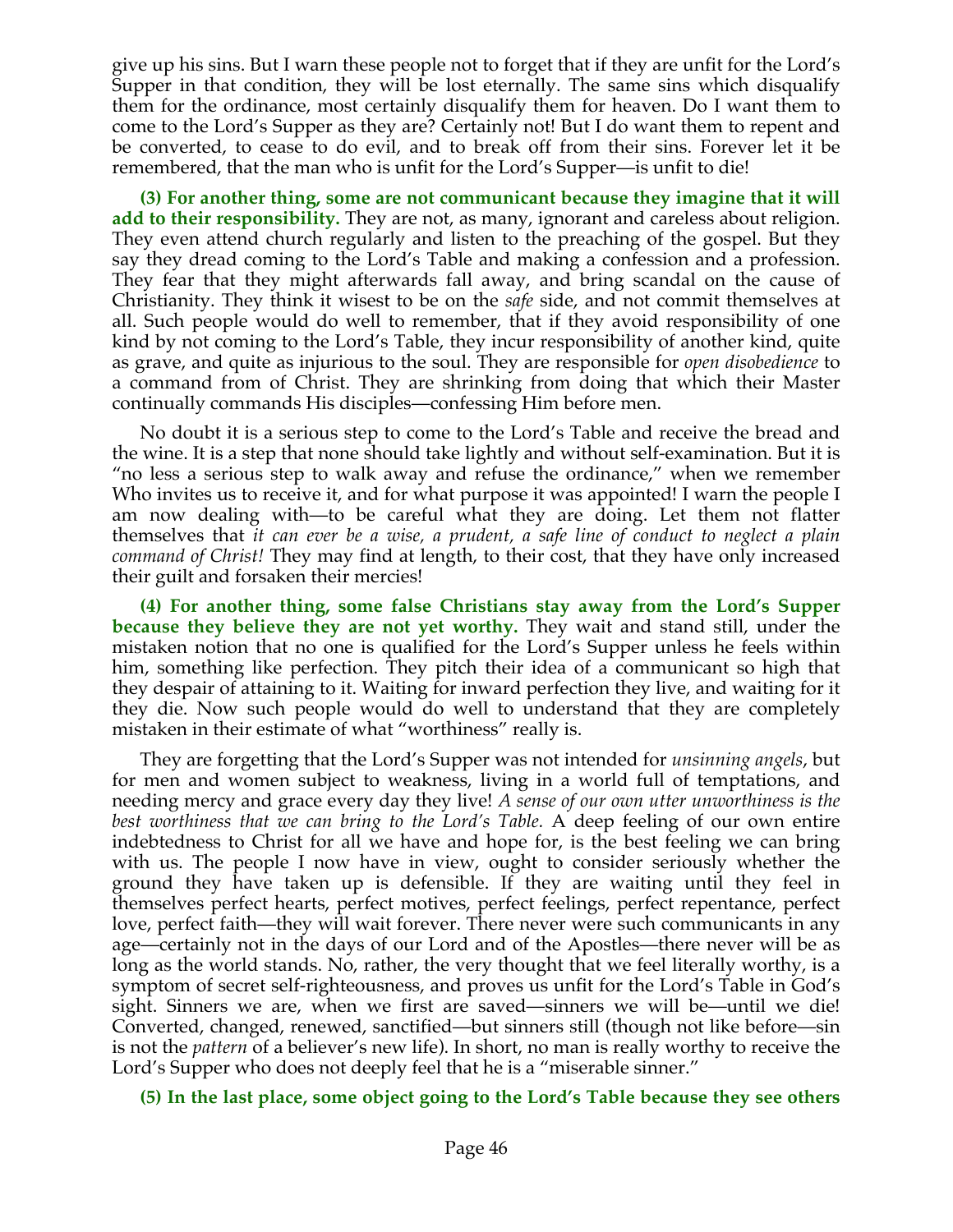**partaking who are not worthy, and not in a right state of mind.** Because others eat and drink unworthily, they refuse to eat and drink at all. Of all the reasons taken up by those refusing to come to the Lord's Supper to justify their own neglect of Christ's ordinance, I must plainly say—I know none which seems to me so foolish, so weak, so unreasonable, and so unscriptural as this. It is as good as saying that we will never receive the Lord's Supper at all! When will we ever find a body of communicants on earth, of which all the members are converted and living perfect lives? It is setting up ourselves in the most unhealthy attitude of judging others. "Who are you, that you judge another person?" "What is that to you? You must follow me" (John 21:22). It is depriving ourselves of a great privilege, because others profane it and make a bad use of it. It is pretending to be wiser than our Master Himself. It is taking up ground for which there is no warrant in Scripture.

Paul rebukes the Corinthians sharply, for the irreverent behavior of some of the communicants; but I cannot find him giving a single hint that when some came to the Table unworthily, others ought to draw back or stay away. Let me advise the noncommunicants I have now in view, to beware of being wise above that which was written. Let them study the parable of the Wheat and Tares, and mark how both were to "grow together *until* the harvest" (Matthew 13:30). Perfect Churches, perfect congregations, perfect bodies of communicants, are all unattainable in this world of confusion and sin. Let us covet the best gifts, and do all we can to check sin in others; but let us not starve our own selves, because others are ignorant sinners, and turn their food into poison. If others are foolish enough to eat and drink unworthily, let us not turn our backs on Christ's ordinance, and refuse to eat and drink at all.

Such are the five common excuses why myriads in the present day, though *professing*  themselves Christians, never come to the Lord's Supper. One common remark may be made about them—there is not a single *reason* among the five, which deserves to be called "good," and which does not condemn the man who gives it. I challenge anyone to deny this. I have said repeatedly that I want no one to come to the Lord's Table who is not properly qualified. But I ask those who stay away never to forget that the very reasons they assign for their conduct, are their condemnation. I tell them that they stand convicted before God of either being very ignorant of what a communicant is, and what the Lord's Supper is; or else of being people who are not *living* right—and are unfit to *die*.

In short, to say, I am a noncommunicant, is as good as saying one of three things—

I am living in sin—and cannot come;

I know Christ commands me—but I will not obey Him;

I am an ignorant man—and do not understand what the Lord's Supper means.

I know not in what state of mind this book may find the reader of this paper, or what his opinions may be about the Lord's Supper. But I will *conclude* the whole subject by offering to all some **WARNINGS**, which I venture to think are highly required by the times.

**(1) In the first place, "do not neglect" the Lord's Supper.** The man who coolly and deliberately refuses to use an ordinance which the Lord Jesus Christ appointed for his profit—may be very sure that his soul is in a very wrong state. There is a judgment to come; there is an account to be rendered of all our conduct on earth. How anyone can look forward to that judgment day, and expect to meet Christ with comfort and in peace, if he has refused all his life to commune with Christ at His Table, is a thing that I cannot understand. Does this hit home to you? Be careful what you are doing!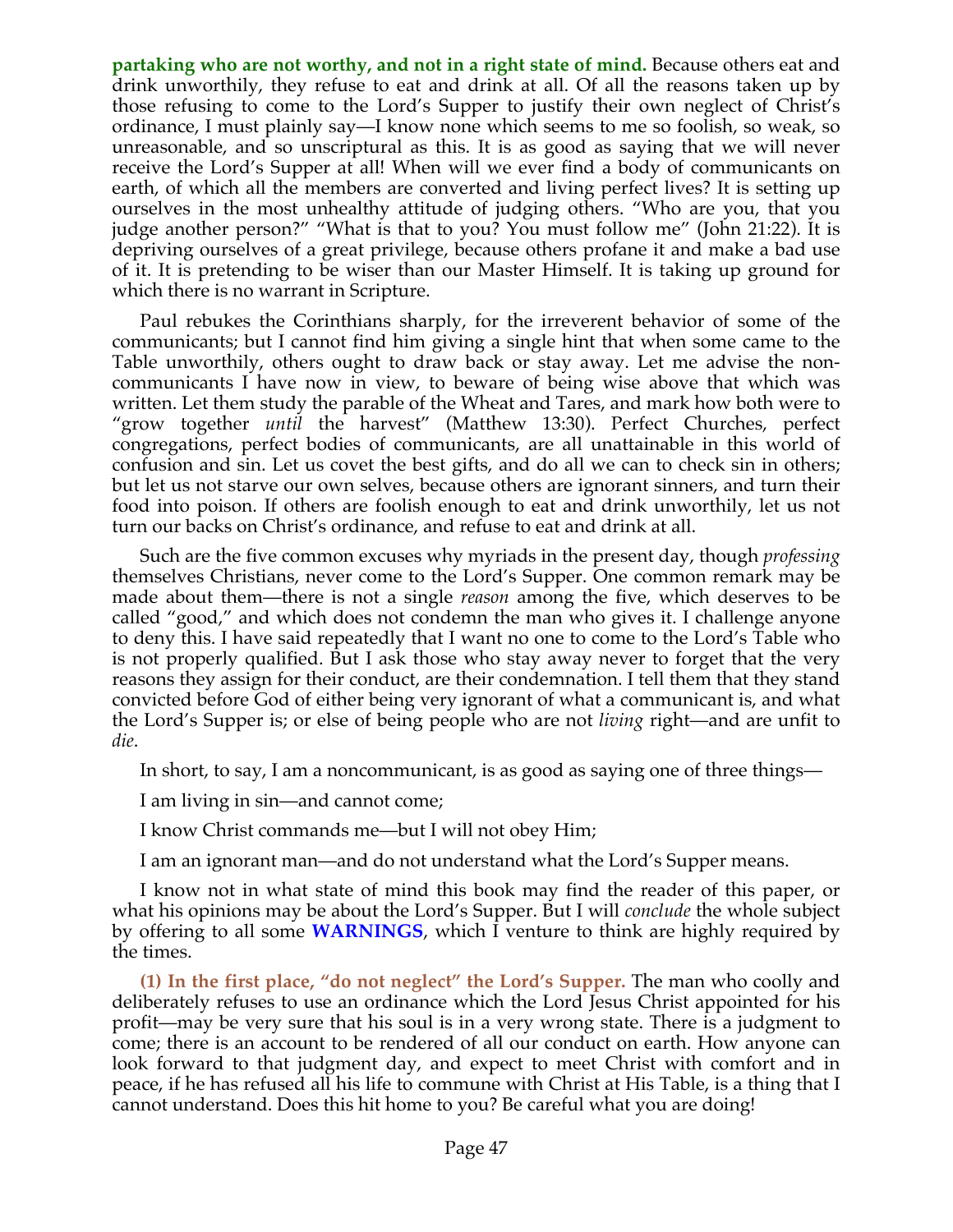**(2) In the second place, do not receive the Lord's Supper "carelessly, irreverently, and as a matter of form."** The man who goes to the Lord's Table, and eats the bread and drinks the wine, while his heart is far away—is committing a great sin, and robbing himself of a great blessing. In receiving the Lord's Table, as in every other means of grace, everything depends on the state of mind and heart, in which the ordinance is used. He who draws near without repentance, faith, and love—and with a heart full of sin and the world—will certainly be nothing better, but rather worse! Does this hit home to you? Be careful what you are doing!

**(3) In the third place, "do not make an idol" of the Lord's Supper.** The man who tells you that it is the first, foremost, chief, and principal precept in Christianity, is telling you that which he will find it hard to prove. In the great majority of the books of the New Testament the Lord's Supper is not even named. In the letter to Timothy and Titus, about a minister's duties, the subject is not even mentioned. To repent and be converted, to believe and be holy, to be born again and have grace in our hearts—all these things are of far more importance than to be a communicant. Without them we cannot be saved. Without the Lord's Supper we can be saved. Are you tempted to make the Lord's Supper override and overshadow everything in Christianity, and place it above prayer and preaching? Be careful. Pay attention what you are doing!

**(4) In the fourth place, "do not use the Lord's Supper irregularly."** Never be absent when the Lord's Supper is administered. Make every effort to be in attendance. Regular habits are essential to the maintenance of the health of our bodies. Regular use of the Lord's Supper is essential to the well-being of our souls. The man who finds it a burden to attend on every occasion when the Lord's Table is spread, may well doubt whether all is right within him, and whether he is ready for the Marriage Supper of the Lamb. If Thomas had not been absent when the Lord appeared the first time to the assembled disciples, he would not have said the foolish things he did. Absence made him miss a blessing. Does this hit home to you? Be careful what you are doing!

**(5) In the fifth place, "do not do anything to bring discredit" on your profession as a communicant.** The man who after attending the Lord's Table runs into sin—does more harm perhaps than any unsaved sinner*. He is a walking sermon on behalf of the devil!*  He gives opportunity to the enemies of the Lord to blaspheme. He helps to keep people away from Christ. Lying, drinking, immoral, dishonest, selfish communicants—are the helpers of the devil, and the worst enemies of the Gospel. "For the grace of God that brings salvation has appeared to all men. It teaches us to say "No" to ungodliness and worldly passions, and to live self-controlled, upright and godly lives in this present age!" Titus 2:11-12. Does this hit home to you? Be careful what you are doing!

**(6) In the last place, "do not despair" and be cast down, if with all your desires you do not feel that you get a lot of good from the Lord's Supper.** Very likely you are expecting too much. Very likely you are a poor judge of your own state. Your soul's *roots* may be strengthening and growing—while you *think* that you are not growing. Very likely you are forgetting that earth is not heaven, and that here we walk by *faith*  and not by *sight*, and must expect nothing perfect. Lay these things to heart. Do not think harsh things about yourself without cause.

To every reader into whose hands this paper may fall, I commend the whole subject of it as deserving of serious and solemn consideration. I am nothing better than a poor or fallible man myself. But if I have made up my mind on any point it is this—that there is no truth which demands such plain speaking, as truth about the Lord's Supper!